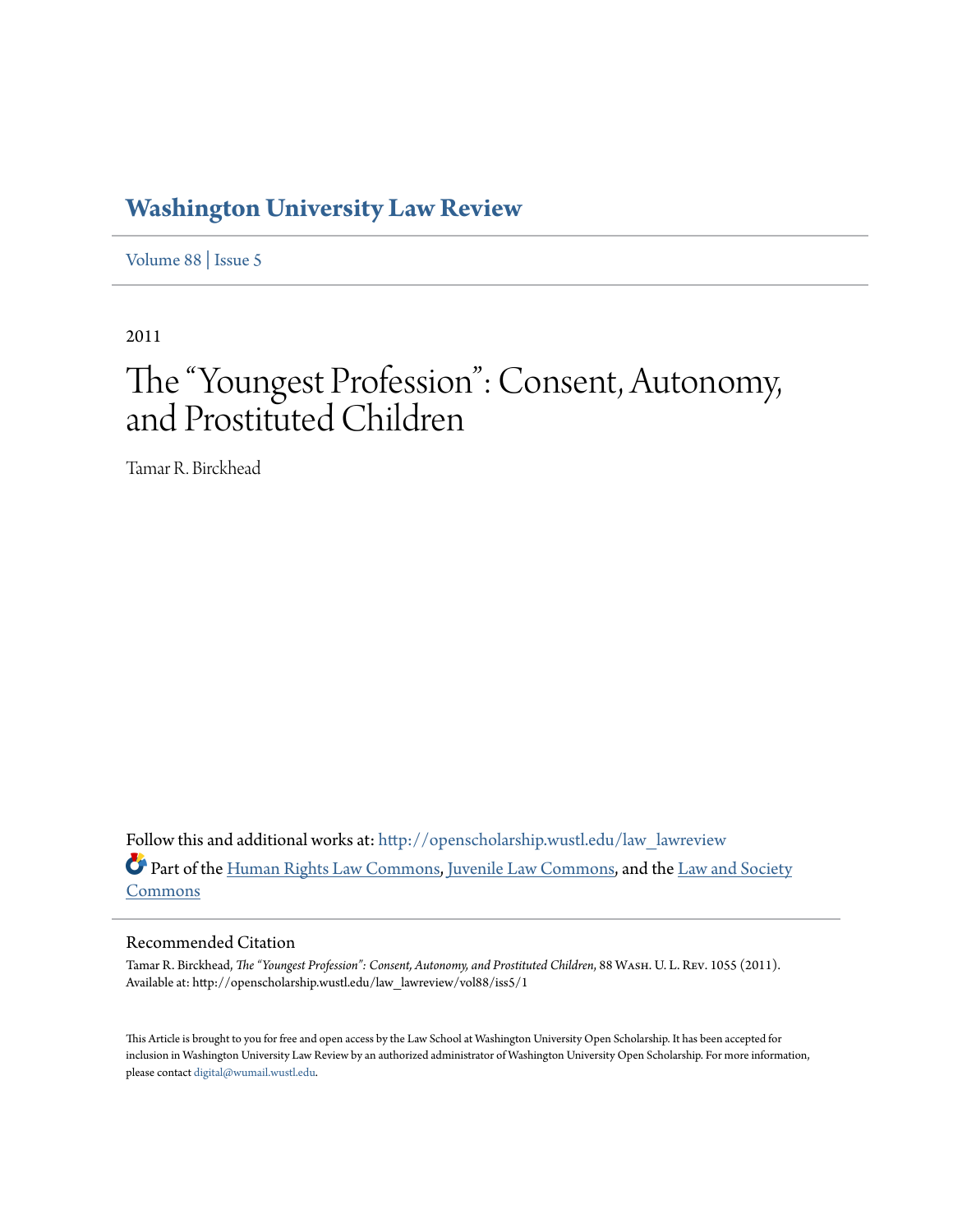# Washington University Law Review

VOLUME 88 NUMBER 5 2011

### **THE "YOUNGEST PROFESSION": CONSENT, AUTONOMY, AND PROSTITUTED CHILDREN**

#### **TAMAR R. BIRCKHEAD**

#### ABSTRACT

*Although precise statistics do not exist, data suggests that the number of children believed to be at risk for commercial sexual exploitation in the United States is between 200,000 and 300,000 and that the average age of entry is between eleven and fourteen, with some as young as nine. The number of prostituted children who are criminally prosecuted for these acts is equally difficult to estimate. In 2008—the most recent year for which data is available—approximately 1500 youth under age eighteen were reported to the Federal Bureau of Investigation as having been arrested within United States borders for prostitution and commercialized sex. Anecdotal evidence suggests, however, that these numbers reflect only a small fraction of the children who face criminal charges as a result of their prostituted status. Research also reveals that because most states*  have laws that hold children criminally liable for "selling" sex, law *enforcement and the courts readily pathologize these youth, a significant* 

Assistant Professor of Law, University of North Carolina at Chapel Hill School of Law (tbirckhe@email.unc.edu). B.A., Yale College; J.D., Harvard Law School. I am thankful to have had the opportunity to present earlier iterations of this paper during Betsy Bartholet's course on the "Art of Social Change: Child Welfare, Education, and Juvenile Justice" at Harvard Law School; a junior faculty workshop at George Washington University Law School; a conference convened by Nancy Dowd at the University of Florida Levin College of Law; Holning Lau's "Children and the Law" seminar at UNC Law School; and a criminal law panel organized by Dan Markel at the Law & Society conference in Chicago. For detailed comments on previous drafts, I am grateful to Hillary Farber, Barbara Fedders, Cynthia Godsoe, Lisa Goldblatt Grace, Melissa Hamilton, Cheryl Hanna, Laurie Kohn, Eric Muller, Carolyn Ramsey, Catherine Ross, Michael Selmi, and Deborah Tuerkheimer. Many thanks also to J. Hunter Appler, Cara Gardner, and Lindsey Spain for excellent research assistance.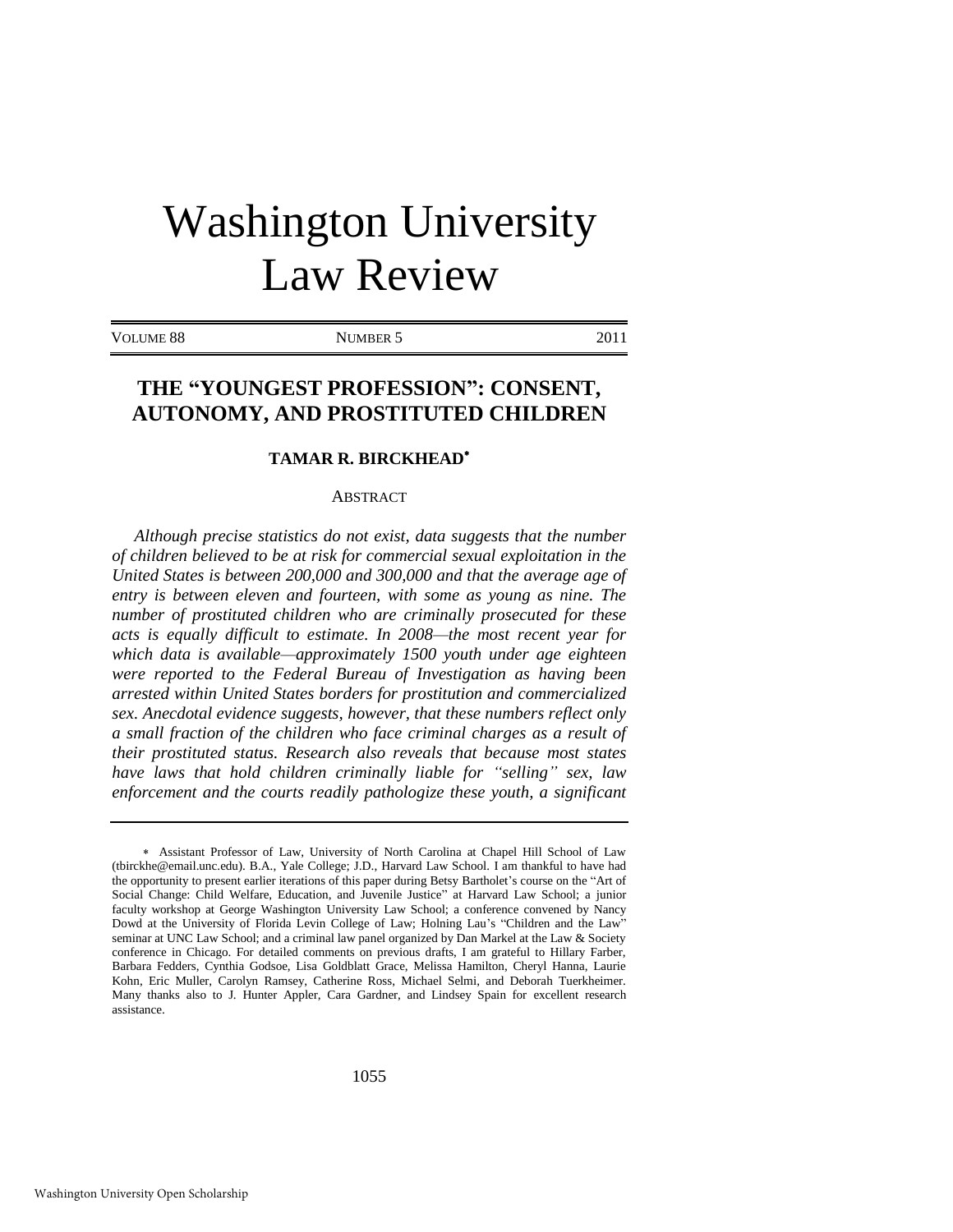*percentage of whom are runaways, drug addicted, or from low-income homes in which they were neglected and abused. Statistics additionally suggest that the number of American girls who are sexually exploited is increasing, particularly for those between the ages of thirteen and seventeen. Likewise, it is estimated that eighty percent of prostituted women began this activity when they, themselves, were younger than eighteen. Yet, nearly all states can criminally prosecute children for prostitution even when they are too young to legally consent to sex with adults, and very few communities have developed effective programs designed to prevent or intervene in the sexual exploitation of youth.* 

*This Article critically examines the prevalence of laws allowing for the criminal prosecution of minors for prostitution. It argues that rather than maintain a legal scheme that characterizes and treats such juveniles as willing participants who, if harmed, are merely getting what they deserve, a more nuanced approach must be developed in which—at a minimum criminal liability should be consistent with age of consent and statutory rape laws. It analyzes the range of ways in which states have addressed the problem of prostituted children, and it highlights those few that have successfully utilized strategies of intervention and rehabilitation rather than prosecution and incarceration. It contrasts the impact of state versus federal legislation as well as domestic versus international policy in this area and examines the ways in which these differences serve to perpetuate pernicious stereotypes vis-à-vis youth and crime. The Article addresses the historical treatment of prostituted children as criminals rather than victims by both American law and society, and critiques contemporary rationales for continuing a punitive approach toward these youth. The Article explores the conflicting statutory, common law, and colloquial*  meanings of the terms "prostitution," "consent," and "bodily autonomy" *as they relate to children and sexuality. It also considers the extent to which the criminal offenses of prostitution and statutory rape address different sets of harms and explores how gender and sexual orientation are implicated in the discussion. The Article concludes by highlighting model programs directed at prevention, intervention, and rehabilitation, as well as proposing strategies for reform, such as decriminalization and diversion.*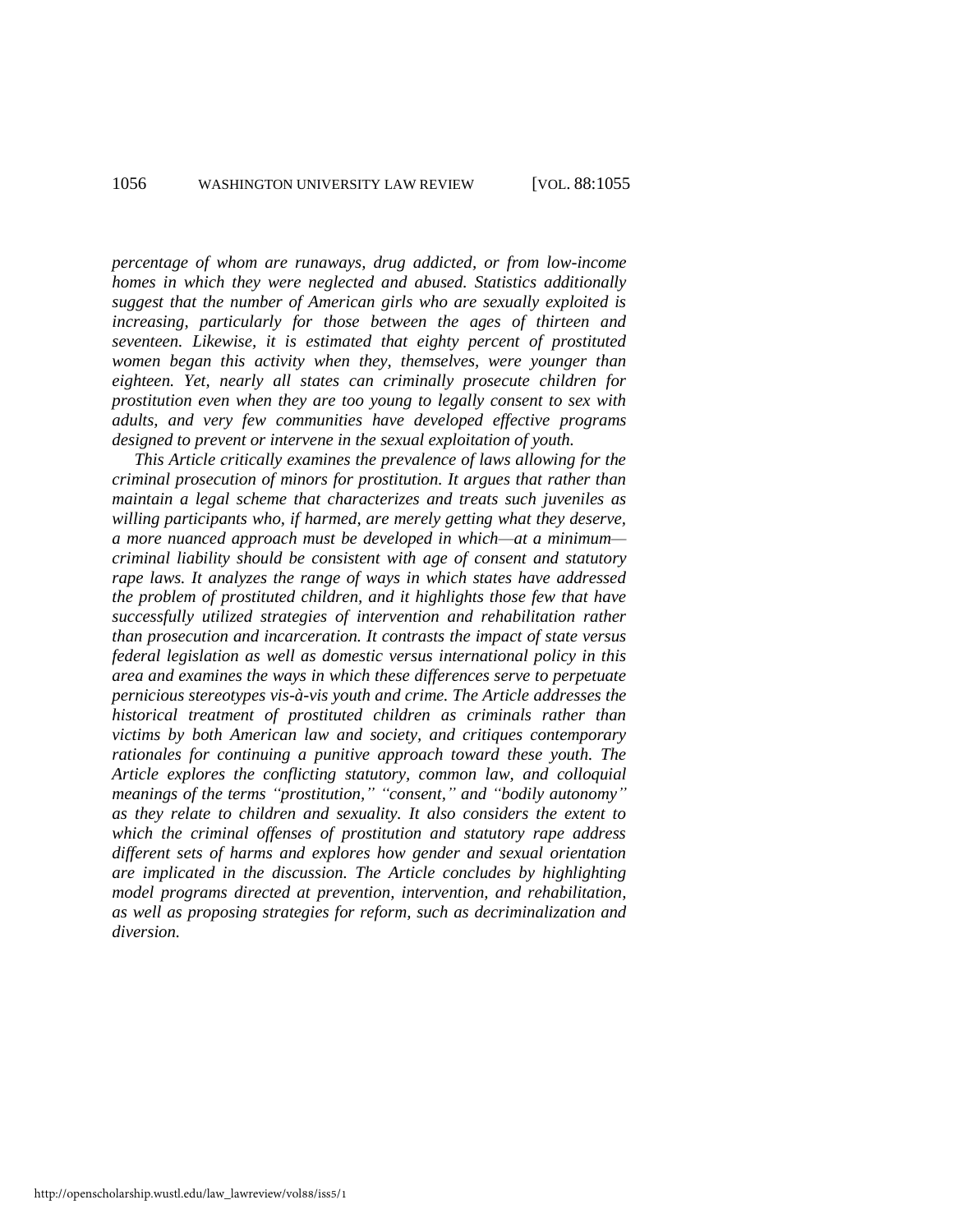#### TABLE OF CONTENTS

| $\bm{A}$ |                                                      |  |
|----------|------------------------------------------------------|--|
| $\bm{B}$ |                                                      |  |
|          |                                                      |  |
|          |                                                      |  |
|          |                                                      |  |
| R.       |                                                      |  |
|          |                                                      |  |
| $\bm{A}$ |                                                      |  |
|          |                                                      |  |
|          |                                                      |  |
|          |                                                      |  |
|          | A. Prevention, Intervention, and Rehabilitation 1106 |  |
|          |                                                      |  |
|          |                                                      |  |

*―I can't remember the first trick but I do remember the pain long after the years of being on the streets,‖ said Paula who began*  working at a massage parlor at the age of 12. "I remember having *to make quotas before being able to come in the house. I remember lonely nights, wishing I was dead, wishing (that) if only my family would have been different, if only my brother didn't sexually abuse me, if only my dad's friend didn't abuse me, my life would be different.‖ She said she had been bought, sold and traded by different pimps eight times, often ending up in hospital emergency*  rooms with broken bones and beatings. "No one told me that I was *a traffick(ing) victim or a domestic (abuse) victim. Not only was I*  not seen as a victim, but I was seen as a criminal"....<sup>1</sup>

> <span id="page-3-0"></span>—*Statement of former prostituted child, U.S. Congressional briefing on sexually exploited youth*

<sup>1.</sup> Jim Lobe, *Exploited Girls in U.S. Seek Same Protection Afforded Foreign Women*, COMMONDREAMS.ORG (Mar. 5, 2004), http://www.commondreams.org/headlines04/0305-07.htm.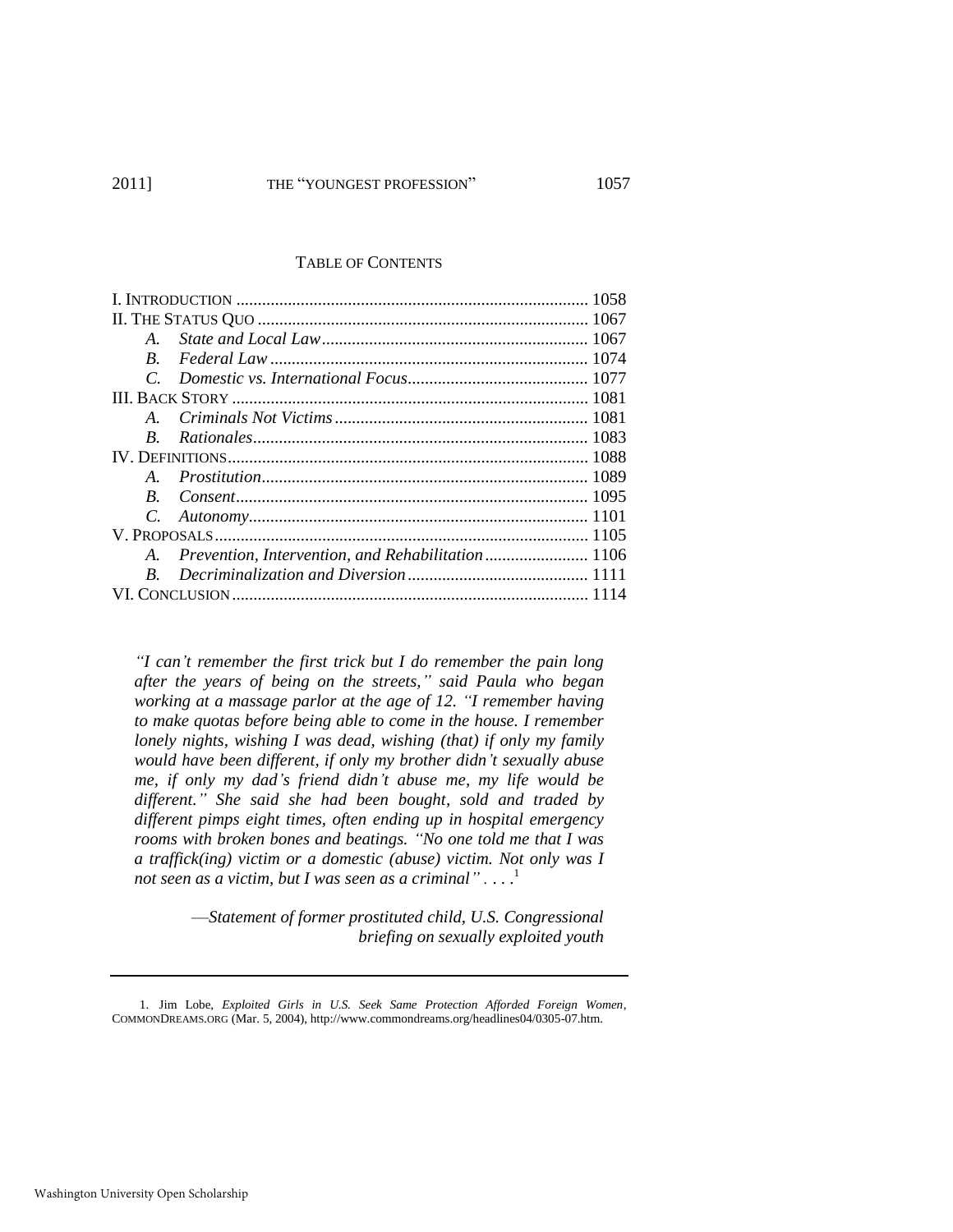*―There's no doubt that it's easier to prosecute someone arrested for prostitution than it is to investigate, indict, and convict the pimp who exploited her. . . . To do so, however, would only allow this phenomenon to stay hidden in the shadows where it will consume more girls and young women. Ethically and morally, we have to*  take a different course.<sup>"2</sup>

—*Statement of Daniel F. Conley, Suffolk County District Attorney, Massachusetts* 

#### <span id="page-4-1"></span><span id="page-4-0"></span>I. INTRODUCTION

Children have been prostituted<sup>3</sup> for centuries, if not millennia.<sup>4</sup> Yet, international recognition of the existence and proliferation of prostituted children did not take place until 1996 at the First World Congress Against Commercial Sexual Exploitation of Children in Stockholm, Sweden.<sup>5</sup> The Stockholm Congress was considered a "landmark event" resulting in the formal adoption of an agenda focused on protecting children from sexual exploitation, which as of 2006 had been signed by more than 160 countries.<sup>6</sup> While the United States is a signatory to this global Declaration

<sup>2.</sup> Press Release, Suffolk Cnty. Dist. Att'y Off., Girl's Arrest Leads to Pimp's Conviction (July 23, 2007), http://www.mass.gov/dasuffolk/docs/7.23.07.html (reporting that a prostituted teen was referred to social service agencies for at-risk youth while the criminal case against her pimp proceeded, following which the prostitution charges against the girl were dismissed at the prosecution's request).

<sup>3.</sup> While "child prostitute" and "teen prostitute" are the terms used colloquially to refer to a minor who exchanges sex for something of value—be it money, food, lodging, affection, or otherwise—I have chosen not to use them here, as they suggest a degree of agency that may not be justified and conflate an action with an identity. Likewise, I have chosen to utilize only sparingly the constructions "commercial sexual exploitation of children" and "domestic sex trafficking of minors," although these are the terms most commonly used in state and federal legislation. Instead, I will primarily employ the phrases "prostituted child" and "children who have been prostituted," which are not wholly satisfactory but connote the lack of judgment that I am after. In addition, the phrase "the youngest profession," which appears in the Article's title, is intended as a critical play on the oft-used description of prostitution as "the oldest profession" and is not meant to endorse the notion of prostitution as an appropriate livelihood for youth. *See also infra* Part IV (discussing the importance of terminology and "naming" as it relates to prostituted children).

<sup>4.</sup> D. KELLY WEISBERG, CHILDREN OF THE NIGHT: A STUDY OF ADOLESCENT PROSTITUTION 1 (1985) ("Childhood prostitution has its roots in antiquity. Historian Lloyd deMause notes that children growing up in ancient Greece and Rome often were used sexually by older men, although the form and frequency of the abuse varied by geographic area and date.").

<sup>5.</sup> ECPAT INT'L, GLOBAL MONITORING REPORT ON THE STATUS OF ACTION AGAINST COMMERCIAL SEXUAL EXPLOITATION OF CHILDREN: UNITED STATES OF AMERICA 6 (2006), *available at* http://www.ecpat.net/A4A\_2005/PDF/Americas/Global\_Monitoring\_Report-USA.pdf.

<sup>6.</sup> *Id.* (stating that 122 countries formally adopted the agenda after the First World Congress, that 159 had adopted it following the 2001 Second World Congress held in Yokohama, Japan, and that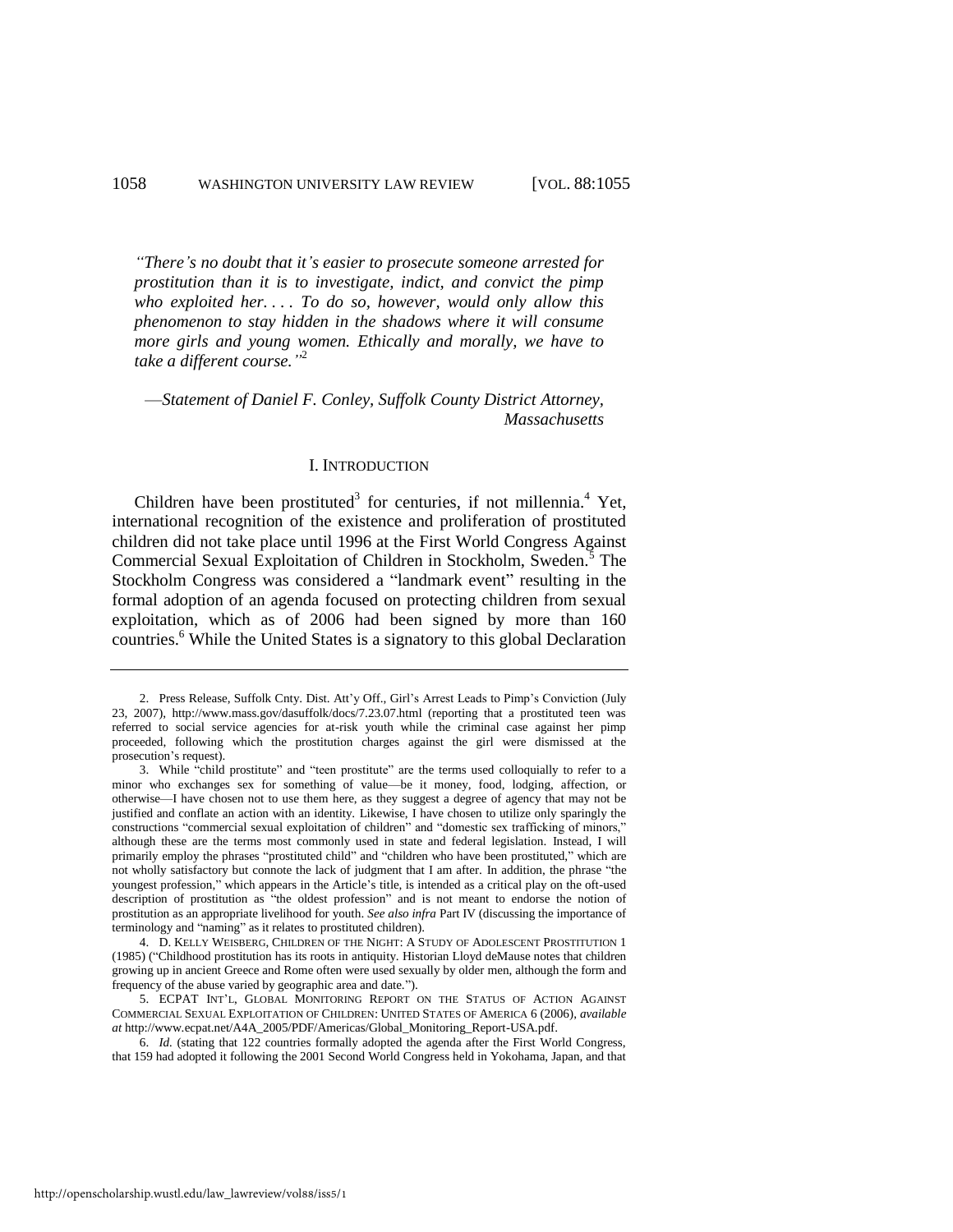and Agenda for Action, the bulk of its attention and resources has been directed at the international sex trafficking of adults and children, rather than the growing numbers of preteens and adolescents who are prostituted within its borders.<sup>7</sup>

<span id="page-5-1"></span><span id="page-5-0"></span>This failure to focus on the domestic sexual exploitation of children has been reinforced by the continued criminal liability of minors for prostitution, as the laws of nearly every state subject them to arrest, detention, and prosecution regardless of age or extenuating circumstances, limited only by the vagaries of enforcement discretion rather than by the statutory language itself. $8$  Given this legal framework, it is not surprising that police officers, prosecutors, and judges are more likely to view prostituted youth as juvenile offenders<sup>9</sup> rather than crime victims.<sup>10</sup> Many police officers, however, are reluctant to bring prostitution charges against youth, preferring to charge them with criminal offenses other than solicitation out of a belief that secure custody will—at the very least keep them off the streets. $^{11}$  This uncertainty on the part of law enforcement regarding how best to respond to prostituted children has contributed to the lack of a "reliable, consistent" approach that has, in turn, worked to exacerbate the problem.<sup>12</sup>

The number of prostituted children in the United States is difficult to estimate with precision because of the low-visibility nature of the sex

by 2006, the number had risen to 161).

<sup>7.</sup> *Id.* at 12; *see* Lobe, *supra* note [1](#page-3-0) (reporting that adults who had been prostituted as children testified at a congressional briefing that sexually exploited youth in the United States should receive the same enforcement and protection provisions that apply to foreign girls and women brought by traffickers to the United States); *see also infra* Part II.C (arguing that the United States has rigorously enforced laws directed at the international trafficking of women and children, while the problem of domestic prostituted children has been consistently overlooked).

<sup>8.</sup> ECPAT INT'L, *supra* not[e 5,](#page-4-0) at 17; *see also* NEV. REV. STAT. § 201.354 (2009) (establishing that in Nevada, engaging in or soliciting for prostitution outside of "a licensed house of prostitution" is illegal, punishable by a misdemeanor).

<sup>9.</sup> I use the legal term "juveniles" here to refer to those youth under the age of eighteen who are alleged to have violated a criminal statute and are, thus, either under the jurisdiction of juvenile delinquency court or adult criminal court, depending on the jurisdictional age cap of the state in which they are charged. *See* Tamar R. Birckhead, *North Carolina, Juvenile Court Jurisdiction, and the Resistance to Reform*, 86 N.C. L. REV. 1443, 1446 (2008) (stating that as of 2007, "thirty-seven states capped juvenile court jurisdiction at age eighteen, while ten did so at seventeen" and three at sixteen).

<sup>10.</sup> ECPAT INT'L, *supra* note [5,](#page-4-0) at 18; David Finkelhor & Richard Ormrod, *Prostitution of Juveniles: Patterns from NIBRS*, JUV. JUST. BULL. 1, 2 (2004) ("Police are more likely to categorize juveniles involved in prostitution as offenders than as crime victims, but those categorized as victims are more likely to be female and young.").

<sup>11.</sup> Finkelhor & Ormrod, *supra* note [10,](#page-5-0) at 3; *see also infra* Part III.B (discussing the rationale for criminalization of prostitution regardless of age based on the premise that it is the only way to ensure that prostituted children and teens will be protected and cooperate with services).

<sup>12.</sup> Finkelhor & Ormrod, *supra* not[e 10,](#page-5-0) at 3.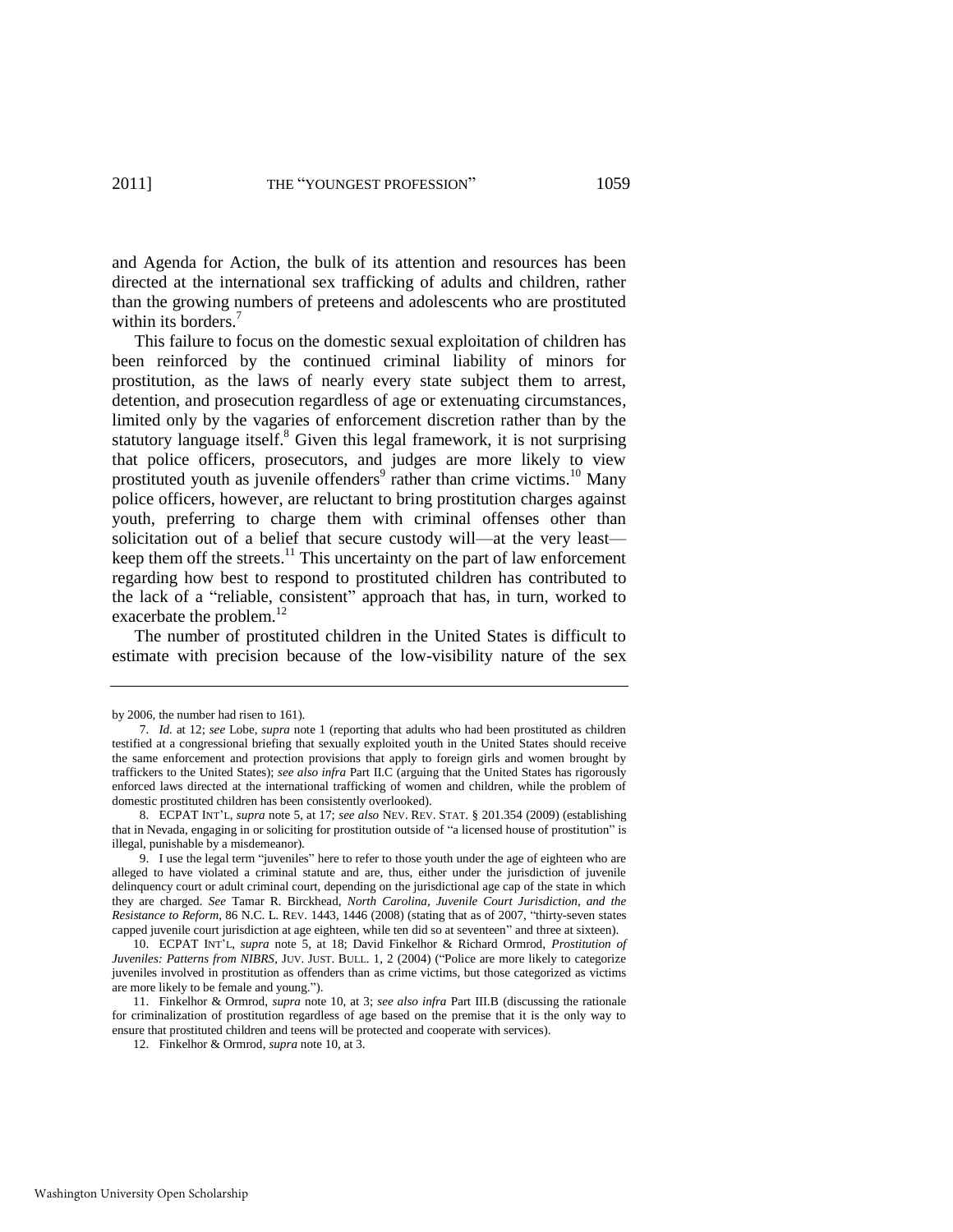<span id="page-6-1"></span><span id="page-6-0"></span>industry, $^{13}$  although there is evidence that the total is growing.<sup>14</sup> While the data on which the estimates are based is incomplete and to some extent speculative, $15$  an oft-cited study in 2002 found that between 200,000 and 300,000 children were believed to be "at *risk*" for commercial sexual exploitation.<sup>16</sup> Those minors deemed to be at the greatest risk include children who fall into one or more of fourteen categories, including runaways, $17$  thrownaways,  $18$  victims of physical or sexual abuse, drug

15. MICHELLE STRANSKY & DAVID FINKELHOR, CRIMES AGAINST CHILDREN RES. CTR., UNIV. OF N.H., HOW MANY JUVENILES ARE INVOLVED IN PROSTITUTION IN THE U.S.? 1, 6 (2008), *available at* http://www.unh.edu/ccrc/prostitution/Juvenile\_Prostitution\_factsheet.pdf (stating that estimates of the number of prostituted youth within the United States are "based mostly on guesses or extremely imprecise and speculative methodologies").

16. ESTES & WEINER, *supra* not[e 13,](#page-6-0) at 144–45; *see also* HOWARD A. DAVIDSON & GREGORY A. LOKEN, NAT'L CTR. FOR MISSING & EXPLOITED CHILDREN, U.S. DEP'T OF JUST., CHILD PORNOGRAPHY AND PROSTITUTION: BACKGROUND AND LEGAL ANALYSIS 51 (1987) ("[A]n estimate of between 100,000 and 300,000 children involved annually in prostitution seems, on the balance of the evidence, highly justifiable.‖); *cf.* Susan S. Kreston, *Prostituted Children: Not an Innocent Image*, 34 PROSECUTOR 37, Nov.–Dec. 2000 ("There are estimated to be between 300,000 and 600,000 prostituted children in the United States.‖ (citing, *inter alia*, UNICEF and the National Resource Center for Youth Services)).

17. *See* HEATHER HAMMER ET AL., OFF. OF JUV. JUST. & DELINQ. PREVENTION, U.S. DEP'T OF JUST., RUNAWAY/THROWNAWAY CHILDREN: NATIONAL ESTIMATE AND CHARACTERISTICS 2 (2002) (defining a runaway episode as "one that meets any one of the following criteria: A child leaves home without permission and stays away overnight. A child 14 years old or . . . older . . . who is away from home chooses not to come home when expected to and stays away overnight. [Or a] child 15 years old or older who is away from home chooses not to come home and stays away two nights.").

18. *Id.* (defining a "thrownaway episode" as "one that meets either of the following criteria: A child is asked or told to leave home by a parent or other household adult, no adequate alternative care is arranged . . . , and the child is out of the household overnight. [Or a] child who is away from home is prevented from returning home by a parent or other household adult, no alternative care is arranged for the child  $\dots$ , and the child is out of the household overnight.").

<sup>13.</sup> *Id.* at 1 (stating that "[l]ittle statistical and research information exists" regarding prostituted children); *see also* RICHARD J. ESTES & NEIL ALAN WEINER, UNIV. OF PA., THE COMMERCIAL SEXUAL EXPLOITATION OF CHILDREN IN THE U.S., CANADA AND MEXICO 142 (rev. Feb. 20, 2002), *available at* http://www.sp2.upenn.edu/~restes/CSEC\_Files/Complete\_CSEC\_020220.pdf (stating that reliable estimates of prostituted children in the U.S. do not exist because of "gross under-reporting of known cases‖ by law enforcement and social service providers; the absence of state or national registries of known cases; the absence of "prevalence studies"; and "widespread societal disbelief concerning the nature, extent and severity" of domestic prostitution of children); Ian Urbina, *For Runaways on the Street, Sex Buys Survival*, N.Y. TIMES, Oct. 27, 2009, at A1 [hereinafter Urbina, *Survival*] (stating that estimates of how many children are involved in prostitution "vary wildly . . . in part because the Department of Justice has yet to study the matter even though Congress authorized it to do so in 2005 as part of a nationwide study of the illegal commercial sex industry").

<sup>14.</sup> NAT'L INST. OF JUST., U.S. DEP'T OF JUST., COMMERCIAL SEXUAL EXPLOITATION OF CHILDREN: WHAT DO WE KNOW AND WHAT DO WE DO ABOUT IT?  $1-2$  (2007) (stating that the "number of known cases" is growing, and that the "greatest challenge" is assessing the number of cases that go unreported); Urbina, *Survival*, *supra* note [13](#page-6-0) ("But many child welfare advocates and officials in government and law enforcement say that while the data is scarce, they believe that the problem of prostituted children has grown, especially as the Internet has made finding clients easier.").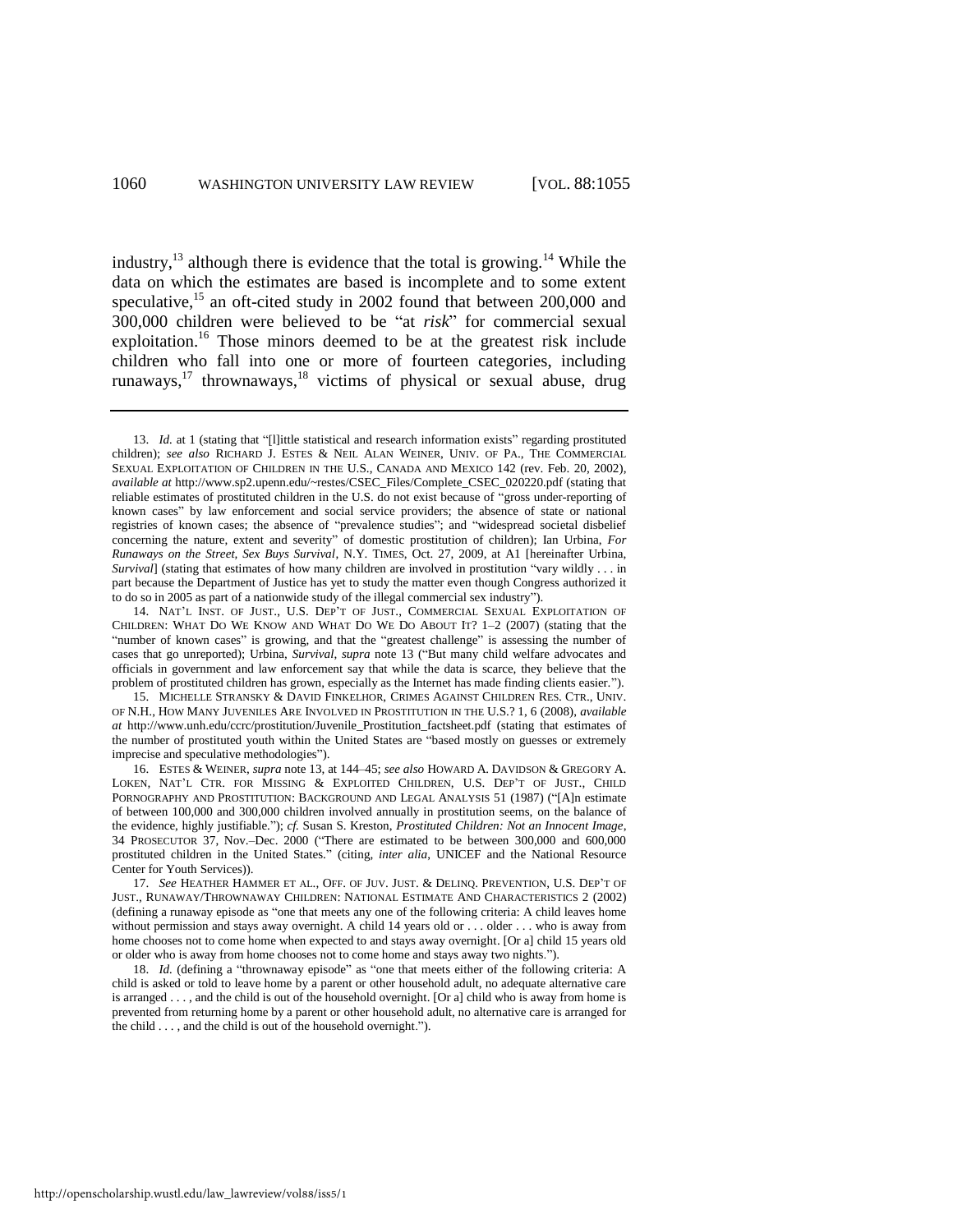<span id="page-7-2"></span><span id="page-7-1"></span>users and addicts, homeless youth, female gang members,<sup>19</sup> transgender street youth,<sup>20</sup> and unaccompanied minors who enter the United States on their own.<sup>21</sup> Other studies have estimated that  $450,000$  children run away from or are thrown out of their homes annually, and that one out of every three of these teens will be "lured toward prostitution within 48 hours of leaving home."<sup>22</sup> Further, the data suggests that the average age of entry into prostitution falls between eleven and fourteen, with some children as young as nine.<sup>23</sup> Likewise, it is estimated that eighty percent of adult prostitutes began their activity when they, themselves, were younger than eighteen.<sup>24</sup> These numbers are compounded by the fact that the United States is both a source country for child sex tourism and a destination country for trafficking of children for sex; research also shows that a large percentage of sex tourists worldwide are Americans.<sup>25</sup>

<span id="page-7-0"></span>19. ESTES & WEINER, *supra* note [13,](#page-6-0) at 67 (stating that "[t]his group includes approximately 27,000 girls between the ages of 10 and 17 years who are members of identifiable gangs—some portion of whom become victims of sexual exploitation as a result of their gang membership"); see *also* Urbina, *Survival*, *supra* note [13](#page-6-0) (quoting a detective as stating: "Gangs used to sell drugs,' ... '[n]ow many of them have shifted to selling girls because it's just as lucrative but far less risky.'

20. ESTES & WEINER, *supra* note [13,](#page-6-0) at 67 (describing this group as a "broad category of sexually exploited youth who identify themselves as members of the opposite sex to which they were born," including "youth born with the sex organs of both genders"); *see also* NICHOLAS RAY ET AL., NAT'L GAY & LESBIAN TASK FORCE, LESBIAN, GAY, BISEXUAL AND TRANSGENDER YOUTH: AN EPIDEMIC OF HOMELESSNESS 1, 3, 53−58 (2006), *available at* http://www.thetaskforce.org/downloads/ HomelessYouth.pdf (finding that twenty to forty percent of "homeless youth identify as lesbian, gay, bisexual, or transgender"); *infra* notes [198](#page-39-0)[–201](#page-39-1) and accompanying text (discussing the profile of gay male and transgender youth involved in prostitution).

21. ESTES & WEINER, *supra* not[e 13,](#page-6-0) at 142, 149.

22. SARA ANN FRIEDMAN, ECPAT-USA, INC., WHO IS THERE TO HELP US? HOW THE SYSTEM FAILS SEXUALLY EXPLOITED GIRLS IN THE UNITED STATES: EXAMPLES FROM FOUR AMERICAN CITIES 3 (2005), *available at* http://ecpatusa.org/wp-content/uploads/2010/11/Who-Is-There-to-Help-Us.pdf; *see also* JENNIFER BENOIT-BRYAN, NATIONAL RUNAWAY SWITCHBOARD 2008 REPORTER'S SOURCE BOOK ON RUNAWAY AND HOMELESS YOUTH: A GUIDE FOR MEDIA ABOUT RUNAWAY AND HOMELESS YOUTH 7 (2008), *available at* http://www.nrscrisisline.org/media/documents/2008Media Sourcebook.pdf (stating that twenty-eight percent of runaway or thrownaway youth have engaged in ―survival sex‖); Urbina, *Survival*, *supra* not[e 13 \(](#page-6-0)stating that of the estimated 1.6 million children who run away each year, nearly a third "engage in sex for food, drugs or a place to stay, . . . [a] dangerous barter system [that] can quickly escalate into more formalized prostitution").

23. ESTES & WEINER, *supra* note [13,](#page-6-0) at 92; Kreston, *supra* note [16,](#page-6-1) at 39 n.11 ("Prostitution of children as young as nine has been documented."); *see also infra* note[s 192–](#page-38-0)97 and accompanying text (discussing the profile and characteristics of boys who enter prostitution).

24. Cheryl Hanna, *Somebody's Daughter: The Domestic Trafficking of Girls for the Commercial Sex Industry and the Power of Love*, 9 WM. & MARY J. WOMEN & L. 1, 12 & n.62 (2002) (citing Kreston, *supra* not[e 16,](#page-6-1) at 37).

25. ECPAT INT'L, *supra* note [5,](#page-4-0) at 12 (stating that research shows that "a large percentage of sex tourists abusing children around the world are Americans," and that between 14,500 and 17,500 people are trafficked into the United States annually for sexual purposes, one-third of whom are thought to be under eighteen).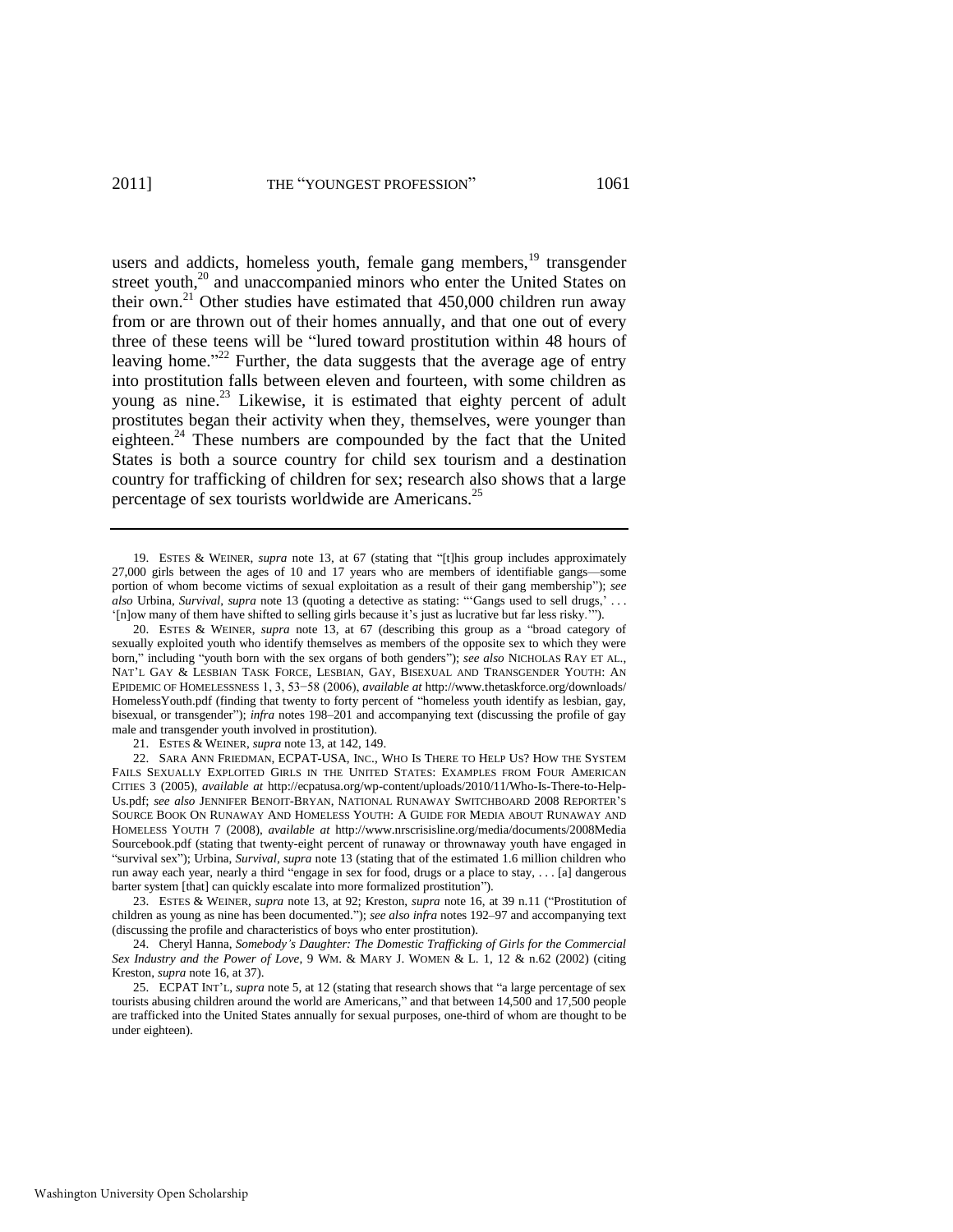<span id="page-8-0"></span>The number of prostituted children who are criminally prosecuted for these acts is equally difficult to estimate. According to figures kept by the United States State Department, because of a lack of "uniform data" collection" among federal, state, and local law enforcement agencies, the information gathered has been—and continues to be—incomplete.<sup>26</sup> In 2008, the most recent year for which data is available, approximately 1500 youth under eighteen years of age were reported to the Federal Bureau of Investigation as having been arrested within the United States for prostitution and "commercialized vice."<sup>27</sup> Anecdotal evidence suggests, however, that these numbers reflect only a small fraction of the children who face criminal charges as a result of their prostituted status.<sup>28</sup> While many are ultimately charged with less serious offenses than solicitation, the numbers who are initially brought into the juvenile and criminal justice systems for prostitution are significant.<sup>29</sup> For instance, it has been

<span id="page-8-1"></span><sup>26.</sup> *See* U.S. DEP'T OF STATE, TRAFFICKING IN PERSONS REPORT 340 (10th ed. 2010) [hereinafter 2010 TRAFFICKING IN PERSONS REPORT].

<sup>27.</sup> *See* Charles Puzzanchera, Off. of Juv. Just. & Delinq. Prevention, *Juvenile Arrests 2008*, JUV. JUST. BULL. 1, 3 (2009); *cf.* 2010 TRAFFICKING IN PERSONS REPORT, *supra* not[e 26,](#page-8-0) at 342 ("In 2008, the most recent year for which data is available, 206 males and 643 females under 18 years of age were reported to the Federal Bureau of Investigation as having been arrested [within United States borders] for prostitution and commercialized vice."). According to the Federal Bureau of Investigation's database of arrest statistics, the numbers of juveniles arrested for prostitution and commercialized vice have remained fairly constant between 1994 and 2007, with an average of 1400 youth arrested each year and a high of 1800 youth arrested in 2004. Charles Puzzanchera et al., *Easy Access to FBI Arrest Statistics: 1994–2007* (2009), *available at* http://www.ojjdp.gov/ojstatbb/ezaucr/ asp/ucr\_display.asp.

<sup>28.</sup> *See, e.g.*, Amanda Kloer, *In Massachusetts, Child Sex Slaves Go To Jail*, CHANGE.ORG (Dec. 7, 2010), http://humantrafficking.change.org/blog/view/in\_massachusetts\_child\_sex\_slaves\_go\_to\_jail (―[C]hildren forced into prostitution are often arrested and sent to prison while the pimps who sell them and men who buy them walk free.‖); Jessica Lustig, *The 13-Year-Old Prostitute: Working Girl or Sex Slave?*, N.Y. MAG., Apr. 1, 2007, http://nymag.com/news/features/30018 ("We're locking up girls,' says Rachel Lloyd, the founder of GEMS (Girls Educational and Mentoring Services) a nonprofit in Harlem led by survivors of the sex trade, 'for things that have been done to them.'"); Robin Shulman, *N.Y. Struggles to Aid Child Prostitutes: Bill Would Divert Girls to Social Programs; Opponents Say Threat of Jail is Needed*, WASH. POST, July 13, 2008, at A3 (reporting that a New York public defender who represents prostituted youth in criminal court stated that a decade ago she had two clients under sixteen in a given year, while now she represents approximately two hundred each year, many of whom are twelve or thirteen, with some as young as eleven).

<sup>29.</sup> *See, e.g.*, Mark Hoerrner, *Pro & Con: Should Prostitution be Decriminalized for Minors? YES: Jailing Teen Prostitutes Victimizes Them Twice; Judges Need Alternatives*, ATLANTA J.-CONST., Mar. 23, 2010, at 13A ("Police agencies in Atlanta and in most of the five major metro counties have received training in avoiding arresting juvenile victims of prostitution on charges of solicitation but choose instead to arrest on less criminal offenses such as truancy, loitering and similar minor misdemeanor crimes. Unfortunately, these acts . . . obscure the truth—that victims of prostitution do not need jail time but rather counseling, care and restoration."); Abbe Smith, *Bill To Shield Child Prostitutes Touted in Senate*, NEW HAVEN REG., Apr. 25, 2010, http://www.nhregister.com/articles/ 2010/04/25/news/new\_haven/doc4bd3b5e07a5fa364395395.txt?viewmode=default ("[E]ven though not many minors get arrested for prostitution in the state [of Connecticut], children who are exploited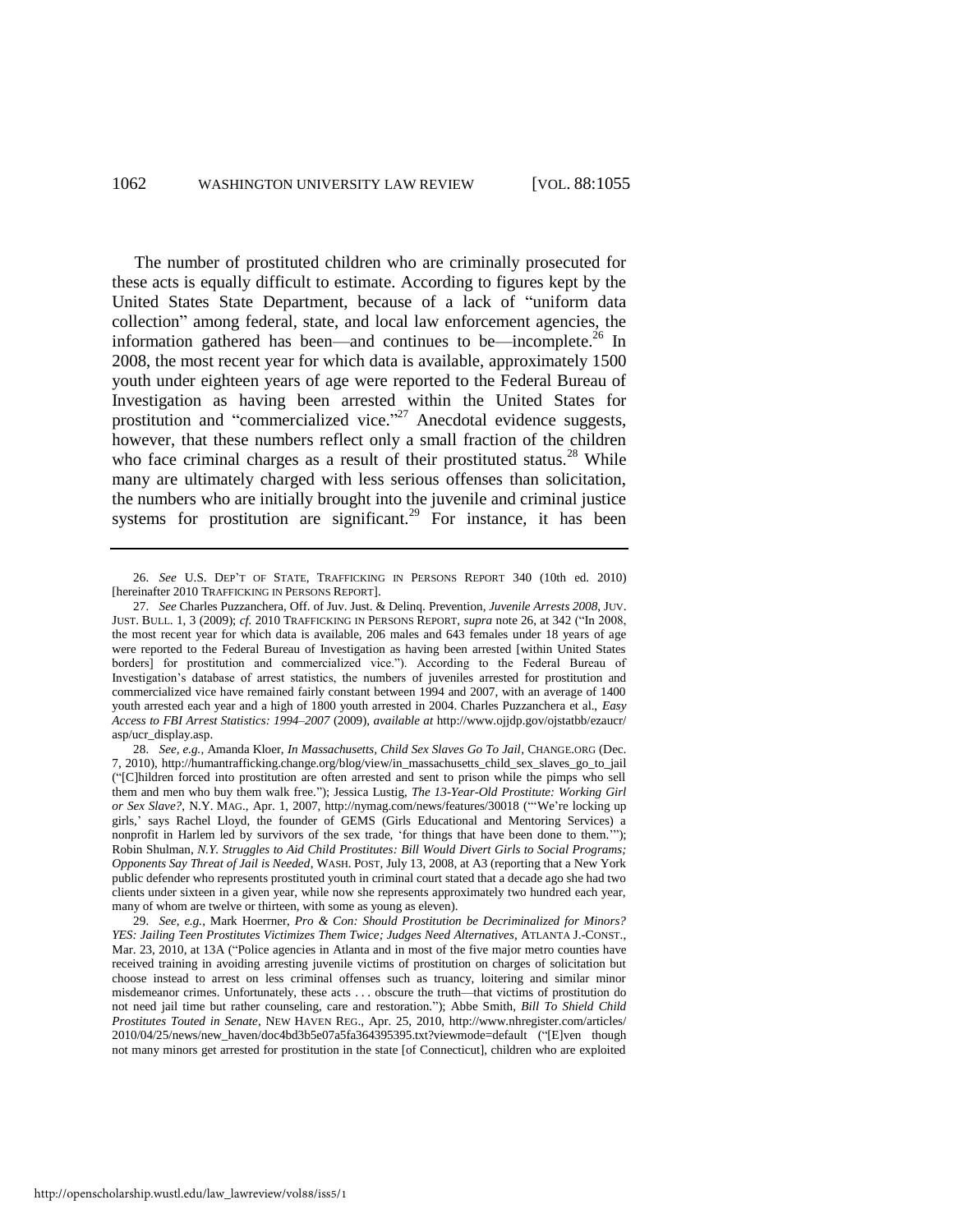documented that "hundreds" of prostituted juveniles are arrested each year in one Nevada county, and that at any given time half of these girls are in juvenile detention for prostitution-related criminal offenses, which keep them in state custody for an average of two weeks, if not longer.<sup>30</sup>

<span id="page-9-1"></span>Recent public interest in the plight of prostituted children calls to mind the mid-1970s when the mainstream media and popular press first labeled it as a "social problem."<sup>31</sup> Thirty years ago, this construction resulted from a confluence of factors, including growing awareness of child abuse and neglect, the burgeoning children's rights movement, and federal legislation that directed significant funding toward shelters and services for runaways and homeless youth.<sup>32</sup> This period also coincided with a painful economic recession in the United States, characterized by high rates of unemployment, inflation, and spending.<sup>33</sup> A similar pattern may be seen today, as the United States is once again experiencing a major economic downturn with little growth, skyrocketing job loss, and a credit crisis leading to record rates of foreclosures and homelessness.<sup>34</sup> A failing economy inevitably leads to a rise in the number of vulnerable youth, $35\%$ 

31. WEISBERG, *supra* not[e 4,](#page-4-1) at 1.

<span id="page-9-0"></span>through sex trafficking often get picked up for other offences. Instead of getting intervention and the help they need to get out [of] danger, these kids get lost in the legal system . . . . Being treated like a criminal sends victims spiraling deeper into despair.").

<sup>30.</sup> Abigail Goldman, *What Should Clark County Do With Teenage Prostitutes?*, LAS VEGAS SUN, Mar. 22, 2010, http://www.lasvegassun.com/news/2010/mar/22/what-should-clark-county-doteenage-prostitutes/ (reporting that one family court judge gets three to five new child prostitution cases per week, that the girls are between twelve and seventeen years old, and that sixty percent of the girls are from outside of Nevada).

<sup>32.</sup> *Id.* at 1−12; *see also infra* Part II.B (discussing the Runaway and Homeless Youth Act of 1974).

<sup>33.</sup> *See* CHRIS J. DOLAN ET AL., THE PRESIDENCY AND ECONOMIC POLICY 181−83 (2008).

<sup>34.</sup> *See, e.g.*, Becky Gillette, *Staying at Home: Housing Relocation and Stabilization Program to Prevent Homelessness*, 31 MISS. BUS. J., no. 35, Aug. 31, 2009, http://www.allbusiness.com/societysocial/social-welfare-regulation-policy/13258107-1.html ("[W]ith the current recession, high unemployment rates and record high levels of foreclosures in the first six months of 2009, there has been an increase in the number of families facing homelessness.‖); Emily Kaiser, *Recession May be Deepest Since 1970s*, REUTERS, Oct. 16, 2008, *available at* <http://www.reuters.com/article/email/> idUSTRE49F8NX20081016; Press Release, Reader's Digest, Where's My Stimulus Package? We Hear You America! (Nov. 28, 2010) ("Escalating unemployment, record foreclosures, an increase in the poverty level. The bad economic news doesn't seem to be stopping and the repercussions of the recession are being felt throughout the country."); Juliann Walsh, *Latest Recession Will Have Lasting Effect on Children, Children's Hospital of Philadelphia Policy Experts Say*, CHILDREN'S HOSP. OF PHILADELPHIA (Nov. 16, 2010), http://www.chop.edu/news/latest-recession-will-have-lasting-effecton-children.html ("Approximately 43 percent of families with children are [currently] struggling to afford stable housing.").

<sup>35.</sup> *See* Tracy Loew & Eunice Kim, *When Families, Teens Become Homeless: Youth Interrupted*, STATESMAN J. (Salem, Or.), Aug. 17, 2008, at A1 (stating that "as the economy tightens and foreclosures increase," an "increasing number" of teens are becoming homeless because their families "just can't make ends meet"); Ian Urbina, *Recession Drives Surge in Youth Runaways*, N.Y. TIMES,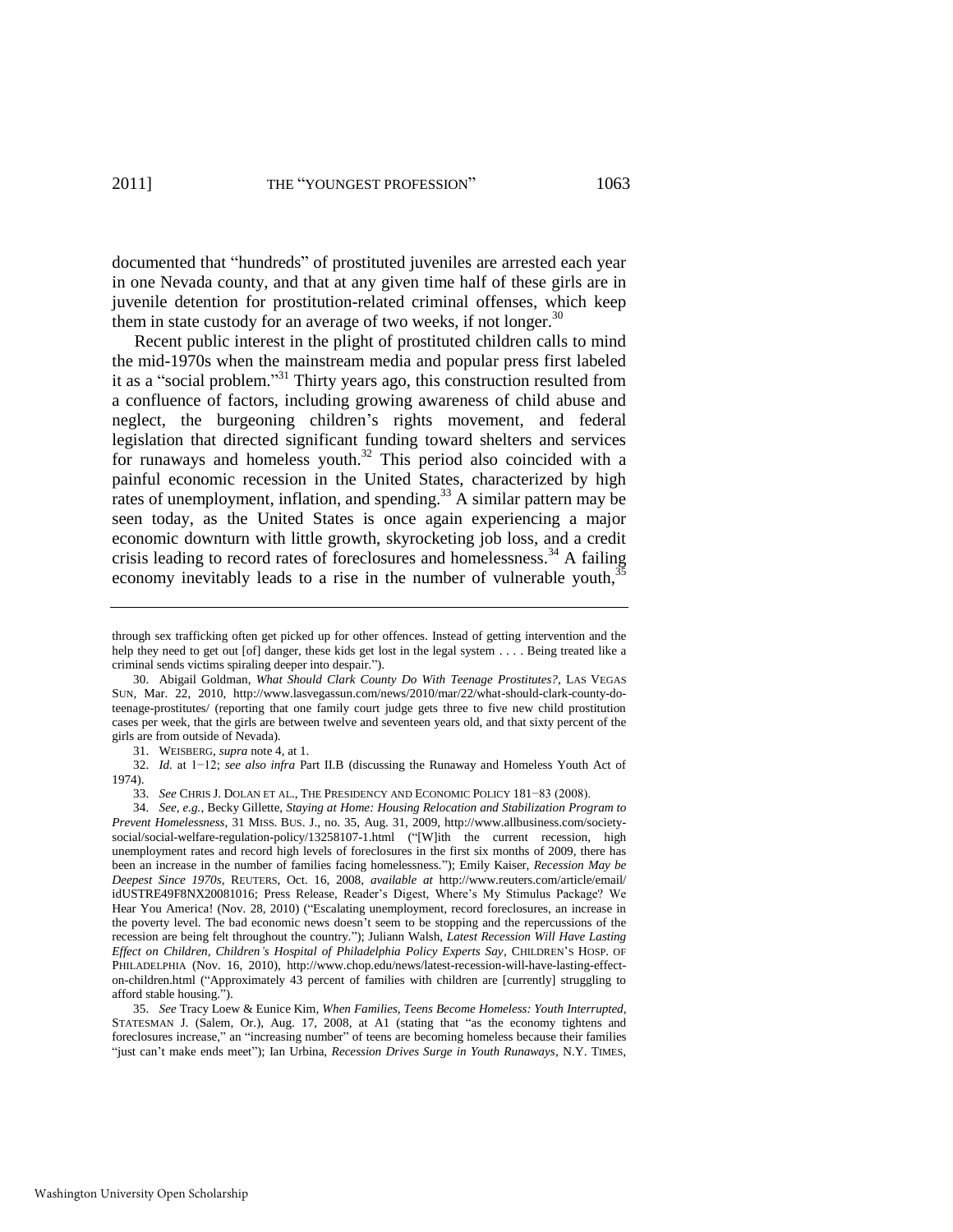<span id="page-10-1"></span>which in turn leads to more children living on the streets and exchanging sex for money, food, and housing.<sup>36</sup> Furthermore, given the proliferation of Internet access and the greater ease with which people can identify and contact youth who are vulnerable to being prostituted, some have said that the situation is worse than ever—both domestically and internationally.<sup>37</sup> While there has been limited legal scholarship produced on the topic,  $38$  the

<span id="page-10-0"></span>Oct. 26, 2009, at A1 ("Foreclosures, layoffs, rising food and fuel prices and inadequate supplies of low-cost housing have stretched families to the extreme, and those pressures have trickled down to teenagers and preteens.‖); Walsh, *supra* note [34](#page-9-0) (stating that increased poverty has made it more difficult for families to afford stable housing and food, and stating "that the number of U.S. children living in poverty rose dramatically from 13.3 million children in 2007 to 15.5 million (or one in five children) by 2009"); Roy Wenzl, *Young Moms Gain Life Skills, Hope at Wichita Children's Home: Wichita Children's Home Guides Young Parents*, WICHITA EAGLE, May 11, 2009, at A1 (suggesting that because of the recession, there are "more young people needing shelter and help than ever before"); Paige Winfield, *Legislation aims to help homeless kids*, NAPERVILLE SUN (Chi.), Oct. 24, 2008 (reporting that as a result of "the economic downturn and [the] growing numbers of foreclosures," homeless families are on the rise).

<sup>36.</sup> *See* David Rosen, *Teen Prostitution in America: Looking for Safe Harbor*, COUNTERPUNCH, Aug. 2, 2008, http://www.counterpunch.org/rosen08022008.html (citing Department of Justice reports that tens of thousands of runaway and thrownaway children had spent time "with a sexually exploitative person" or were sexually assaulted while living away from home); Conchita Sarnoff, Op-Ed., *Runaways Need Support, Shelters, Not Penalty*, MIAMI HERALD, July 5, 2009, at L3 ("The economic crisis and the proliferation of Internet chat rooms have led to an enormous increase in the number of runaway children . . . [m]any [of whom] are turning to prostitution, pornography and drugs because there is no budget in the Miami-Dade Police Department to continue the monthly police sweeps that rescue [runaways].").

<sup>37.</sup> *See, e.g.*, INNOCENTI RES. CTR., UNICEF, HANDBOOK ON THE OPTIONAL PROTOCOL ON THE SALE OF CHILDREN, CHILD PROSTITUTION AND CHILD PORNOGRAPHY 20–21 (2009), *available at* http://www.unicef-irc.org/publications/pdf/optional\_protocol\_eng.pdf (finding that "[t]he Internet has become a popular medium for those wishing to identify and contact children who may be vulnerable to sexual exploitation"); Susan Saulny, *Hundreds Seized in Sweep Against Child Prostitution*, N.Y. TIMES, June 26, 2008, at A16 ("But the rising popularity of Internet-based communication has made it easier for predators both to reach potential victims and to advertise victims to clients."); *see also* Claire Cain Miller, *Craigslist Says It Has Shut Its Section for Sex Ads*, N.Y. TIMES, Sept. 15, 2010, at B1 (discussing Craigslist's decision to permanently close the sex-related advertising section of its site after receiving criticism from state attorneys general and others that the section was helping to facilitate the sexual exploitation of children).

<sup>38.</sup> A Lexis search of law reviews and journals located only a few articles and several student notes that have focused in any depth on the subject of prostituted children. *See, e.g.*, Wendi J. Adelson, *Child Prostitute or Victim of Trafficking?*, 6 U. ST. THOMAS L.J. 96 (2008); Libby Adler, *An Essay on the Production of Youth Prostitution*, 55 ME. L. REV. 191 (2003); Geneva O. Brown, *Little Girl Lost: Las Vegas Metro Police Vice Division and the Use of Material Witness Holds Against Teenaged Prostitutes*, 57 CATH. U. L. REV. 471 (2008); Hanna, *supra* note [24;](#page-7-0) Norma Hotaling et al., *The Commercial Sexual Exploitation of Women and Girls: A Survivor Service Provider's Perspective*, 18 YALE J.L. & FEMINISM 181 (2006); Nesheba Kittling, *God Bless the Child: The United States' Response to Domestic Juvenile Prostitution*, 6 NEV. L.J. 913 (2006); Kate Sutherland, *From Jailbird to Jailbait: Age of Consent Laws and the Construction of Teenage Sexualities*, 9 WM. & MARY J. WOMEN & L. 313 (2003); Kate Brittle, Note, *Child Abuse by Another Name: Why the Child Welfare System Is the Best Mechanism in Place to Address the Problem of Juvenile Prostitution*, 36 HOFSTRA L. REV. 1339 (2008); Jennifer L. Cecil, Note, *Enhanced Sentences for Child Prostitution: The Most Hidden Form of Child Abuse*, 36 MCGEORGE L. REV. 815 (2005); Pantea Javidan, Student Essay,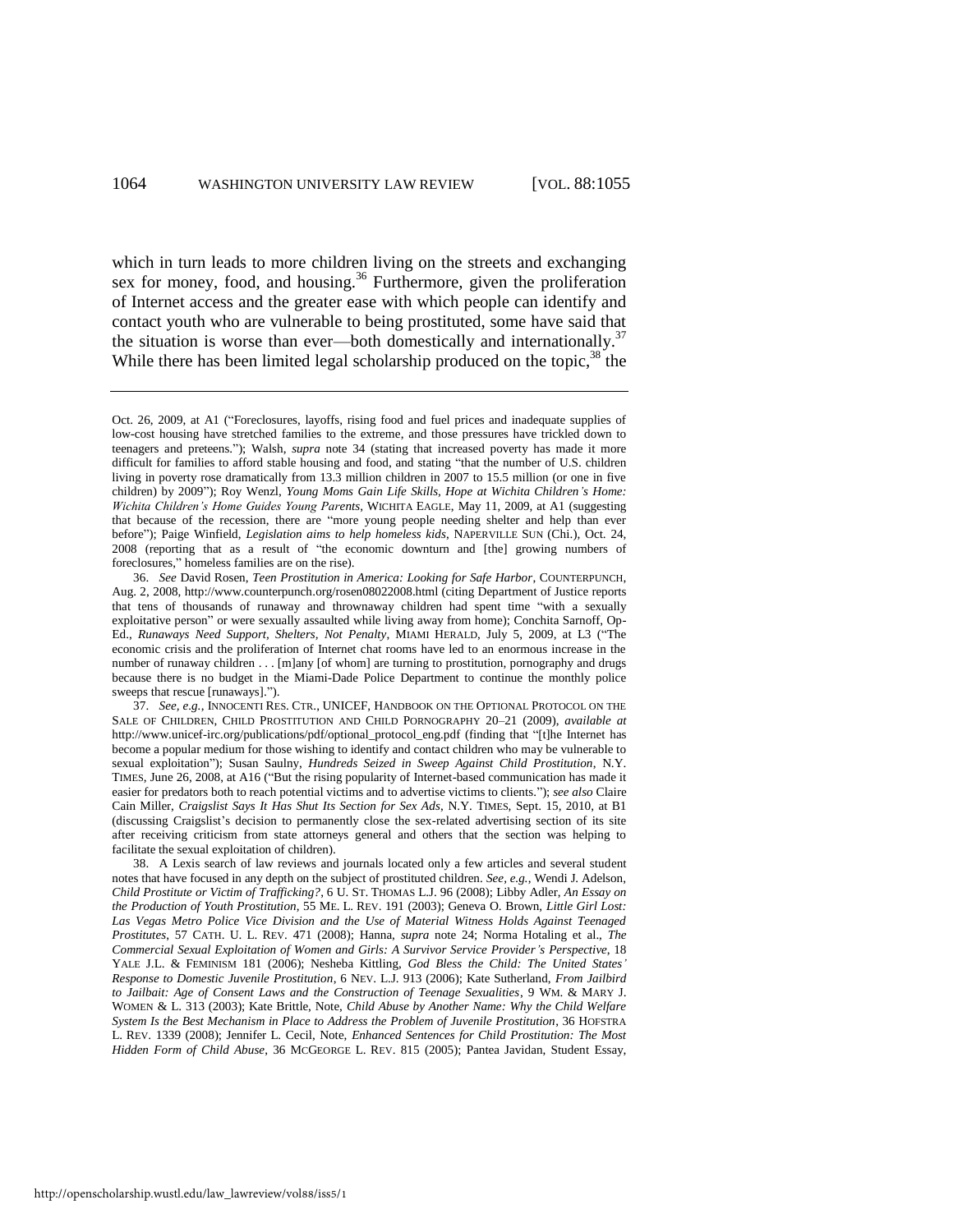American media has once again turned its attention to prostituted children.<sup>39</sup> Editorial boards, columnists, and advocates concerned with children's rights are increasingly recognizing parallels and drawing comparisons between the international and domestic selling of sex by youth. $40$ 

Due in large part to the issue's "social and legal complexity" and the "scarcity of reliable information on its nature and extent," child prostitution within the United States has historically been a thorny problem for policy makers, as well as the general public, to confront.<sup>41</sup> On

39. *See, e.g.*, *All Things Considered: Trafficked Teen Girls Describe Life in ‗The Game'* (Nat'l Pub. Radio broadcast Dec. 6, 2010), http://www.npr.org/2010/12/06/131757019/youth-radiotrafficked-teen-girls-describe-life-in-the-game (stating that "[t]he FBI estimates that 100 to 300,000 children are being [sexually] exploited" and that "[c]hild prostitution goes on in America every day and every night, despite the efforts of federal, state and local authorities"); see also Marian Wright Edelman, *The Girl Next Door May Now Be on the Corner*, HUFFINGTON POST, Mar. 16, 2009, http://www. huffingtonpost.com/marian-wright-edelman/the-girl-next-door-may-no\_b\_175239.html (discussing the "tens of thousands" of children who are "ensnare[d]  $\dots$  into the sex trade" each year); Editorial, *Prostitution and Prevention*, N.Y. TIMES, July 29, 2008, at A18; Judy Keen, *Child-Prostitution Cases Reveal Cruel Underworld*, USA TODAY, July 26, 2006, at 4A.

40. *See, e.g.*, Editorial, *Better Protecting the Vulnerable*, N.Y. TIMES, June 28, 2007, at A20 (―The goal is to give American children the same protections as foreign-born people who are smuggled into the United States to be used as sex slaves.‖); Editorial, *Help for Victimized Children*, N.Y. TIMES, July 19, 2008, at A16 ("And Congress must rework the federal Trafficking Victims Protection Act to make sure that states and localities provide sexually exploited children born in this country with the same protections and services that are routinely granted to international victims."); Editorial, *Saving*, *Not Victimizing, Children, N.Y. TIMES, May 9, 2007, at A24 ("An Eastern European child smuggled* into this country as a sex slave is offered protection under the federal Trafficking Victims Protection Act. An American child who flees abusive parents and ends up selling her body on the streets is labeled a criminal and sent to the juvenile equivalent of prison."); Editorial, *The Issue: Teen Prostitution*, ARIZ. REPUBLIC, Jan. 22, 2008, at 4 (discussing domestic and international trafficking of minors for sexual purposes); Tom C. Rawlings, *Help End Child Sex Slavery*, ATLANTA J.-CONST., Feb. 21, 2008, at A15 ("By now, you have probably heard about the horrors of the child sex slave trade throughout Eastern Europe, Asia and Third World countries. Sadly, however, the victimization of young girls isn't just taking place in a land far away.‖); *see also* Nicholas D. Kristof, Op-Ed., *Girls on Our Streets*, N.Y. TIMES, May 7, 2009, at A33 (stating that while prostitution in the United States "isn't as brutal" as it is in countries "where young girls are routinely kidnapped, imprisoned and tortured by brothel owners, occasionally even killed[,] . . . the scene on American streets is still appalling").

41. Finkelhor & Ormrod, *supra* note [10,](#page-5-0) at 2; *see also* Lustig, *supra* not[e 28](#page-8-1) (quoting a federal administrator of the Office of Juvenile Justice and Delinquency Prevention as stating, "There's a suggestion that [sex trafficking of minors] is a type of prostitution . . . . It's not. It's really the commercialized rape of our children.' Yet . . . '[w]e don't want to see child prostitution legalized . . . . The fact that the conduct remains illegal serves as a warning for everybody, including the teenagers, that they are doing something that's wrong. But that does not equate with treating that child as an offender."").

*Invisible Targets: Juvenile Prostitution, Crackdown Legislation, and the Example of California*, 9 CARDOZO WOMEN'S L.J. 237 (2003); Paul Menair, Note, *Prostitution: Increase Penalties for Offenses of Pimping and Pandering of a Minor*, 18 GA. ST. U. L. REV. 32 (2001); Shelby Schwartz, Note, *Harboring Concerns: The Problematic Conceptual Reorientation of Juvenile Prostitution Adjudication in New York*, 18 COLUM. J. GENDER & L. 235 (2008).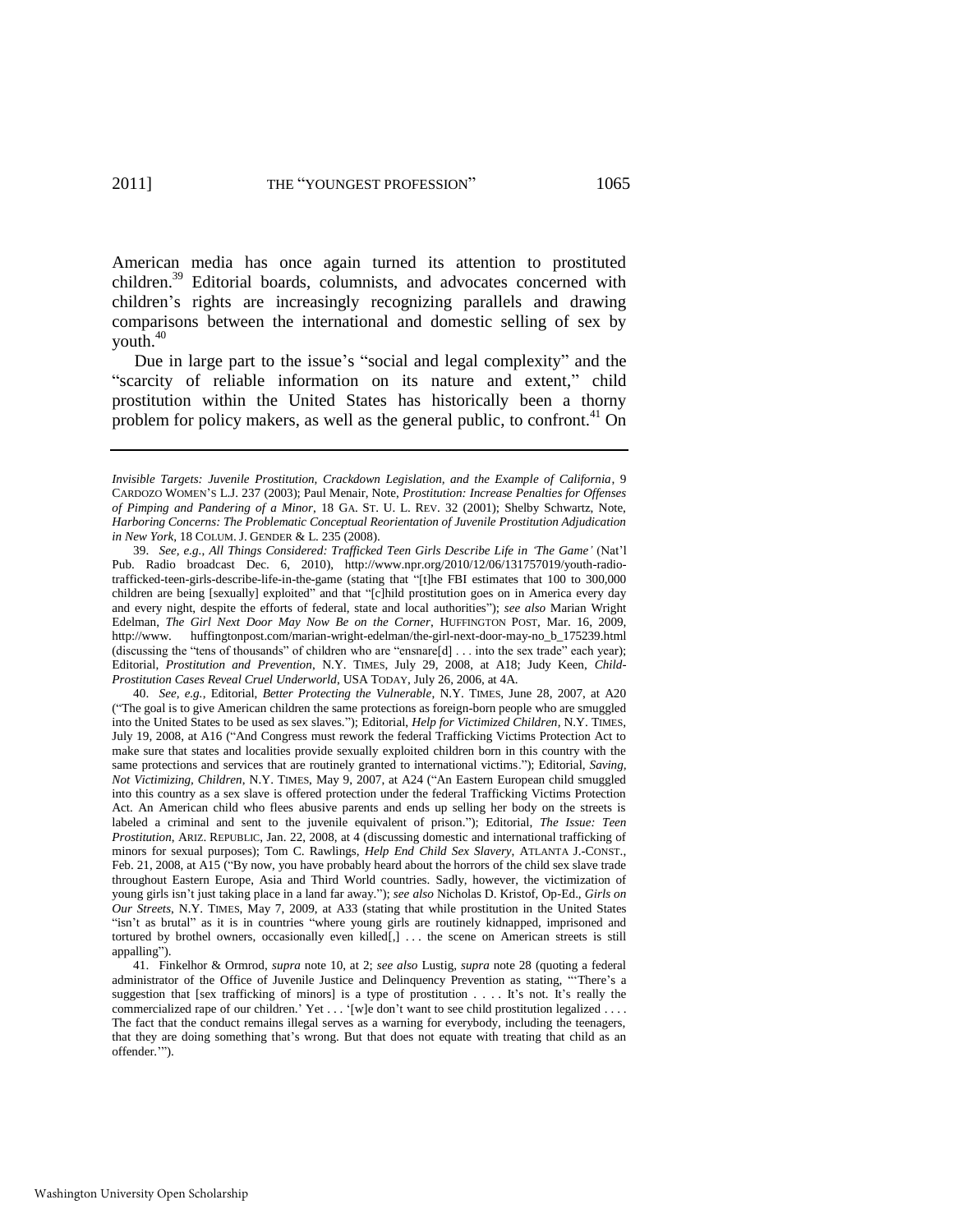the most basic level, there are definitional quandaries and ambiguities. Is it fair, for example, to characterize these youth as knowing offenders who are motivated by the thrill of the activity and who, if harmed, are merely getting what they deserve? $42$  Or are they innocent victims of commercial sexual exploitation, coerced into an inherently abusive dynamic with predatory adults?<sup>43</sup> What difficulties, if any, are posed by framing the question with these two extremes? Further, if children are not considered culpable for acts of prostitution, does this have significance for other illegal activity committed by minors? Similarly, by exempting children from criminal liability for prostitution, does this perpetuate the notion that adolescents do not or should not have sex or sexual thoughts?

This Article critically examines the prevalence of laws allowing for the criminal prosecution of minors for prostitution. It argues that rather than maintain a legal scheme that serves to pathologize such juveniles, a more nuanced approach should be developed, in which—at a minimum criminal liability for prostitution should be consistent with each state's statutory rape and age of consent laws. In order to provide a picture of existing conditions, Part II analyzes the range of ways in which states have addressed the problem of prostituted children and highlights those few that have successfully utilized strategies of intervention and rehabilitation rather than prosecution and incarceration. It contrasts the impact of state versus federal legislation as well as domestic versus international policy in this area and examines the ways in which these differences serve to perpetuate pernicious stereotypes vis-à-vis youth and crime. Part III addresses the historical treatment of prostituted children in the United States as criminals rather than victims by both law and society, and critiques contemporary rationales for continuing a punitive approach toward these youth. Part IV explores the conflicting statutory, common law, and colloquial meanings of the terms "prostitution," "consent," and "bodily autonomy" as they relate to children and sexuality. It considers the extent to which the criminal offenses of prostitution and statutory rape address different sets of harms and examines how matters of gender and sexual orientation are implicated in the discussion. Part V highlights model programs directed at prevention, intervention, and rehabilitation,

<sup>42.</sup> *See, e.g.*, Brittle, *supra* note [38,](#page-10-0) at 1343–44 (discussing the legal treatment of and attitude toward prostituted youth within the United States).

<sup>43.</sup> *See id.* at 1348–49 (arguing that domestic prostituted children should be considered "forced into prostitution through manipulation, coercion, and deception . . . [and] repeatedly abused, exploited, and [in] need [of] help and protection [from] law enforcement and social service agencies" (footnote omitted)); Cecil, *supra* note [38,](#page-10-0) at 818 ("The author believes that treating child prostitutes as victims of sexual abuse rather than criminal marks a step toward ending child prostitution.").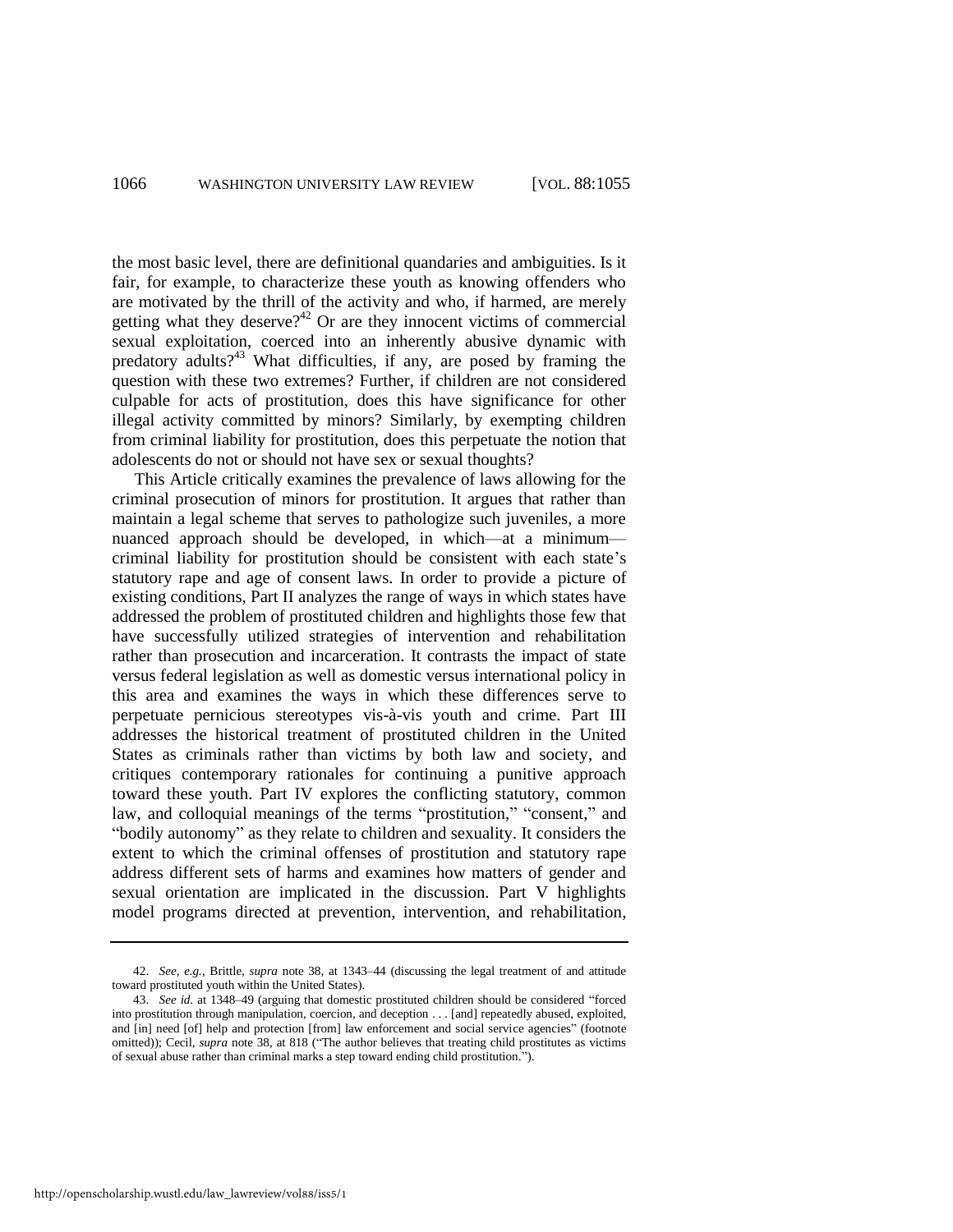and proposes strategies for reform, such as decriminalization and diversion.

#### II. THE STATUS QUO

#### *A. State and Local Law*

The laws of the states regarding prostitution are a diverse amalgam; they reflect the myriad of ways in which legislatures have attempted to hold the various players in the prostitution industry criminally liable those who promote prostitution or induce or entice others into prostitution (the "pimps"), those who solicit or patronize prostitutes (the "johns"), and the prostitutes themselves who perform sexual acts in exchange for money or something else of value.<sup>44</sup> Prostitution is illegal, without exception, in every state except Nevada, which allows it within licensed establishments in specified counties.<sup>45</sup> Just five states have decriminalized the offense for minors under a certain age<sup>46</sup>: Since 2002, Michigan has held only those who are sixteen and above criminally liable for prostitution.<sup>47</sup> New York, which passed the Safe Harbor for Exploited Children Act (SHA) in 2007,

<span id="page-13-0"></span><sup>44.</sup> See 2010 TRAFFICKING IN PERSONS REPORT, *supra* note [26,](#page-8-0) at 339 ("Traffickers were also prosecuted under a myriad of state laws, but no comprehensive data is available on state prosecutions and convictions. Forty-two states have enacted specific anti-trafficking statutes using varying definitions and a range of penalties."); *see also infra Part IV.A* (discussing the various meanings of "prostitution" and related terms).

<sup>45.</sup> Adelson, *supra* note [38,](#page-10-0) at 107 n.65; *see* NEV. REV. STAT. ANN. § 201.300 (West 2000) (criminalizing pandering or one who ―[i]nduces, persuades, encourages, inveigles, entices or compels a person to become a prostitute or to continue to engage in prostitution"); NEV. REV. STAT. ANN. § 201.354 (West 2010) (criminalizing engaging in prostitution and soliciting prostitution when not in a ―licensed house of prostitution‖); *see also* Act of Nov. 3, 2009, ch. 186, 2009 R.I. Pub. Laws 596 (codified at R.I. GEN. LAWS § 11-34.1-1 (2009)); Edward Achorn, *New Landscape of the Sex Biz*, PROVIDENCE J.-BULL., Dec. 22, 2009, at 7 (reporting passage of state law in Rhode Island that explicitly outlaws prostitution); Ray Henry, *R.I. Considers Closing Prostitution Loophole*, BOS. GLOBE, Oct. 30, 2009, at 4 (reporting that Rhode Island, where prostitution had been legal since 1980 because there had been no law defining or outlawing it, was considering a law that would explicitly criminalize prostitution, although associated activities, such as solicitation and pimping, were already illegal).

<sup>46.</sup> *See* Jonathan Todres, *Change Exploited Kid Laws*, ATLANTA J.–CONST., July 13, 2010, at 11A; *see also Minnesota Legislature Introduces Safe Harbor Bill*, ECPAT-USA (Mar. 7, 2011), http:// ecpatusa.org/2011/03/minnesota-legislature-introduces-safe-harbor-bill/ (reporting on a bill pending before the Minnesota state legislature that amends the definition of "prostitute" to include only those who are eighteen years of age or older, and explicitly defines sexually exploited youth as children in need of protection or services, not delinquent juveniles).

<sup>47.</sup> *See* MICH. COMP. LAWS § 750.448 (West 2002) ("A person 16 years of age or older who accosts, solicits, or invites another person in a public place or in or from a building or vehicle, by word, gesture, or any other means, to commit prostitution or to do any other lewd or immoral act, is guilty of a crime ...."); *see also infra* notes [228–](#page-43-0)34 and accompanying text (discussing in greater detail the two-tiered system of age of consent laws utilized in Michigan).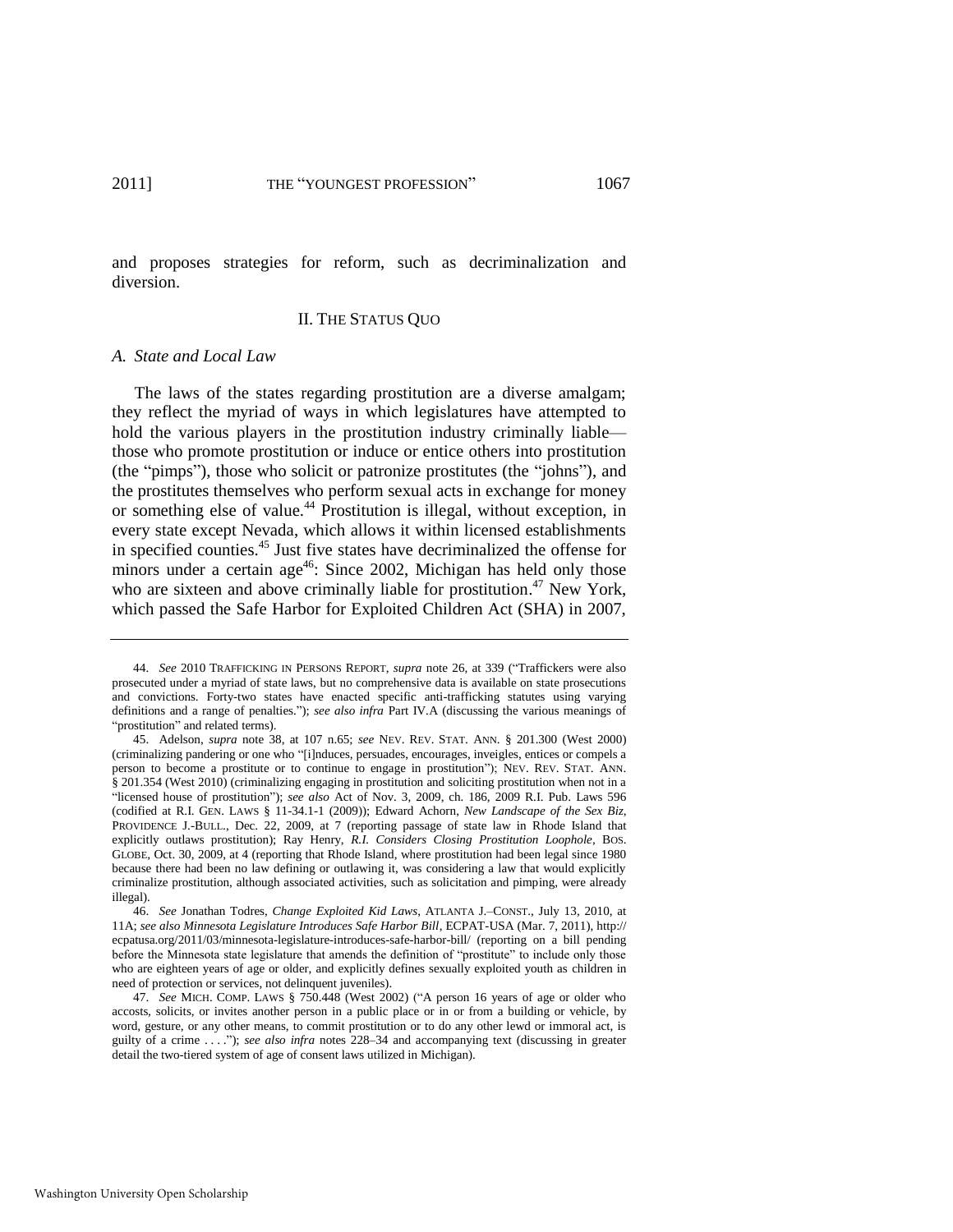<span id="page-14-0"></span>defines those under eighteen who engage in prostitution as "sexually exploited child $[ren]$ <sup>48</sup> and gives family court judges the discretion to convert juvenile delinquency petitions for prostitution offenses into petitions alleging that the child is a "person in need of supervision."<sup>49</sup> Washington passed a similar bill to New York's in June 2010, but its legislation—unlike New York's—includes a specific funding source for specialized services for sexually exploited youth.<sup>50</sup> Illinois, whose Safe Children Act was signed into law in August 2010, decriminalized prostitution for all youth under eighteen, including repeat offenders,<sup>51</sup> and added the category of prostituted minors to the definition of abused youth.<sup>52</sup> Connecticut, whose Safe Harbor Act became law in October 2010, decriminalized prostitution for those under sixteen and created a presumption that sixteen- and seventeen-year-olds were "coerced" into committing the offense.<sup>53</sup>

<span id="page-14-3"></span><span id="page-14-2"></span><span id="page-14-1"></span>This framework, in which the vast majority of states define the offense of prostitution without regard to the defendant's age, is complicated by the fact that the minimum age at which states allow minors to consent to sexual intercourse varies, often exceeding the age at which teens are prosecuted for prostitution.<sup>54</sup> This results in situations in which children as young as twelve or thirteen are criminally prosecuted for prostitution under one set of laws despite the fact that they are too young to legally

52. 705 ILL. COMP. STAT. 405/2-3(2) (2011).

53. Safe Harbor for Exploited Children Act, 2010 Conn. Acts 115 (Reg. Sess.) (codified at CONN. GEN. STAT. ANN. § 53a-82 (West 2010)); *see also* Jon Lender, *Quick Take: Law Recognizes Exploited Children*, HARTFORD COURANT, June 11, 2010, at B1 (reporting on the passage of the bill).

54. *See* Adelson, *supra* not[e 38,](#page-10-0) at 107.

<sup>48.</sup> N.Y. SOC. SERV. LAW § 447-a(1) (McKinney 2010). Offenders who are sixteen or older are typically prosecuted in New York as adults in criminal court rather than in family court, but SHA broadens the jurisdiction of family court to include qualified youth charged with acts of prostitution who are between the ages of sixteen and eighteen and meet specified criteria. Schwartz, *supra* not[e 38,](#page-10-0)  at 263–65.

<sup>49.</sup> N.Y. FAM. CT. ACT § 311.4(3) (McKinney 2010) (allowing the court to substitute a petition alleging that the respondent is in need of supervision for a petition alleging that the respondent is a juvenile delinquent); *see also id.* § 712(a) (defining "person in need of supervision"); *infra* note[s 65–](#page-16-0) [70](#page-17-0) and accompanying text (discussing New York's SHA in greater detail).

<sup>50.</sup> WASH. REV. CODE ANN. § 13.32A.030 (West Supp. 2011) (defining "sexually exploited child" as "any person under the age of eighteen who is a victim of the crime of commercial sex abuse of a minor"); WASH. REV. CODE ANN. § 43.63A.740 (West Supp. 2011) (increasing the fine from \$500 to \$2500 for the redemption of a vehicle impounded in connection with a charge of commercial sexual abuse of a minor, to be deposited in a "prostitution prevention and intervention account" that funds services for sexually exploited youth); Act of Apr. 1, 2010, ch. 289, § 9, 2010 Wash. Sess. Laws 2301, 2309 (creating presumption that minors engaged in prostitution are victims of commercial sex abuse); *see also Dan Rather Reports: Up To Their Ashes*, *Portland Update* (HDNet television broadcast May 25, 2010) (reporting on child prostitution in Oregon and discussing the Safe Harbor Act of Washington State).

<sup>51.</sup> Safe Children Act, Ill. Pub. Act 096-1464 (2010) (enacting House Bill 6462).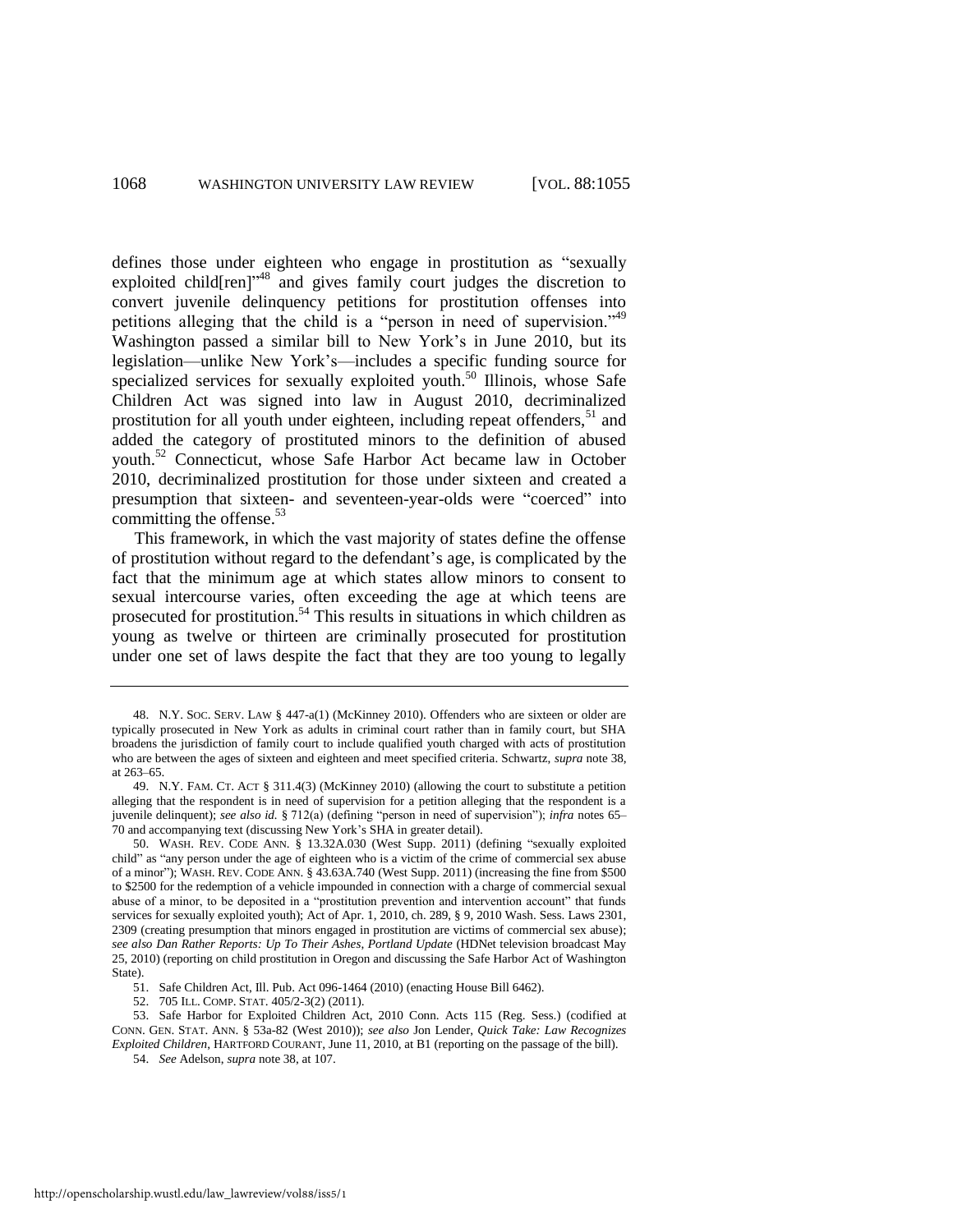<span id="page-15-2"></span><span id="page-15-1"></span><span id="page-15-0"></span>consent to sex under another set, meaning that they may be considered both "offenders" and "victims" simultaneously.<sup>55</sup> The majority of states set the age of "ordinary consent" at sixteen or seventeen.<sup>56</sup> States typically require a specified age gap—generally three or four years—between the minor and the older actor charged with statutory rape<sup>57</sup> or a minimum age for the older actor<sup>58</sup> in order to avoid criminalizing sex between adolescent or teenage peers. To further the policy goal of deterring sex that could be considered coercive or not truly voluntary, a number of states set the age of consent at eighteen when the minor has sexual intercourse with someone deemed to be "in a position of familial or custodial authority."<sup>59</sup>

<span id="page-15-3"></span>The conflicts and inconsistencies posed by the criminal prosecution of minors for prostitution are further compounded by the fact that most states routinely deny basic legal rights to those under eighteen, including the right to vote, serve on a jury, and enter into a contract.<sup>60</sup> This results in a

57. *See* OFF. FOR VICTIMS OF CRIME, *supra* note [56,](#page-15-0) at 8−9 (finding that "23 [s]tates have age differentials for at least one of their statutory rape offenses"); *see also* N.C. GEN. STAT. § 14-27.7A (2007) (requiring a four- to six-year age gap between the minor and the older actor); tit. 18 PA. CONS. STAT. § 3122.1 (2000) (requiring a four-year age gap); TEX. PENAL CODE ANN. § 21.11 (West 2003) (requiring a three year age gap).

<sup>55.</sup> *Compare* ME. REV. STAT. ANN. tit. 17-A, §§ 851, 853-A (2006) (prohibiting prostitution without limiting the crime to persons of a certain age), *with* ME. REV. STAT. ANN. tit. 17-A, § 254 (2006) (prohibiting statutory rape or "sexual abuse of a minor age fourteen or fifteen" by an actor who is at least ten years older); *compare* OR. REV. STAT. § 167.007 (West 2003) (prohibiting prostitution without limiting the crime to persons of a certain age), *with* OR. REV. STAT. § 163.355 (West 2003) (setting the minimum age of consent at sixteen).

<sup>56.</sup> *See* OFF. FOR VICTIMS OF CRIME, U.S. DEP'T OF JUST., STATE LEGISLATORS' HANDBOOK FOR STATUTORY RAPE ISSUES 8 (2000); *see also* ASAPH GLOSSER ET AL., STATUTORY RAPE: A GUIDE TO STATE LAWS AND REPORTING REQUIREMENTS ES-1–2 (2004), *available at* http://www.4parents. gov/sexrisky/statutoryrapelaws.pdf (stating that only twelve states have a single age of consent, which ranges from sixteen to eighteen, while in the remaining states, the age of consent depends on factors such as the age of the victim, the age of the defendant, or the difference in age between them); *infra* Part IV.B (defining "consent" and considering the implications of the various meanings and interpretations).

<sup>58.</sup> OFF. FOR VICTIMS OF CRIME, *supra* note [56,](#page-15-0) at 8 (finding that "[t]wenty-six States have specified an age minimum for the defendant under at least one statutory rape" statute); see, e.g., FLA. STAT. ANN. § 794.05 (West 2007) (prohibiting a person twenty-four years or older from having sex with persons who are sixteen or seventeen years old); NEB. REV. STAT. §§ 28-319 to -319.01 (2008) (prohibiting sexual activity between persons younger than twelve and older than nineteen, as well as between those younger than sixteen and older than twenty-five).

<sup>59.</sup> OFF. FOR VICTIMS OF CRIME, *supra* note [56,](#page-15-0) at 9; *see, e.g.*, CONN. GEN. STAT. ANN. §§ 53a-71, -73a (West 2007) (stating that if the actor is a coach or stands in certain positions of power over the child, the age of consent is eighteen); MINN. STAT. ANN. §§ 609.342−.345 (West 2009) (stating that if "the actor is more than 48 months older than the complainant and in a position of authority," the age of consent is eighteen); N.H. REV. STAT. ANN. § 632-A:2 (2007) (stating that if the actor is in a position of authority and "uses this authority to coerce the victim to submit," the age of consent is eighteen); *see also* Part IV.B (discussing the meaning and definition of consent, including the relevance of the nature of the relationship between child and partner).

<sup>60.</sup> *See, e.g.*, N.C. CONST. art. VI, § 1 (limiting the right to vote to those over eighteen); N.C.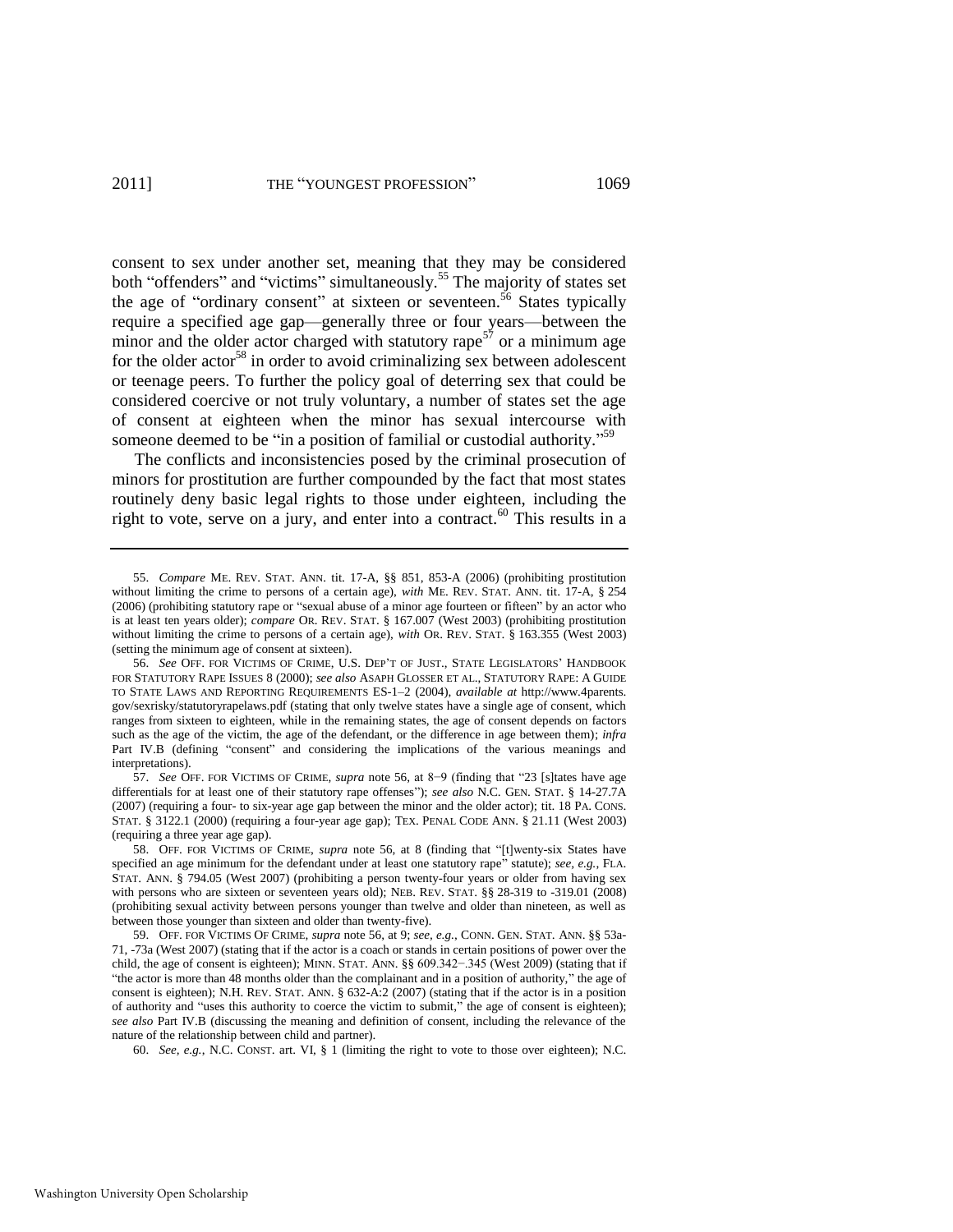statutory scheme that holds minors criminally liable and competent to "choose" to exchange sex for something of value, while denying them any number of other rights, including the ability to marry without parental consent<sup>61</sup> or work in violation of child labor laws.<sup>62</sup> Such a scheme also raises resource and policy questions regarding how best to confront the problem of prostituted children while still recognizing their rights to physical and sexual autonomy and freedom of expression. In other words, if the legal system considers prostituted youth as victims who are not criminally responsible for their actions, what ramifications—if any—are there for minors in other contexts in which their physical autonomy is at issue, such as abortion or the refusal of medical treatment without parental consent?<sup>63</sup>

<span id="page-16-1"></span>As referenced above, only a few states and localities have decriminalized child prostitution or are considering doing so, apparently persuaded by the argument that treatment is more appropriate than punishment.<sup>64</sup> New York's Safe Harbor for Exploited Children Act (SHA), which became effective in April 2010, reclassifies prostituted children under age eighteen as "victims" and mandates rehabilitative treatment (if available) in short- or long-term safe houses.<sup>65</sup> SHA also calls for local law

<span id="page-16-0"></span>GEN. STAT. § 7B-3507(1) (2009) (stating that only sixteen- and seventeen-year-olds who have been emancipated have the same right to make contracts, to sue and be sued, and to transact business as adults); N.C. GEN. STAT. § 9-3 (2007) (limiting jury service to those over eighteen); RESTATEMENT (SECOND) OF CONTRACTS § 14 (1981) (setting the minimum age to make a contract at eighteen); *see also* Martha Minow, *What Ever Happened to Children's Rights?*, 80 MINN. L. REV. 267, 268−73 (1995) (describing the philosophy of child liberationists who "promoted children's rights to vote, work for money, sign contracts, manage their own educations, travel, and form their own families"); Elizabeth S. Scott, Essay, *The Legal Construction of Adolescence*, 29 HOFSTRA L. REV. 547, 547−49 (2000) (discussing the complexity of the legal regulation of children, which is compounded by the fact that "policy makers have no clear image of adolescence").

<sup>61.</sup> *See, e.g.*, DEL. CODE ANN. tit. 13, § 123 (2009); *see also infra* notes [262–](#page-50-0)68 and accompanying text (discussing marriage laws and the need for parental content).

<sup>62.</sup> *See, e.g.*, N.Y. LAB. LAW §§ 142–43 (McKinney 2009) (prohibiting the employment of children who are fourteen and fifteen years old for over three hours per day, eighteen hours per week, six days per week, and between the hours of seven p.m. and seven a.m. when school is in session, and prohibiting more than an eight-hour day, six days per week, and forty hours per week when school is not in session).

<sup>63.</sup> *See infra* Part IV.C.

<sup>64.</sup> *See supra* notes [46](#page-13-0)[–55](#page-15-1) and accompanying text; *see also* Ian Urbina, *Legislators Work to Improve Laws on Runaways*, N.Y. TIMES, Jan. 3, 2010, at A10 [hereinafter Urbina, *Legislators*] (reporting that "lawmakers in Connecticut, Hawaii, New York, Pennsylvania, and North Dakota are considering bills to" fund services and improve the tracking of runaways and prostituted children).

<sup>65.</sup> N.Y. SOC. SERV. LAW §§ 447-a to -b (McKinney 2010); *see* Toolsi Gowin Meisner, Nat'l Ctr. For Prosecution of Child Abuse, *Shifting the Paradigm from Prosecution to Protection of Child Victims of Prostitution Part I of II*, 21 UPDATE 1 (2009) (describing the Safe Harbor Act); *see also* Clyde Haberman, *Helping Girls as Victims, Not Culprits*, N.Y. TIMES, July 8, 2008, at B1 ("Instead of being treated as criminals, as they are now, girls age 15 and under [in New York] would be viewed as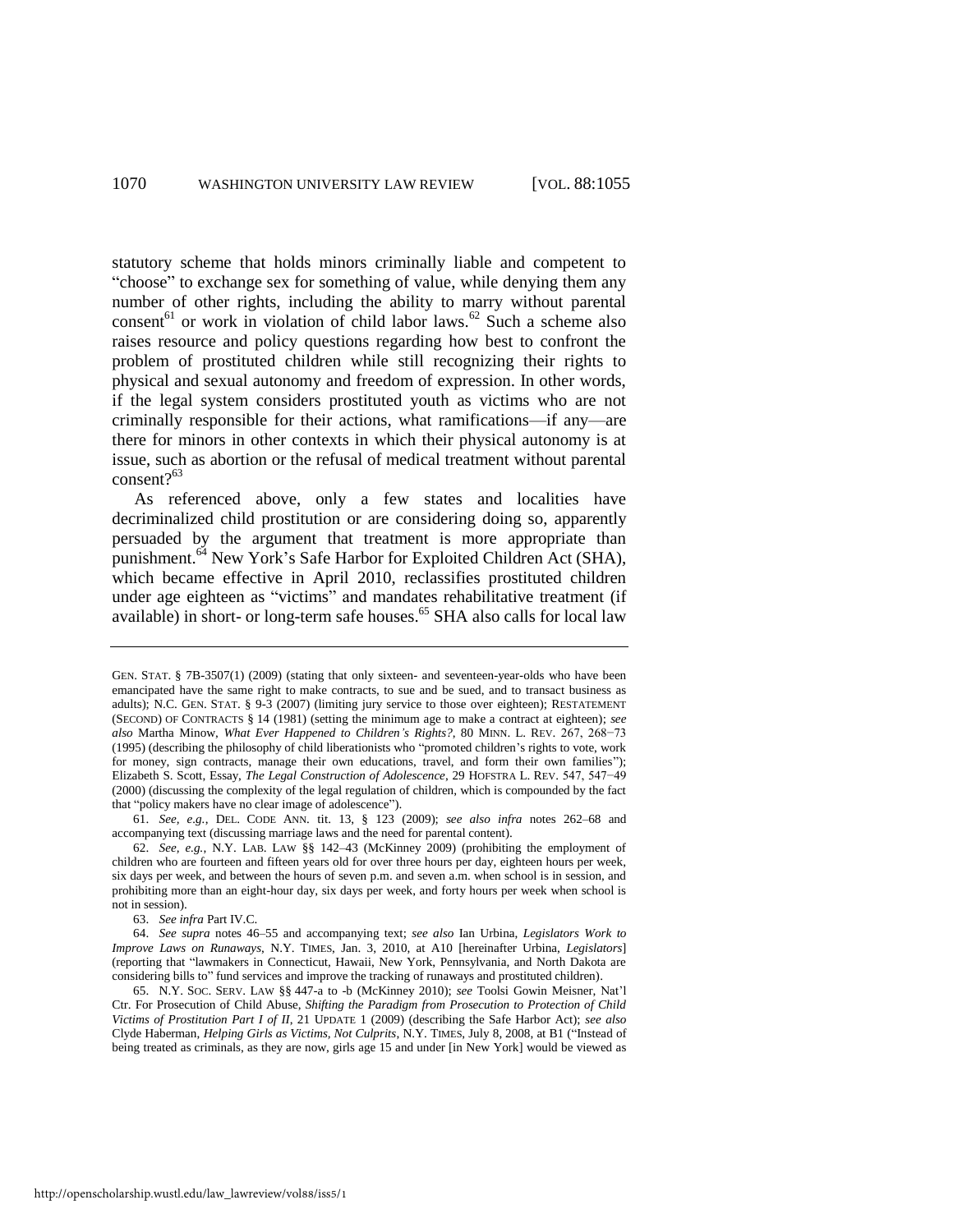<span id="page-17-2"></span><span id="page-17-1"></span><span id="page-17-0"></span>enforcement officials to be trained "to identify and obtain appropriate services" for prostituted youth consistent with the Act's terms.<sup>66</sup> While some legal scholars have referred to SHA as "groundbreaking,"<sup>67</sup> others have criticized its one-size-fits-all mentality and its exclusion of juveniles with prior arrests for prostitution-related crimes.<sup>69</sup> Connecticut and Washington have recently passed Safe Harbor laws that are similar to New York's Act.<sup>70</sup> Illinois has taken perhaps the furthest step by enacting comprehensive legislation that immunizes all children under eighteen without exception—from any possibility of prosecution for prostitution, providing perhaps the best model for other states.<sup>71</sup> In Atlanta, Georgia, however, one of the major hubs of commercial sex in the United States,<sup>7</sup>

67. *See, e.g.*, Shulman, *supra* note [28,](#page-8-1) at A3 (describing the Safe Harbor Act as "a groundbreaking bill that would divert young girls arrested for prostitution to social programs rather than punishing them<sup>"</sup>).

68. See, e.g., Schwartz, *supra* note [38,](#page-10-0) at 237 (arguing for "a more tailored, philosophically- and developmentally-appropriate" approach to prostituted children than New York's Safe Harbor Act); Elizabeth Anne Wood, *Will New York Stop Treating Teen Prostitutes as Criminals?*, SEX IN THE PUBLIC SQUARE (May 9, 2007, 2:31 PM), http://sexinthepublicsquare.wordpress.com/2007/05/09/willnew-york-stop-treating-teen-prostitutes-as-criminals/ (questioning the provision in the Safe Harbor Act that mandates protective services for all those identified as prostituted teens, stating that "not all teen prostitutes are operating in the same conditions nor do they all have the same needs").

69. *See, e.g.*, Meisner, *supra* note [65,](#page-16-0) at 2 (critiquing this aspect of SHA for "fail[ing] to appreciate the cycle of violence that sexually exploited teens experience‖); *see also* Rosen, *supra* note [36](#page-10-1) (critiquing SHA for its failure to comply with federal law that protects youth under eighteen from commercial sex acts without exception and New York law that sets the age of consent at seventeen).

70. *See supra* note[s 50](#page-14-0)[–53 a](#page-14-1)nd accompanying text.

<span id="page-17-3"></span>victims the first time they are arrested for prostitution.‖); Press Release, N.Y. Governor David A. Paterson, Governor Paterson Signs Law to Protect Sexually Exploited Youth (Sept. 26, 2008), http://www.governor.ny.gov/archive/paterson/press/press\_0926082.html ("For too long we have been disciplining young children who are the victims of brutal sexual exploitation instead of providing them with the necessary services to reintegrate them into society and ensure they receive adequate crisis intervention."); Rosen, *supra* note [36](#page-10-1) (reporting that the Safe Harbor Act requires New York to establish a variety of community-based services, including "housing, diagnostic assessment, individual case management, medical services including substance abuse services, counseling and therapeutic services, educational services including life skills services and planning services to successfully transition residents back to the community"); *infra* text accompanying notes [66](#page-17-1)[–70](#page-17-0) (discussing New York's Safe Harbor Act).

<sup>66.</sup> N.Y. SOC. SERV. LAW § 447-b(6) (McKinney 2010).

<sup>71.</sup> Safe Children Act, Ill. Pub. Act 96-1464 (2010) (enacting House Bill 6462); POLARIS PROJECT, PUBLIC ACT 96-1464: ILLINOIS SAFE CHILDREN ACT—SUMMARY 1 (2010), http://www.end demandillinois.org/docs/ILSafeChildrenActSummary.pdf ("This law makes Illinois the first state in the nation to make all children under the age of 18 immune from prosecution for prostitution, under any circumstances.‖); *see also infra* Part IV.B (discussing statutory approaches to the decriminalization of the prostitution of children).

<sup>72.</sup> Kayrita M. Anderson, *Child Prostitution in Impoverished Communities: An Overlooked Consequence of an Absence of Opportunity*, SPOTLIGHT ON POVERTY AND OPPORTUNITY (Nov. 2, 2009), http://www.spotlightonpoverty.org/ExclusiveCommentary.aspx?id=4f0ca668-4737-4db9-97ff-8f7c1d8a6e9f ("The combination of thousands of visitors passing through and children growing up in desperate circumstances makes Atlanta a major national hub of child trafficking and exploitation—an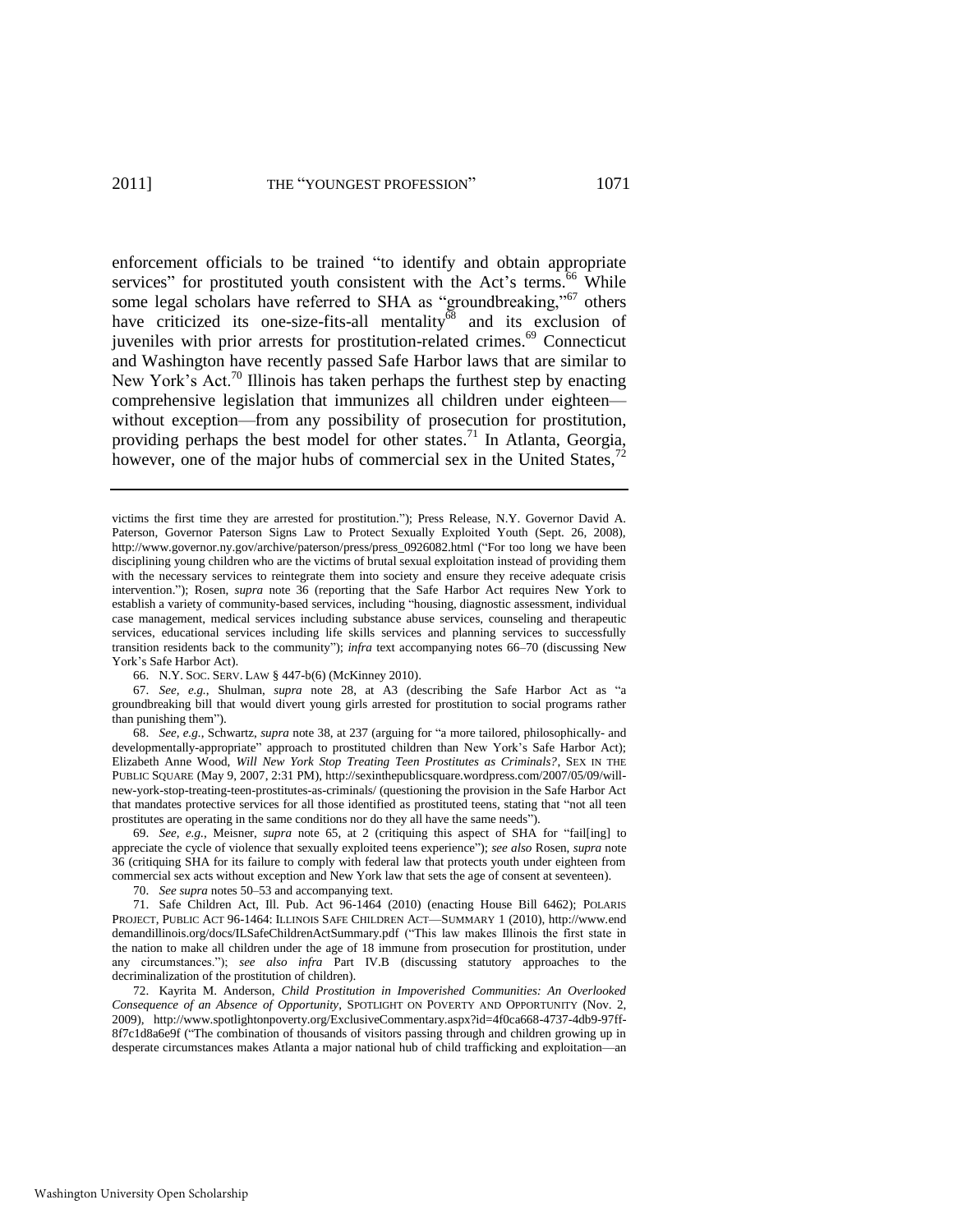<span id="page-18-1"></span><span id="page-18-0"></span>bills that would decriminalize prostitution for all minors under eighteen<sup>73</sup> and provide compensation, residential treatment programs, and other services to child victims of pimping, pandering, or trafficking, $74$  have died in committee.<sup>75</sup> The legislation, championed by Atlanta's victim-services groups<sup>76</sup> and community-based movements aimed at ending the prostitution of children,  $\frac{77}{10}$  was to be funded in part by a surcharge assessed on customers of sexually oriented businesses.<sup>78</sup>

74. S. 91, 150th Gen. Assemb., Reg. Sess. (Ga. 2009).

75. *See, e.g.*, Todres, *supra* note [46,](#page-13-0) at 11A; *see also* Jim Galloway, *Georgia's Christian Right Comes Out Against Bills Aimed at Child Prostitution*, ATLANTA J.-CONST. BLOG (Feb. 1, 2010, 2:59 PM), http://blogs.ajc.com/political-insider-jim-galloway/2010/02/01/georgias-christian-right-comes-outagainst-bills-aimed-at-child-prostitution/ (stating that Georgia's Christian right movement opposed the legislation because it "would lead to more [child] prostitution, not less," and would create an ―‗absolute cultural upheaval'‖).

77. *See, e.g.*, STREET GRACE: HELP END CHILDHOOD SEXUAL EXPLOITATION, http://www. streetgrace.org/home (last visited Apr. 25, 2011) (describing an Atlanta-based nondenominational alliance of churches that provides support to direct-service organizations that offer mentoring and aftercare to prostituted children, prevent sexual victimization through education, and reduce the environmental factors that lead to prostitution).

78. *Strip Club ‗Pole Tax' Would Assist Abused: Legislators Call for \$3 to \$5 Fee*, AUGUSTA CHRON., Jan. 30, 2009, at B07 (stating that the proposal originated in a legislative study committee on prostituted children that "estimate[d] that 200 to 300 children are sexually exploited every month" in metropolitan Atlanta). *But see* Combs v. Tex. Entm't Ass'n, Inc., 287 S.W.3d 852, 864 (Tex. App. 2009) (holding, under strict scrutiny analysis, that a tax imposed on the customers of sexually oriented businesses is unconstitutional under the First Amendment).

unfortunate distinction few know about."); Bob Herbert, *Bought and Sold*, N.Y. TIMES, Nov. 20, 2006, at A23 ("[Atlanta] is a full-fledged sex-tourism destination, with thousands of strippers, prostitutes and other sex workers accommodating an endless stream of johns from around the country. Under-age girls (some as young as 10 and 11) are a significant part of that trade.").

<sup>73.</sup> H.R. 582, 150th Gen. Assemb., Reg. Sess. (Ga. 2009) (setting eighteen as the minimum age for the prosecution of the crimes of prostitution and masturbation for hire); Christopher Quinn, *Supporters Push Teen Prostitution Legislation*, ATLANTA J.-CONST., June 17, 2009, at 8B; *see also* S. Res. 642, 150th Gen. Assemb., Reg. Sess. (Ga. 2009) (establishing a Georgia Senate Study Committee on services for crime victims and explicitly defining crime victims as including "sexually exploited minors").

<sup>76.</sup> *See, e.g.*, S.A. Reid, *Campaign Under Way to End Child Prostitution*, ATLANTA J.-CONST., Aug. 24, 2008, at 10D (reporting that "Georgia and Atlanta are at the forefront of addressing" the prostitution of children); Mashaun D. Simon, *Child Prostitution Crackdown Sees Success, Advocates Say*, ATLANTA J.-CONST., Sept. 4, 2009, http://www.ajc.com/news/atlanta/child-prostitution-crack down-sees-131059.html (reporting on the work of Atlanta's Juvenile Justice Fund, a nonprofit organization that operates the Center to End Adolescent Sexual Exploitation (CEASE), which runs a residential treatment facility for prostituted children as well as an aftercare facility); *Center to End Adolescent Sexual Exploitation*, JUVENILE JUSTICE FUND, http://www.juvenilejusticefund.org/ programs/cease/index.aspx (last visited Apr. 25, 2011). *But see* BARTON CHILD L. & POL'Y CLINIC, COMMERCIAL SEXUAL EXPLOITATION OF CHILDREN IN GEORGIA: SERVICE DELIVERY AND LEGISLATIVE RECOMMENDATIONS FOR STATE AND LOCAL POLICY MAKERS 20–22 (2008), *available at* http://childwelfare.net/activities/legislative2008/CSEC20080131.pdf (finding that while Georgia has several high-quality programs and services for sexually exploited youth, the specialized care is limited and greater prevention efforts are needed).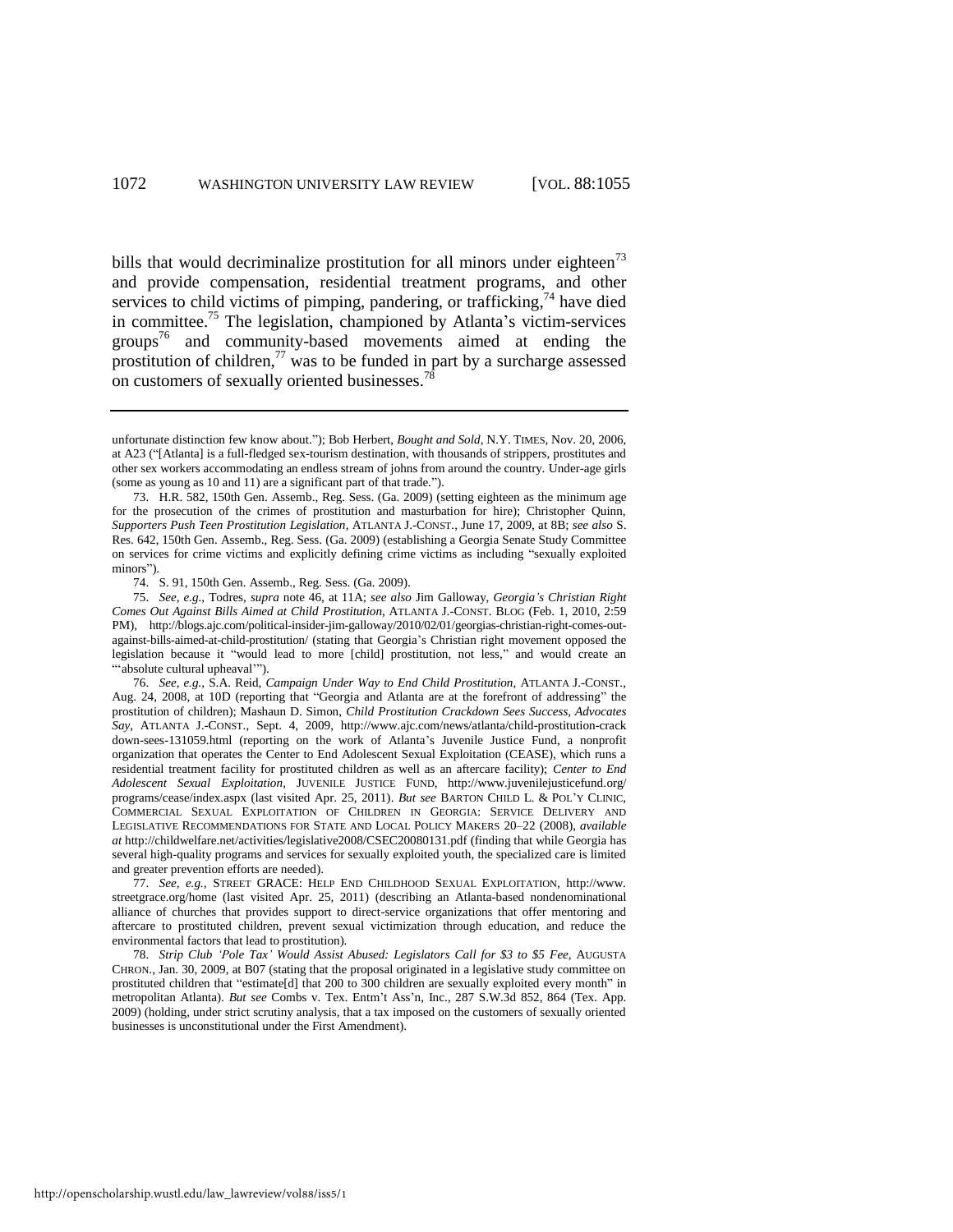#### 2011] THE "YOUNGEST PROFESSION" 1073

<span id="page-19-0"></span>Prosecutors and lawmakers in other states have relied on strategies of intervention and rehabilitation in developing *discretionary* programs that utilize a victim-centered approach to the sexual exploitation of children, attempting to change the way in which prostituted teens are viewed by the criminal justice system.<sup>79</sup> Under the Teen Prostitution Prevention Project (TPPP), a multi-agency initiative launched in 2004 by the district attorney of Suffolk County, Massachusetts, rather than criminally prosecuting youth, the prosecutor's office coordinates with over forty agencies including "social service [and] medical providers, probation departments, victim-witness advocates, and . . . community youth and welfare organizations‖—to ensure that prostituted youth have housing and education and that their physical and mental health needs are addressed.<sup>80</sup> Similarly, California's Alameda County recently began a pilot project in which youth under eighteen are provided treatment and services through a diversion program, rather than being charged and detained in a juvenile hall.<sup>81</sup> The legislation that established the project also increased the financial and criminal penalties for those who buy or sell minors for sex, including categorizing such acts as serious felonies, which qualify as "strikes" under California's recidivist statute.<sup>82</sup> Likewise, in San Bernardino County, the district attorney prefers to classify prostituted children as victims in need of rehabilitation rather than prosecute them for prostitution;<sup>83</sup> local law enforcement, school resource officers, and probation departments receive training on the most productive ways to

<span id="page-19-2"></span><span id="page-19-1"></span><sup>79.</sup> *See, e.g.*, *Alameda County Focuses on Child Prostitution Fight*, CONTRA COSTA TIMES (Walnut Creek, Cal.), Apr. 22, 2009, at 6A; Wesley G. Hughes, *Progress Made in Fight Against Child Prostitution*, SUN (San Bernadino, Cal.), Aug. 23, 2009, http://www.sbsun.com/ci\_13189444?iADiD= Search-www.sbsun.com-www.sbsun.com; Meisner, *supra* not[e 65,](#page-16-0) at 2; *infra* Part V.A.

<sup>80.</sup> Meisner, *supra* not[e 65,](#page-16-0) at 2; *see also* Daniel F. Conley & Lisa Goldblatt Grace, *As You Were Saying . . . Keeping Pimps from Prey*, BOS. HERALD, Dec. 1, 2007, at 14; Press Release, Suffolk Cnty. Dist. Att'y Off., Teen Prostitution Prevention Project Named Among Top 50 Innovative Government Programs (Apr. 4, 2007), http://www.mass.gov/dasuffolk/docs/4.4.07C.html.

<sup>81.</sup> CAL. WELF. & INST. CODE § 18259 (West Supp. 2010); Byron Williams, *Legislation Would Establish Child Prostitutes as Victims*, OAKLAND TRIB., Dec. 18, 2008, http://democrats.assembly.ca. gov/members/a16/articles/20081218AD16AR01.htm (reporting on the legislation and describing it as ―a regional approach to a global problem‖); *see also infra* Part V.B (discussing diversionary programs for prostituted children).

<sup>82.</sup> CAL. PENAL CODE ANN.  $\S$  266h(b) (West 2009) (setting out the penalties for "pimping of a minor"); CAL. PENAL CODE ANN.  $\S 1170.12(c)(2)(A)$  (West 2009) (setting out the "three strikes" law); CAL. PENAL CODE ANN. § 1192.7(c) (West 2009) (defining "serious felony").

<sup>83.</sup> Lori Consalvo, *Police Learn Ways to Identify and Prevent Child Prostitution*, INLAND VALLEY DAILY BULL., Aug. 12, 2009 (reporting that the district attorney began the Coalition Against Sexual Exploitation (CASE) to combat the prostitution of children and provide treatment for the victims).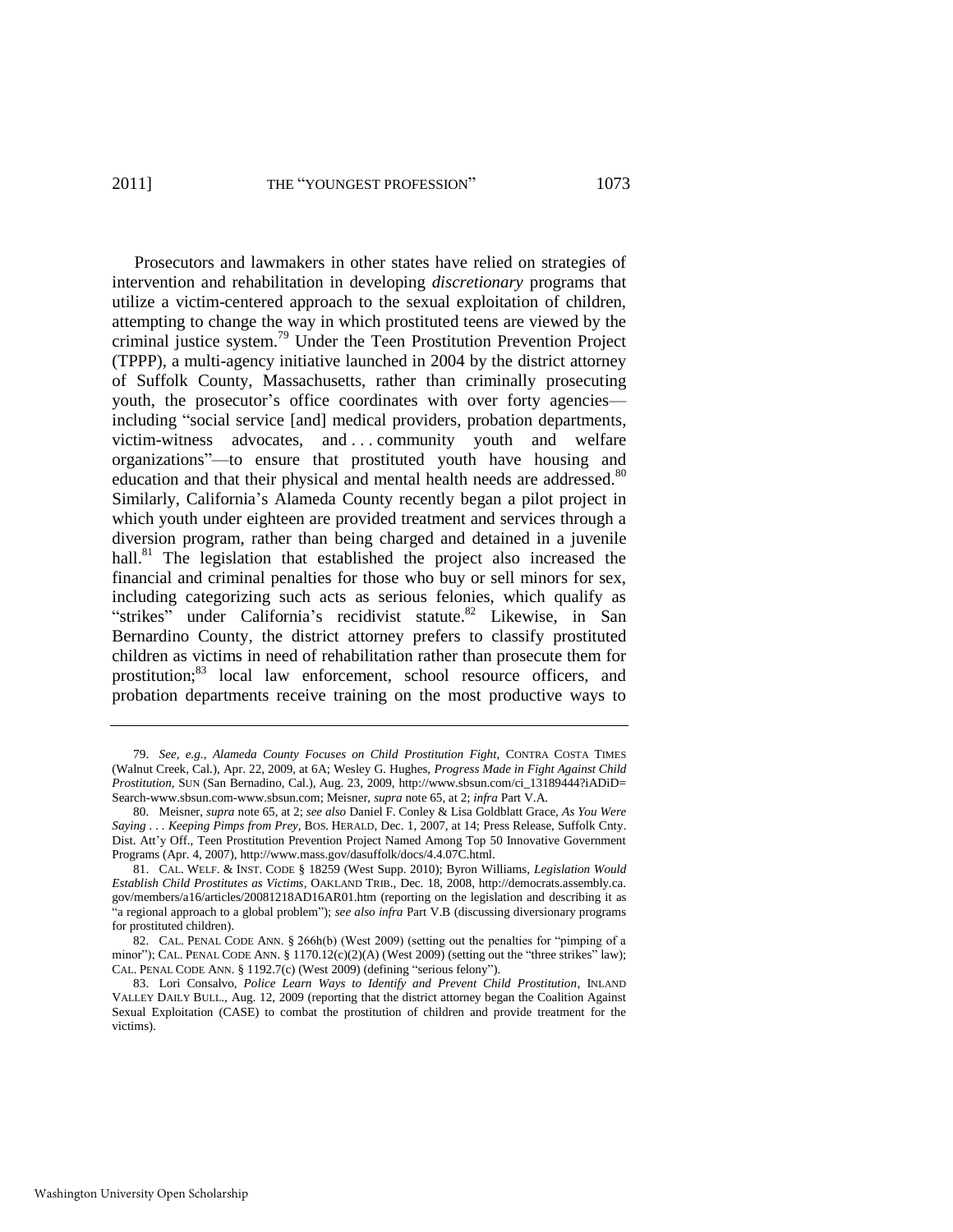identify and interact with this population and to deter and prevent the prostitution of children.<sup>84</sup>

While there is anecdotal evidence that such shifts in enforcement practice and the implementation of multi-agency responses have the potential to bring about systemic change, $85$  success at this point has been described only in subjective—rather than empirical—terms. $86$ 

#### *B. Federal Law*

<span id="page-20-0"></span>Federal legislative efforts on the domestic front have been directed at child protection in general, with a focus on pornography and sexual abuse rather than the prostitution of children.<sup>87</sup> The Child Sexual Abuse and Pornography Act of 1986 (CSAPA),<sup>88</sup> which incorporated a substantial revision of the White-Slave Traffic Act of 1910 (more commonly known as the Mann Act), $89$  included a provision to facilitate the prosecution of those who cause, coerce, or induce interstate travel by another person for the purpose of prostitution or other illegal sexual conduct.<sup>90</sup> While the CSAPA removed various obstacles to the Mann Act's heightened penalties for the interstate prostitution of children, including the requirement that a ―commercial‖ motive be shown for the transportation of the child, it has resulted in relatively few convictions for Mann Act offenses.<sup>91</sup> Similarly,

87. *See infra* notes [89–](#page-20-0)[101 a](#page-22-0)nd accompanying text.

<span id="page-20-1"></span><sup>84.</sup> *Id.* (reporting that police officers are attempting "to curb prostitution . . . and educate others on a changing mentality‖ in which the child is seen as a victim and not a criminal); *see also* Kamika Dunlap, *Cops Shift Focus, Treat Child Prostitutes as Victims*, INSIDE BAY AREA, Apr. 23, 2008, http:// www.insidebayarea.com/ci\_9024564 (reporting that officers in the police department in Oakland, CA, receive training "to understand the dynamics of physical and sexual abuse and to use that reasoning in dealing with prostitution cases").

<sup>85.</sup> *See, e.g.*, Hughes, *supra* not[e 79](#page-19-0) ("We are building an army of people trained to recognize, intercept and treat these children and pull them out of that ugly parallel universe of pimps, johns, abuse, drugs, sexually transmitted diseases, pregnancy, abortion, hotels that charge by the hour, darkalley interludes and constant danger.").

<sup>86.</sup> *See, e.g.*, Reid, *supra* note [76](#page-18-0) (reporting that when asked about the "results" of a Georgia campaign to make the prostitution of children less profitable for pimps and more costly for johns, the coordinator stated, "If by results you mean more arrests, prosecutions or fewer victims, the answer is no. We have a long way to go. If by results you mean the mobilizing of a community, increased awareness of the issue and increased support with policy-makers, I would say yes."). But see Meisner, *supra* note [65,](#page-16-0) at 2 (finding that although Boston's TPPP received fewer than five referrals in its first year, it "identified almost ten times as many exploited youth than had been [previously] identified" by the few agencies that had been aware of the problem).

<sup>88.</sup> Pub. L. No. 99-628, 100 Stat. 3510 (codified as amended at 18 U.S.C. § 2251 (2006)).

<sup>89. 18</sup> U.S.C. §§ 2421−2423 (2006); *see also infra* notes [141–](#page-28-0)43 and accompanying text (discussing the Mann Act).

<sup>90.</sup> *See* DAVIDSON & LOKEN, *supra* note [16,](#page-6-1) at 67−68.

<sup>91.</sup> *See* U.S. DEP'T OF JUST., ATTORNEY GENERAL'S ANNUAL REPORT TO CONGRESS & ASSESSMENT OF U.S. GOVERNMENT ACTIVITIES TO COMBAT TRAFFICKING IN PERSONS 42–43 (2010)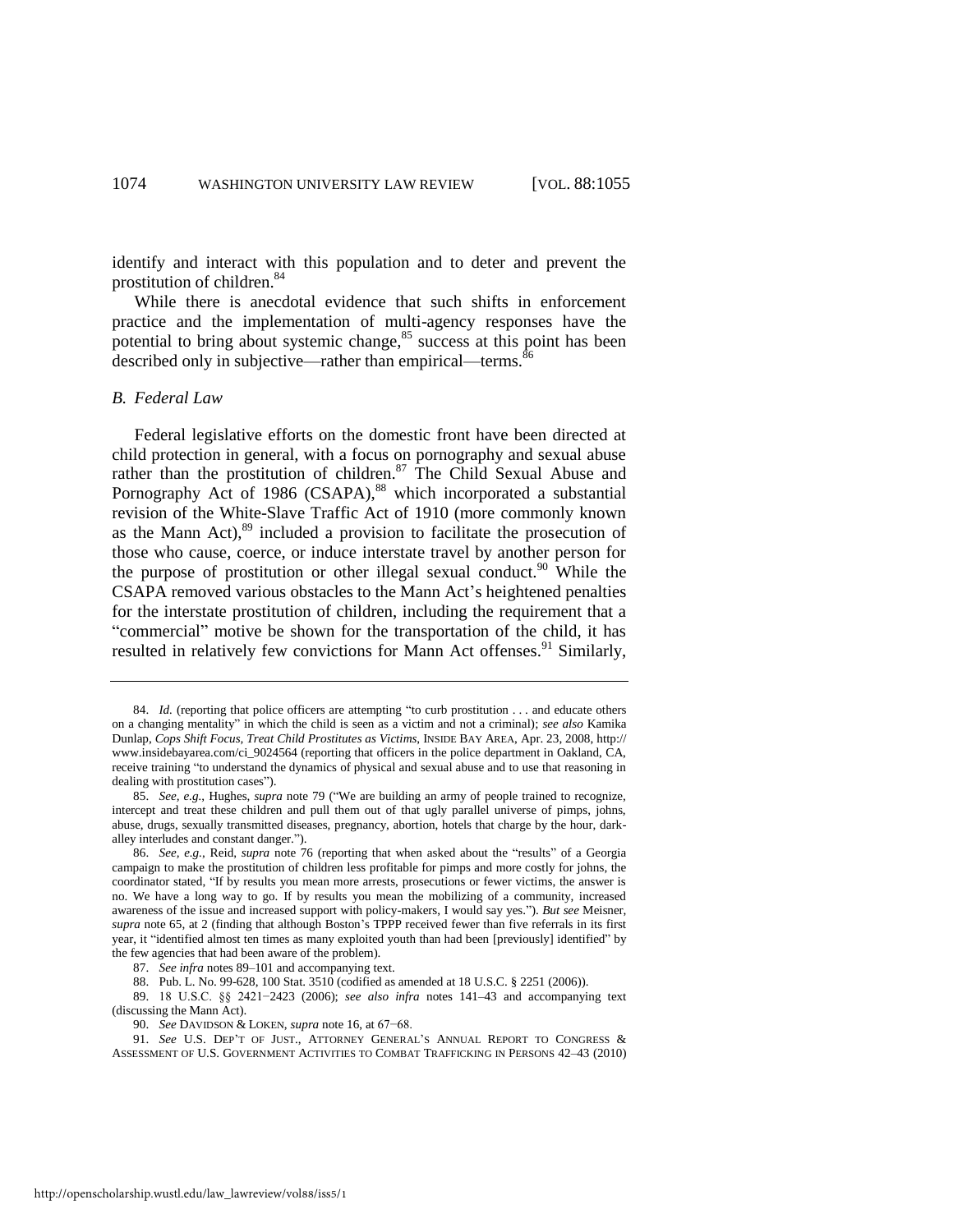<span id="page-21-0"></span>while the Racketeer Influenced and Corrupt Organizations Act (RICO) includes violations of the Mann Act among its definitions of "racketeering,"<sup>92</sup> it has led to few successful prosecutions of child prostitution rings,  $93$  the result of—at least in part—its rigorous technical requirement that the government prove participation in the commission of two or more RICO violations, constituting a pattern that was part of an organized enterprise. $94$  A further drawback of these types of federal statutes is that their broad scope criminalizes the conduct of the children who have been prostituted as well as the pimps and the procurers. Another anomaly is that johns are often fully exempt from penalty.<sup>95</sup>

<span id="page-21-1"></span>Even taking into account that the role of the federal government in such areas as prostitution is circumscribed, federal law enforcement has made little effort to facilitate cooperation among the states or guide coordinated action on a national level.<sup>96</sup> It has collected limited data on the domestic sexual exploitation of children, resulting in no "systematic and verifiable qualitative [or] quantitative information" that is available for dissemination to state or national organizations.<sup>97</sup> Further, federal data that

92. 18 U.S.C. § 1961(1)(B) (2006) (defining "racketeering activity"); DAVIDSON & LOKEN, *supra* not[e 16,](#page-6-1) at 68.

93. DAVIDSON & LOKEN, *supra* not[e 16,](#page-6-1) at 68.

95*. See* DAVIDSON & LOKEN, *supra* note [16,](#page-6-1) at 67–68 (explaining that johns are exempt from punishment; prostituted minors may be indicted as "accomplices to their own interstate transportation‖; and federal penalties attach only if prostitutes cross state lines, enabling pimps to move freely from state to state as long as they are unaccompanied by prostitutes).

96. ECPAT INT'L, *supra* not[e 5,](#page-4-0) at 13.

97. *Id.* at 11. *But see Domestic Minor Sex Trafficking: Hearing before the House Judiciary Subcomm. on Crime, Terrorism, and Homeland Security of the H. Comm. on the Judiciary*, 111th Cong. 129, 133 (2010) (prepared statement of Francey Hakes, National Coordinator of Child Exploitation, Prevention, and Interdiction, Off. of the U.S. Deputy Att'y Gen.), *available at* 

<sup>(</sup>stating that in "2009, the FBI opened 167 human trafficking investigations, made 202 arrests, and filed 77 complaints[,]" and that coordinated task forces have led to the recovery of "over 891 children" and the convictions of "[o]ver 500 pimps, madams, and their associates" between 2003 and 2009); 2010 TRAFFICKING IN PERSONS REPORT, *supra* not[e 26,](#page-8-0) at 339 (stating that "a collaboration of federal and state law enforcement authorities and victim assistance providers<sup>3</sup> conducted a national operation in 2009 that led to "the identification of 306 children and 151 convictions of traffickers in state and federal courts‖); *see also* Jennifer M. Chacón, *Misery and Myopia: Understanding the Failures of U.S. Efforts to Stop Human Trafficking*, 74 FORDHAM L. REV. 2977, 3016 (2006) ("In fiscal year 2001, 153 people were sentenced to prison under Mann Act offenses." (citing U.S. DEP'T OF STATE, ASSESSMENT OF U.S. ACTIVITIES TO COMBAT TRAFFICKING IN PERSONS (2003))); *Morning Edition: Atlanta Combats Child Prostitution* (Nat'l Pub. Radio broadcast May 9, 2001), http://www.npr.org/ templates/story/story.php?storyId=1122668 (reporting that the charging of several Atlanta pimps under RICO was "unprecedented").

<sup>94.</sup> *See* 18 U.S.C. § 1961(4)–(5) (2006) (defining "enterprise" and "pattern of racketeering activity"); 18 U.S.C. § 1962(c) (2006) ("It shall be unlawful for any person employed by or associated with any enterprise engaged in, or the activities of which affect, interstate or foreign commerce, to conduct or participate, directly or indirectly, in the conduct of such enterprise's affairs through a pattern of racketeering activity . . . ."); DAVIDSON & LOKEN, *supra* not[e 16,](#page-6-1) at 68.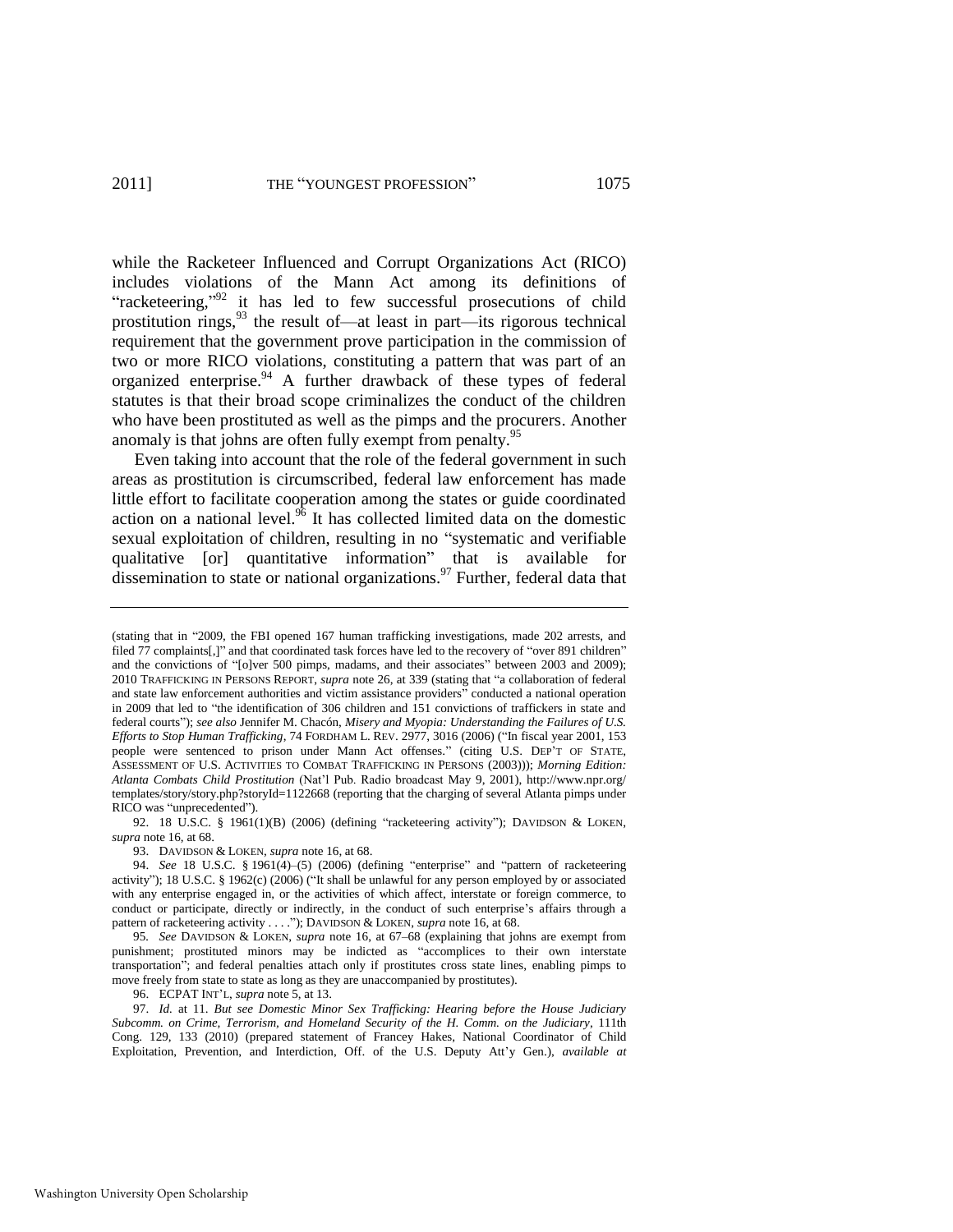<span id="page-22-1"></span>does exist fails to disaggregate the various ways in which youth have been victimized, "making it impossible to differentiate" between children who have been sexually exploited and those who have been forced into sweatshop labor or domestic servitude.<sup>98</sup> Given the particular challenge of identifying prostituted children, streamlining the process of collecting, integrating, and analyzing data on a national level and integrating reporting systems are critical to implementing effective laws and policies.

<span id="page-22-0"></span>During the past three decades, there have been several federal statutes that have directed funding to the rehabilitation of sexually exploited children and to those most at risk for entering prostitution.<sup>99</sup> Growing public awareness of child physical and sexual abuse resulted in the Child Abuse Prevention and Treatment Act of  $1974$ ,<sup>100</sup> which includes "sexual exploitation" in its statutory definition of the categories of sexual abuse that must be reported by physicians, teachers, and others who work with children.<sup>101</sup> The Runaway and Homeless Youth Act of 1974<sup>102</sup> has underwritten nonprofit programs that offer shelter and services to displaced young people who are not already under the aegis of the juvenile justice or criminal justice systems.<sup>103</sup> The Missing Children's Assistance Act, enacted in  $1982$ ,<sup>104</sup> led to the creation of a national resource center and information clearinghouse, as well as a national toll-free hotline that provides information on procedures for locating one's lost or missing child, explicitly including prostituted children under its mandate.<sup>105</sup> Moreover, Democratic leaders in both houses of Congress introduced legislation in 2009 that would improve how police track runaways, "promote methods for earlier intervention," and increase funding for services such as "drug treatment, counseling, and job training" for youth seeking to leave prostitution.<sup>106</sup>

104. 42 U.S.C. §§ 5771−5777 (2006).

http://judiciary.house.gov/hearings/printers/111th/111-146\_58250.PDF (stating that the Department of Justice recognizes the lack of federal data in this area and is funding research that will determine how many youth under eighteen were the victims of commercialized sexual exploitation in the U.S. in 2008 and how many of these victims were known and unknown to law enforcement).

<sup>98.</sup> ECPAT INT'L, *supra* not[e 5,](#page-4-0) at 15.

<sup>99.</sup> DAVIDSON & LOKEN, *supra* not[e 16,](#page-6-1) at 67–69.

<sup>100. 42</sup> U.S.C. §§ 5101−5107, 5111−5119 (2006).

<sup>101.</sup> *See* 42 U.S.C. § 5106g(4)(B) (2006); DAVIDSON & LOKEN, *supra* note [16,](#page-6-1) at 68; WEISBERG, *supra* not[e 4,](#page-4-1) at 6–7.

<sup>102. 46</sup> U.S.C. § 5701 (2006).

<sup>103.</sup> DAVIDSON & LOKEN, *supra* not[e 16,](#page-6-1) at 68–69; WEISBERG, *supra* not[e 4,](#page-4-1) at 4.

<sup>105.</sup> *See* 42 U.S.C. § 5773(b)(1)(A)(B) (2006); DAVIDSON & LOKEN, *supra* not[e 16,](#page-6-1) at 69.

<sup>106.</sup> Urbina, *Legislators*, *supra* note [64](#page-16-1) (reporting that the House bill requires law enforcement agencies to enter all missing children into the federal database and that the Senate "bill adjusts the national database so that it automatically flags repeat runaways," "modeled after the methods used by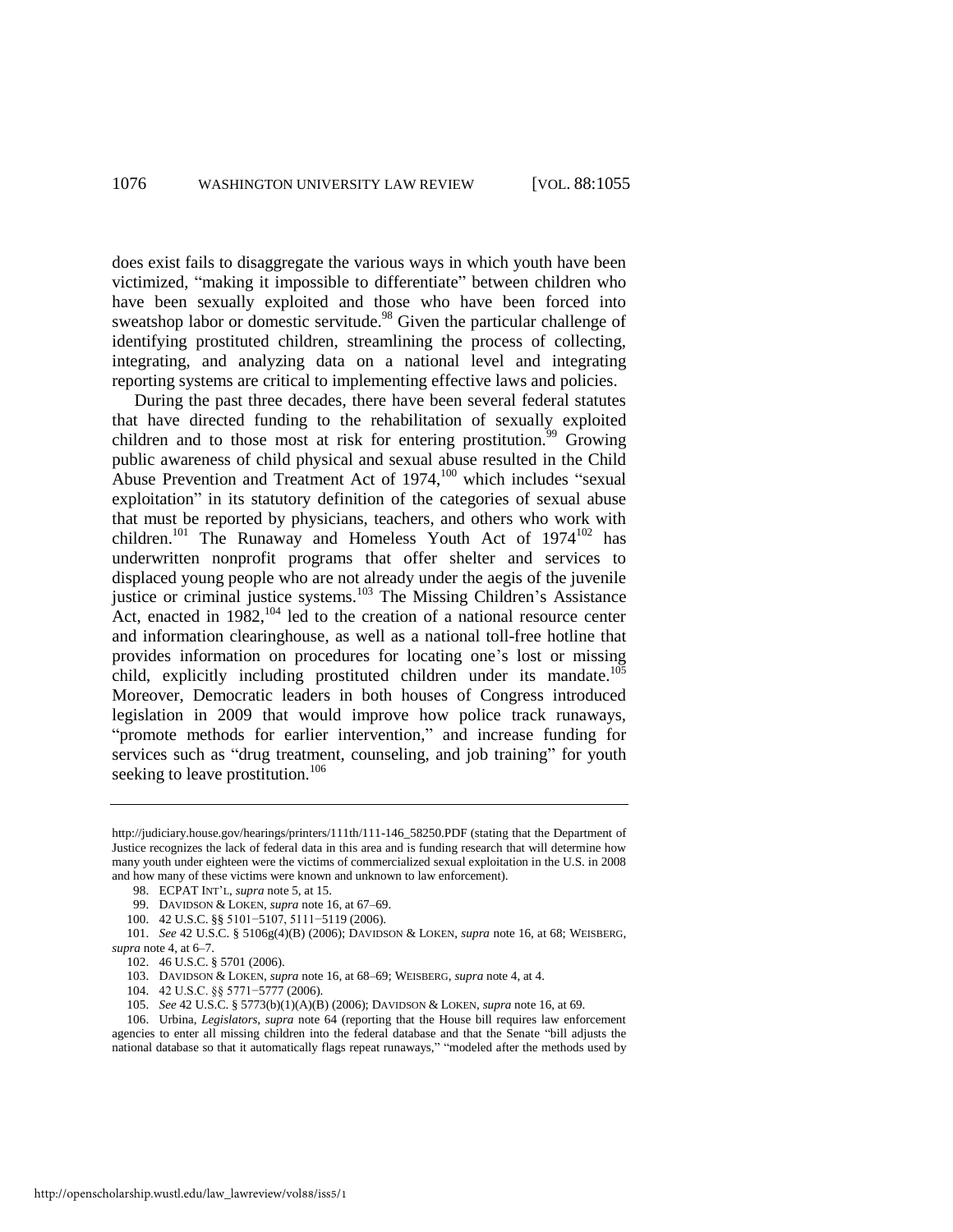#### 2011] THE "YOUNGEST PROFESSION" 1077

Yet, while these federal bills have provided much-needed financial support to a number of well-regarded programs, they have contributed little in the way of shifting the paradigm on the domestic level; assumptions that prostituted children should be treated as offenders continue to persist.<sup>107</sup> One potential bright spot lies with American Bar Association leaders who hope to persuade Congress to pass legislation that prevents minors from being charged with committing crimes—such as prostitution—that involve acts to which they are too young legally to consent.<sup>108</sup>

#### *C. Domestic vs. International Focus*

<span id="page-23-0"></span>While the United States has taken limited steps to address the commercial sexual exploitation of children domestically,<sup>109</sup> it has passed

the Dallas Police Department in tracking down repeat runaways, which has been successful in reducing teenage prostitution"); *see, e.g.*, Child Protection Improvements Act of 2009, S. 1598, 111th Cong. (2009) (indicating that this bill, introduced by Senator Charles Schumer to instruct the Justice Department to perform audits of local law enforcement agencies to ensure compliance with reporting requirements, was read twice and referred to the Committee on the Judiciary); Educational Success for Children and Youth Without Homes Act of 2009, S. 2800, 111th Cong. (2009) (indicating that this bill, which was introduced by Senator Patty Murray to increase federal money for services for homeless and runaway youth, was read twice and referred to the Committee on Health, Education, Labor, and Pensions); Runaway Reporting Improvement Act of 2009, H.R. 4129, 111th Cong. (2009) (indicating that on January 4, 2010, the bill was referred to the Subcommittee on Crime, Terrorism, and Homeland Security, which is currently deliberating, investigating, and revising it before it goes forward for general debate).

<sup>107.</sup> *See, e.g.*, Rickey Bevington, *Prostituted Children: Victims or Criminals?*, GA. PUB. BROAD. NEWS, Mar. 9, 2010, http://www.gpb.org/news/2010/03/09/prostituted-children-victims-or-criminals (reporting that a former Republican state senator expressed "that 'decriminalizing' child prostitution sends the message that it's OK to prostitute oneself and and it's OK to break the law"); Shulman, *supra* note [28](#page-8-1) (stating that "prosecutors have argued that it is necessary to hold the threat of jail over young girls to encourage them to testify against pimps" and that one politician expressed that "the best way to keep girls from running away from services is to keep them in the criminal system").

<sup>108.</sup> *See* ABA COMM'N ON HOMELESSNESS & POVERTY ET AL., RECOMMENDATION 105B 12–13 (2010), http://new.abanet.org/homeless/PublicDocuments/105B\_FINAL.pdf (urging state and local governments to revise their laws and practices to assist children who have been engaged in prostitution as victims of crime instead of arresting them); *ABA Policy Positions and White Papers: American Bar Association Policy Positions on Homelessness and Poverty*, ABA, http://new.abanet.org/homeless/ Pages/abapolicypositions.aspx (last visited Apr. 25, 2011) (indicating that The Runaway and Homeless Youth Act, which includes the recommendation that prostituted children be considered victims and not offenders, was adopted by the ABA House of Delegates in February 2010); *see also* Urbina, *Legislators*, *supra* not[e 64.](#page-16-1)

<sup>109.</sup> MIA SPANGENBERG, ECPAT-USA, PROSTITUTED YOUTH IN NEW YORK CITY: AN OVERVIEW 1 (2001), *available at* http://www.hawaii.edu/hivandaids/Commercial%20Sexual%20 Exploitation%20of%20Young%20People%20in%20New%20York%20City.pdf (Although commercial sexual exploitation of children "is a recognized problem in regions such as South and Southeast Asia, Latin America and Western Europe, there is still little recognition of the problem here in the United States."); see also ECPAT INT'L, supra note [5,](#page-4-0) at 20 ("[W]hile US legislation is comprehensive,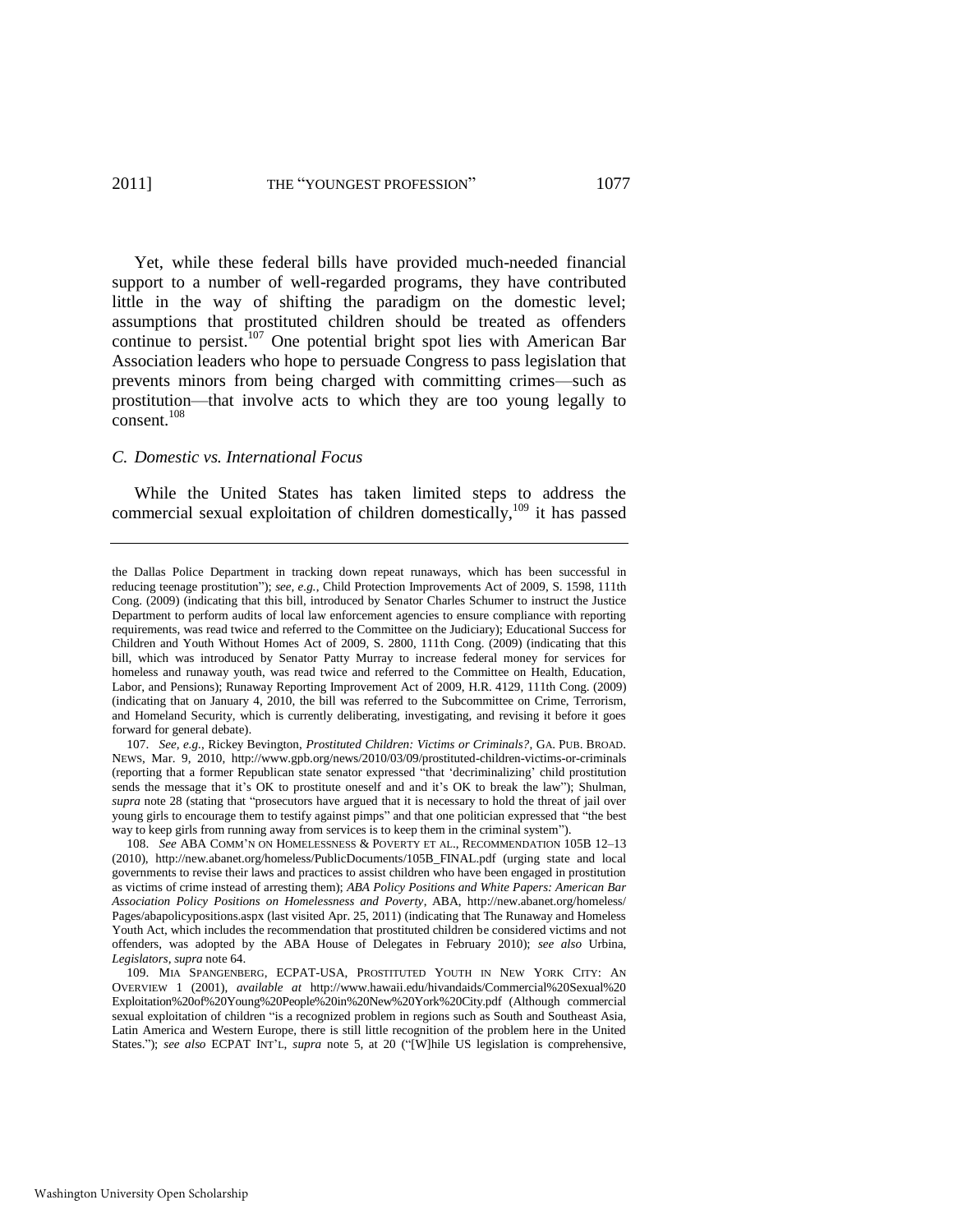federal legislation and directed more significant resources toward fighting the international trafficking of children.<sup>110</sup> Federal law defines all persons under eighteen who are induced to perform a commercial sex act as victims of trafficking for which the crossing of borders is not required.<sup>111</sup> Enacted in 2000, the Trafficking Victims Protection Act (TVPA or Act) explicitly calls for the United States to give priority to the prosecution of trafficking offenses and to "protect<sup>[]</sup> rather than punish<sup>[]</sup> the victims of such offenses."<sup>112</sup> It also calls for the humane treatment of those who have been taken into custody, holding that they shall "not be detained in facilities inappropriate to their status as crime victims."<sup>113</sup>

<span id="page-24-0"></span>In many ways, the TVPA is symbolic of the deep disconnect between coexisting domestic and international laws, $114$  resulting in prostituted children being viewed as victims by one law enforcement entity and as criminals by another, depending on the jurisdictional reach of the agency, the citizenship status of the child, and the wording of the particular criminal statute.<sup>115</sup> The rationale for this dichotomy appears to be based squarely on geography, thereby serving to perpetuate pernicious stereotypes regarding youth and crime. Implicit in the practical application of the TVPA is the notion that sexually exploited youth from impoverished non-Western countries were coerced and enslaved into the international sex trade, $116$  while American teen prostitutes are inherently immoral "bad kids" who are complicit in their own criminality and unworthy of society's sympathy and support.<sup>117</sup>

enforcement is inconsistent, and particularly for domestic child victims who are trafficked within the United States, as opposed to those who are trafficked into the United States from foreign countries.").

<sup>110.</sup> *See infra* notes [112–](#page-24-0)17 and accompanying text.

<sup>111.</sup> Trafficking Victims Protection Reauthorization Act, 22 U.S.C. §§ 7102(3), (8)(A), (14) (2006); ECPAT INT'L, *supra* not[e 5,](#page-4-0) at 17.

<sup>112. 22</sup> U.S.C. § 7101(b)(24) (2006).

<sup>113. 22</sup> U.S.C. § 7105(c)(1)(A) (2006).

<sup>114.</sup> ECPAT INT'L, *supra* note [5,](#page-4-0) at 17; *see also* Haberman, *supra* not[e 65 \(](#page-16-0)"Essentially, the [New York] Safe Harbor bill brings state law in line with federal statutes governing foreigners who make it to the United States in the clutches of sex traffickers. Those non-Americans are dealt with as victims, not criminals.").

<sup>115.</sup> *See* Adelson, *supra* not[e 38,](#page-10-0) at 97.

<sup>116.</sup> *See, e.g.*, Cynthia Godsoe, *Finally, There's a Safe Harbor*, NAT'L L.J., Nov. 10, 2008, http:// www.law.com/jsp/nlj/PubArticleNLJ.jsp?id=1202425830988&slreturn=1&hbxlogin=1 (stating that the TVPA treats American-born prostituted children as "juvenile delinquents or criminals" and prostituted children who cross international borders as victims, "ignor[ing] the reality that many juveniles are incapable psychologically of consenting to sex, and that they are frequently coerced and fraudulently induced into prostitution in a manner similar to trafficking victims").

<sup>117.</sup> See, e.g., Javidan, *supra* note [38,](#page-10-0) at 241-44 (stating that prostituted children are "either vilified or lost" in morality debates regarding appropriate legal treatment and that "a spate of meanspirited initiatives" have attempted to control the sexuality of young girls of color, who are ―constructed as welfare cheats and violent, drug-addicted gang members‖); Steve Visser, *Atlanta Still*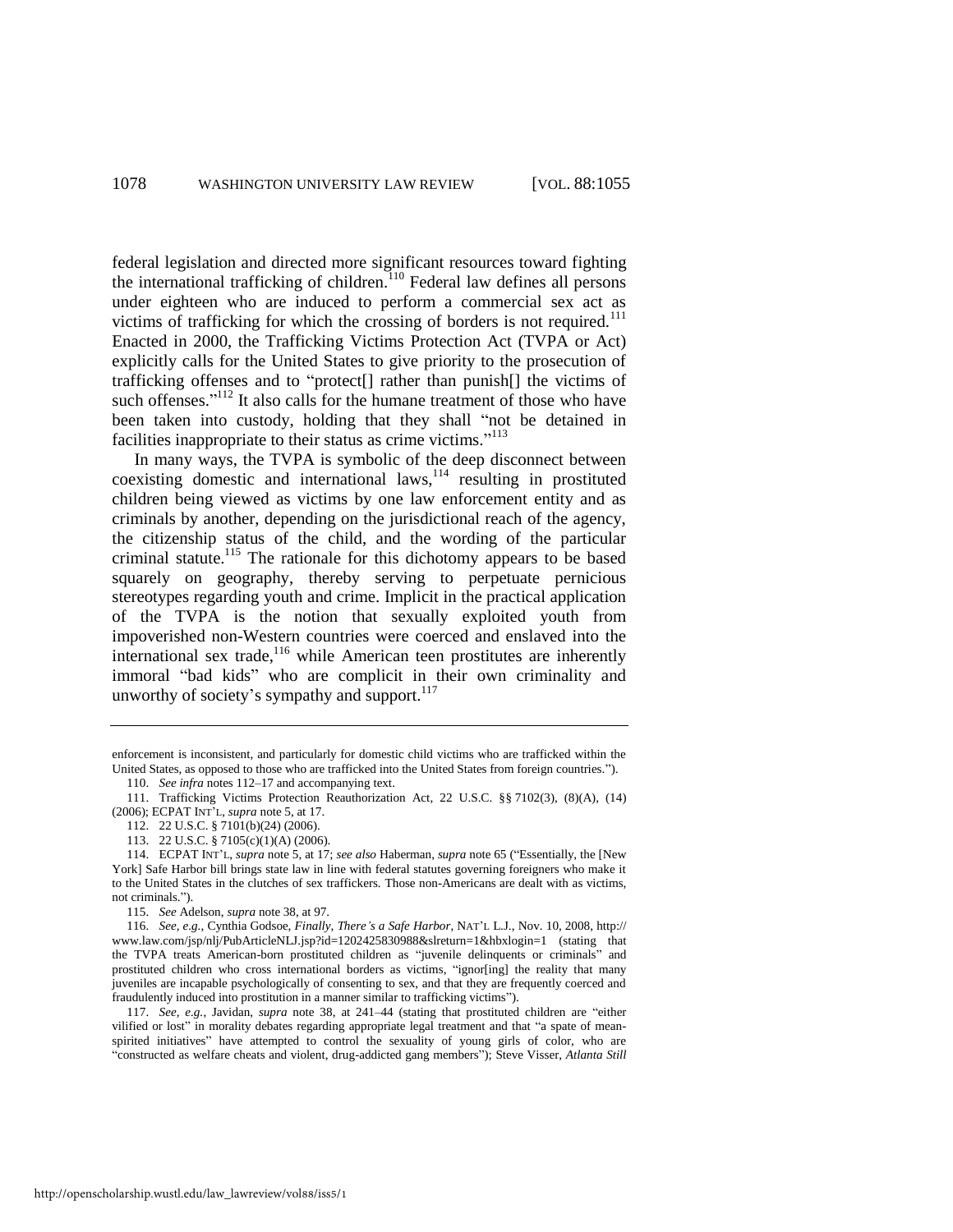Interestingly, the language of the TVPA does not preclude its domestic use, and, in fact, the Act's legislative history suggests that several members of Congress envisioned such an application.<sup>118</sup> Representative Christopher Smith, a Republican from New Jersey, stated that the bill "shines a new light on our own domestic trafficking problem" and expressed hope that prostituted children born in the United States would no longer be "viewed through the lens of juvenile delinquency," but would instead "receive the assistance they so desperately need."<sup>119</sup> Similarly, the late Senator Paul Wellstone, a Democrat from Minnesota, suggested that the TVPA was intended to assist federal law enforcement in prosecuting acts that take place on domestic soil and in expanding aid to victims born in the United States.<sup>120</sup>

<span id="page-25-0"></span>Despite the promise of the TVPA, however, it has not catalyzed an expansion of anti-trafficking or victim-assistance efforts either within the United States or abroad.<sup>121</sup> Recent State Department statistics reveal that although 14,500 to 17,500 people are forcibly brought into the United States for sex or labor each year, there have been only 196 cases and 419 defendants convicted under the Act.<sup>122</sup> The fact that the United States has not ratified critical international treaties and instruments that address the rights of children and the commercial sexual exploitation of children is seen by some as further evidence of its ambivalence toward this

*a Hub for Child Prostitution*, ATLANTA J.-CONST., May 2, 2010, http://www.ajc.com/news/atlanta/ atlanta-still-a-hub-511465.html ("[Prostituted children] are not always soft and cuddly victims and a lot of the public holds the view that they are out there by choice  $\dots$ .").

<sup>118. 151</sup> CONG. REC. H11,574 (daily ed. Dec. 14, 2005) (statement of Rep. Smith); 146 CONG. REC. S7781 (daily ed. July 27, 2000) (statement of Sen. Wellstone); *see* Adelson, *supra* note [38,](#page-10-0) at 101−02.

<sup>119. 151</sup> CONG. REC. H11,574 (daily ed. Dec. 14, 2005) (statement of Rep. Smith).

<sup>120. 146</sup> CONG. REC. S7781 (daily ed. July 27, 2000) (statement of Sen. Wellstone); *see* Adelson, *supra* not[e 38,](#page-10-0) at 101.

<sup>121.</sup> *See* ECPAT INT'L, *supra* not[e 5,](#page-4-0) at 17; Chacón, *supra* not[e 91,](#page-20-1) at 2978.

<sup>122.</sup> Joseph Berger, *Sex Trafficking Arrests are Few, Despite Laws*, N.Y. TIMES, Dec. 4, 2009, at A32; *see* CLAIRE RIBANDO SEELKE & ALISON SISKIN, CONG. RESEARCH SERV., RL34317, TRAFFICKING IN PERSONS: U.S. POLICY AND ISSUES FOR CONGRESS 17 (2008), *available at*  http://fpc.state.gov/documents/organization/109559.pdf; U.S. DEP'T OF STATE, TRAFFICKING IN PERSONS REPORT 23 (2004) [hereinafter 2004 TRAFFICKING IN PERSONS REPORT]; *see also* 22 U.S.C. § 7101(b)(1) (2006) ("Approximately 50,000 women and children are trafficked into the United States each year."); FRANCIS T. MIKO & GRACE (JEA-HYUN) PARK, CONG. RESEARCH SERV., RL30545, TRAFFICKING IN WOMEN AND CHILDREN: THE U.S. AND INTERNATIONAL RESPONSE 1 (2002), *available at* http://fpc.state.gov/documents/organization/9107.pdf ("An estimated 50,000 persons are trafficked each year to the United States."); Chacón, *supra* note [91,](#page-20-1) at 2982 n.17 (explaining that the State Department attributes the lower number to a more narrow definition of "trafficked persons," as set forth in the TVPA, as well as to "improvements in data collection and methodology," rather than to a decline in the actual numbers of trafficked persons).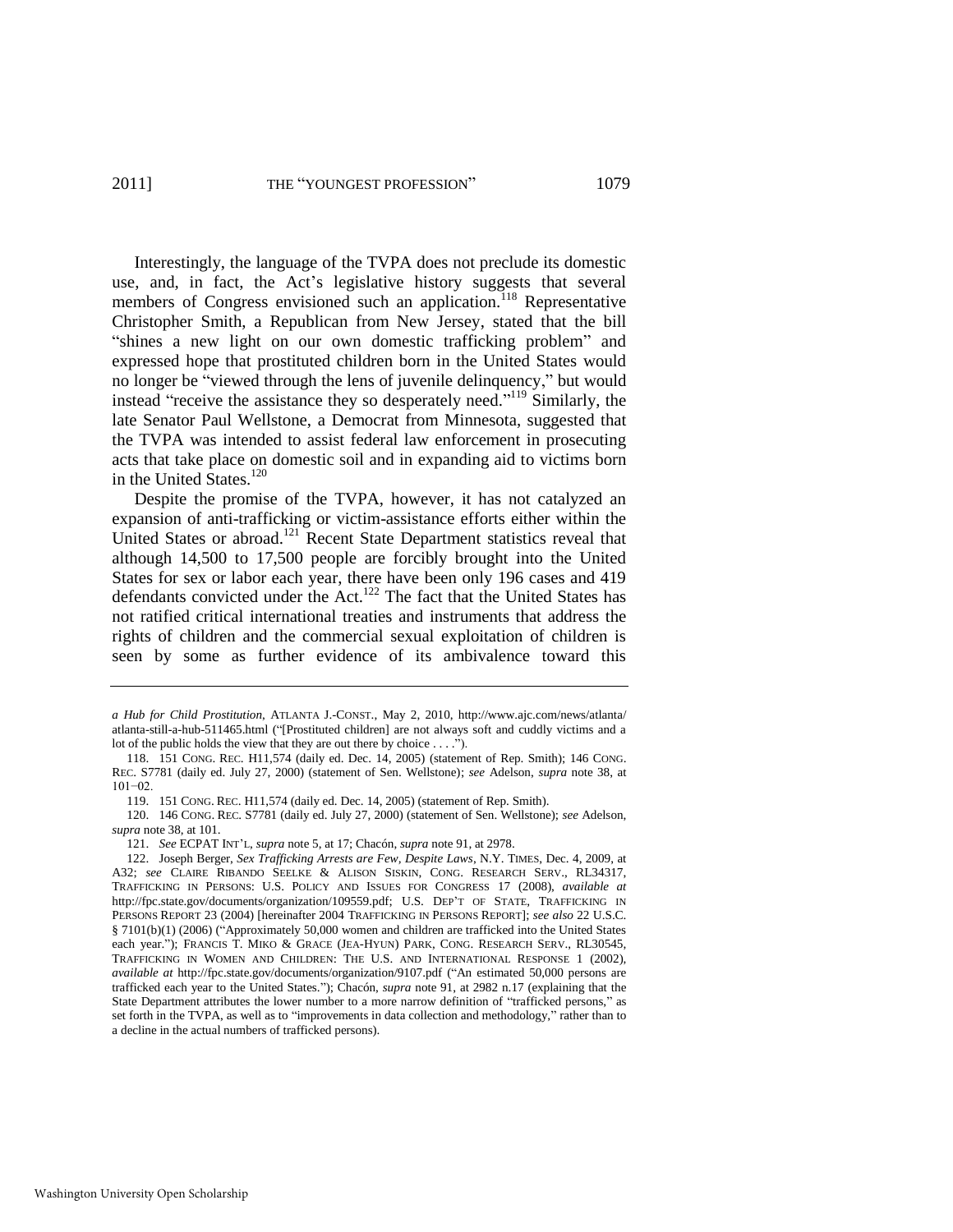population.<sup>123</sup> Although the United States signed the *Convention on the Rights of the Child* (*CRC*) in 1995, it is one of only two countries that has not ratified it.<sup>124</sup> Similarly, while it ratified the *Optional Protocol to the Convention on the Rights of the Child on the Sale of Children, Child Prostitution and Child Pornography* (*Optional Protocol*) in 2002,<sup>125</sup> it did so only after extensive reservations.<sup>126</sup>

<span id="page-26-0"></span>A compelling critique of the TVPA's implementation is that its overemphasis on the enforcement and prosecutorial components of antitrafficking initiatives has undercut its stated goal of providing humanitarian assistance and protection to international trafficking victims.<sup>127</sup> Scholars have asserted that in order to break down the legal barriers to relief that trafficking victims encounter—including "[b]order interdiction strategies, harsh penalties for undocumented migrant workers, and insufficient labor protections for all workers"—the United States must first identify victims more efficiently and accurately.<sup>128</sup> When trafficked women and children are caught up in red tape resulting from their undocumented immigration status or intolerable labor conditions, the fact they have also been sexually exploited is overlooked and disregarded. Others have argued that before being able effectively to address the domestic manifestations of what is a global problem, the United States must first take responsibility for its role "in generating a viable market for trafficking."<sup>129</sup> Similarly, it may be said that before the United States can

<sup>123.</sup> *See, e.g.*, ECPAT INT'L, *supra* not[e 5,](#page-4-0) at 16.

<sup>124.</sup> *Id.* (noting that the other country that has not yet ratified the CRC is Somalia); *see also* U.N. Convention on the Rights of the Child, *opened for signature* Nov. 20, 1989, 1577 U.N.T.S. 3 (entered into force Sept. 2, 1990), *available at* http://www2.ohchr.org/english/law/pdf/crc.pdf.

<sup>125.</sup> Optional Protocol to the Convention on the Rights of the Child on the Sale of Children, Child Prostitution and Child Pornography, *opened for signature* May 25, 2000, T.I.A.S. No. 13,095 (entered into force Jan. 18, 2002) [hereinafter Optional Protocol], *available at* http://www2.ohchr.org/english/ law/pdf/crc-sale.pdf; *Databases: Status of Treaties*, U.N. TREATY COLLECTION, http://treaties.un. org/Pages/ViewDetails.aspx?src=TREATY&mtdsg\_no=IV-11-c&chapter=4&lang=en#EndDec (last visited Apr. 25, 2011) (stating that the United States signed the Optional Protocol on July 5, 2000 and ratified it on December 23, 2002).

<sup>126.</sup> *Databases: Status of Treaties*, *supra* note [125](#page-26-0) (stating, *inter alia*, that the United States ratified the Optional Protocol subject to the reservation that it "assumes no obligations" under the CRC and that implementation will occur "to the extent that [the federal government] exercises jurisdiction over the matters covered therein‖); *see also* ECPAT INT'L, *supra* not[e 5,](#page-4-0) at 16.

<sup>127.</sup> *See, e.g.*, Chacón, *supra* note [91,](#page-20-1) at 2978−79; Joyce Koo Dalrymple, *Human Trafficking: Protecting Human Rights in the Trafficking Victims Protection Act*, 25 B.C. THIRD WORLD L.J. 451, 472−73 (2005) (reviewing CRAIG MCGILL, HUMAN TRAFFIC: SEX, SLAVES & IMMIGRATION (2003)); Hussein Sadruddin, Natalia Walter & Jose Hidalgo, *Human Trafficking in the United States: Expanding Victim Protection Beyond Prosecution Witnesses*, 16 STAN. L. & POL'Y REV. 379, 385–91 (2005); Note, *Developments in the Law—Jobs and Borders*, 118 HARV. L. REV. 2171, 2194 (2005).

<sup>128.</sup> Chacón, *supra* not[e 91,](#page-20-1) at 2979.

<sup>129.</sup> *Id.*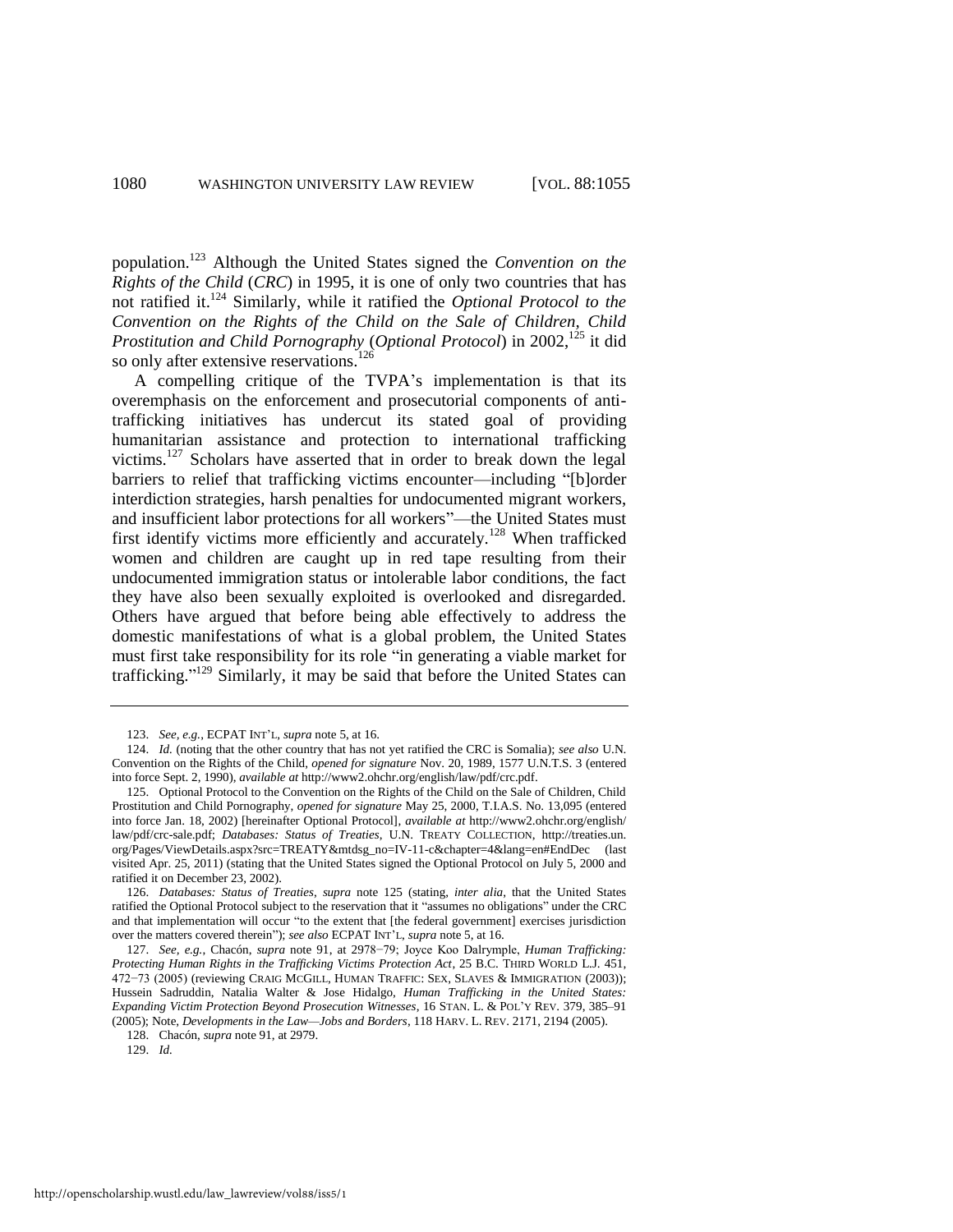reduce the numbers of prostituted youth within its borders, it must first address the ways in which its law and policy render children vulnerable to exploitation—requiring an examination of the country's legacy of criminally prosecuting children for prostitution and the rationales for continuing this practice**.** 

#### III. BACK STORY

Why does the United States persist in treating child prostitutes as offenders and not victims? Likewise, why are the vast majority of prostituted youth "stigmatized and trivialized by a system which often operates as if its main function" is merely to process offenders without regard to their needs?<sup>130</sup> A brief examination of the relevant legal history gives context to the current paradigm.

#### *A. Criminals Not Victims*

<span id="page-27-0"></span>The history of child prostitution in the United States is in many ways subsumed by the history of adult prostitution, as the lines between "children" and "adults" were blurred for many decades. During the early to mid-1800s, prostitution was grudgingly tolerated in urban centers such as New York City as a result of the state's fierce protection of property rights, which prostitutes themselves invoked when defending their right to sell their own bodies.<sup>131</sup> In fact, prostitutes used the availability of criminal prosecution, which was a private matter at the time, to bring charges against assaultive customers, "firmly entrenching their profession in the social fabric of the metropolis."<sup>132</sup> During this period, Americans routinely worked or were married by age thirteen or fourteen, and in the antebellum South, most states treated children who were ten and older as adults.<sup>133</sup> Unless evidence of force had been established, the presumption was that sex was consensual.<sup>134</sup> Predictably, many of the youth who turned to prostitution were "orphaned or abandoned girls" or otherwise on society's margins. $^{135}$ 

<span id="page-27-1"></span><sup>130.</sup> FRIEDMAN, *supra* not[e 22,](#page-7-1) at 7.

<sup>131.</sup> TIMOTHY J. GILFOYLE, CITY OF EROS: NEW YORK CITY, PROSTITUTION, AND THE COMMERCIALIZATION OF SEX, 1790−1920, at 82–83 (1992); *see* Brown, *supra* not[e 38,](#page-10-0) at 476–77. 132. GILFOYLE, *supra* note [131,](#page-27-0) at 82 ("Shrewdly bringing legal proceedings against their

aggressors, prostitutes utilized the machinery of the state to defend their interests and property rights  $\ldots$ ...

<sup>133.</sup> ALAN WERTHEIMER, CONSENT TO SEXUAL RELATIONS 216 (2003).

<sup>134.</sup> *Id*.

<sup>135.</sup> GILFOYLE, *supra* not[e 131,](#page-27-0) at 65.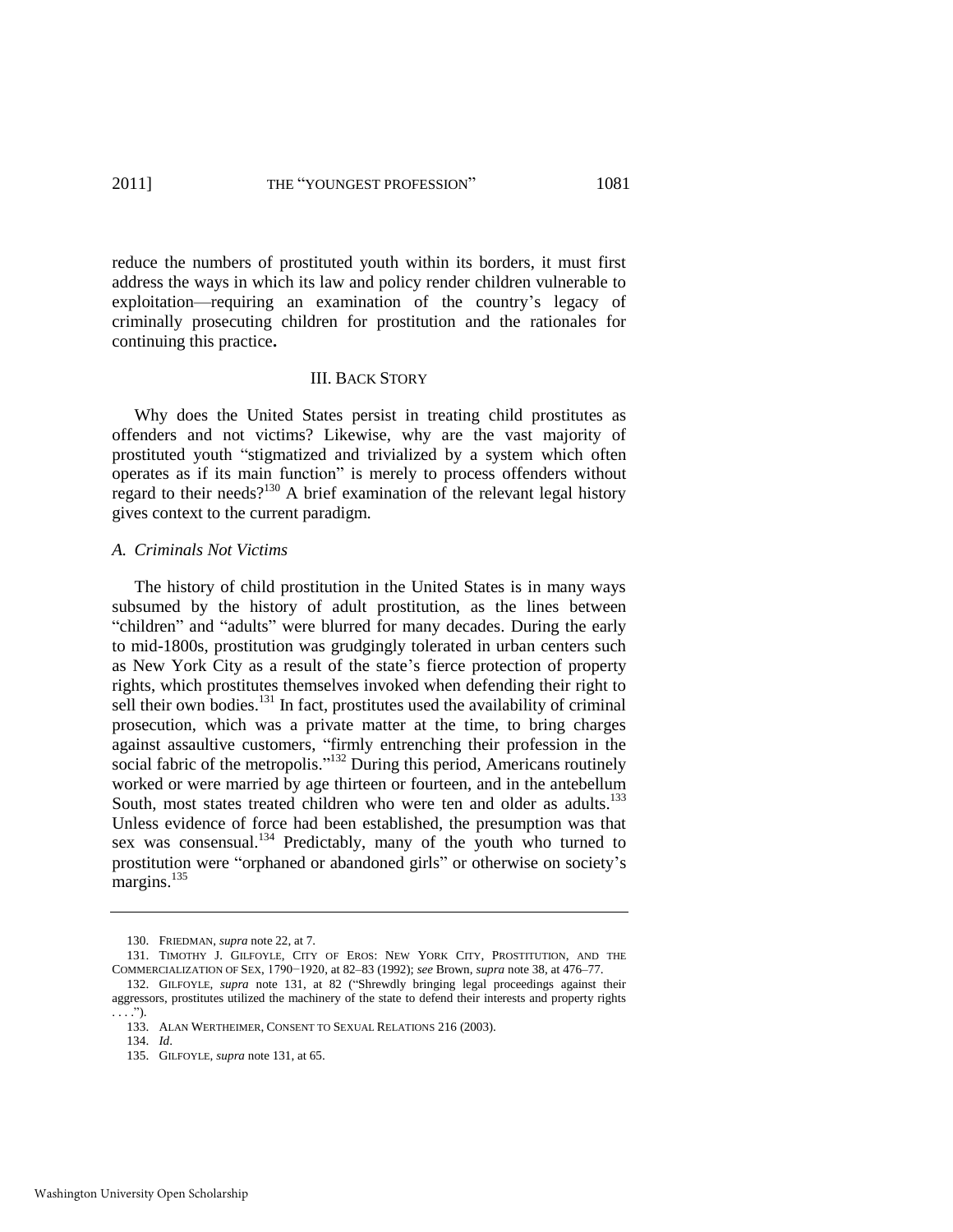Before the turn of the century, neither statutory nor common law provided protection to prostituted youth. Until 1885, the age of consent in New York was only ten, at which time the state "bowed to popular pressure" and along with many others raised the age—first to sixteen and by 1895 to eighteen.<sup>136</sup> However, before 1880, no legal obstacle prevented sexual intercourse between an adolescent and an adult as long as "the teenager was willing and her parents consented or were absent or ignorant."<sup>137</sup> Such a circumstance was enabled, at least in part, by the fact that there was no common law crime of prostitution; prostitutes were charged under vagrancy laws, which were not specific as to whether an actual exchange of money for sex had taken place.<sup>138</sup> Moreover, because of the low level of punishment, few convictions were appealed.<sup>139</sup>

During the Progressive Era of the late nineteenth and early twentieth centuries, urbanization and immigration led moral reformers to fear that young women would be seduced and taken advantage of by immigrants in the cities.<sup>140</sup> This claimed fear of "white slavery" led to the passage in 1910 of the Mann Act, a law designed to reduce the trafficking of women across state lines for purposes of prostitution.<sup>141</sup> While the Act specifically targeted the pimps for prosecution, the government eventually began to prosecute women prostitutes themselves for aiding and abetting the act of prostitution.<sup>142</sup>

<span id="page-28-0"></span>A century after the Mann Act's passage, the belief that sexual conduct should be criminalized based on "presumed immorality" still persists in

<sup>136.</sup> *Id.* at 69.

<sup>137.</sup> *Id*.

<sup>138.</sup> DAVID J. LANGUM, CROSSING OVER THE LINE: LEGISLATING MORALITY AND THE MANN ACT 122 (1994).

<sup>139.</sup> *Id.* at 122.

<sup>140.</sup> Brown, *supra* note [38,](#page-10-0) at 478 ("The liberalization of sexual attitudes compounded by the overt sexuality of young women was troublesome for reformers. Writers portrayed the new generation of young white women—urban, single professionals—as easy prey for foreign men.‖ (footnotes omitted)).

<sup>141.</sup> Mann Act, Pub. L. No. 61-277, 36 Stat. 825 (1910) (codified at 18 U.S.C. §§ 2421−2423 (2006)); see Brown, supra not[e 38,](#page-10-0) at 479–80 ("The Mann Act was used to prosecute beyond the scope of its original legislative intent of commercial vice, and became a mandate for prosecuting sexually promiscuous women."); Marlene D. Beckman, Note, *The White Slave Traffic Act: The Historical Impact of a Criminal Law Policy on Women*, 72 GEO. L.J. 1111, 1112 (1984) ("[T]he Act was so named because its central purpose was to halt what many believed was a serious and widespread practice: Commercial procurers taking innocent young girls and women by force and holding them captive with threats to their lives, a practice that resembled black servitude in its exploitative and barbarous nature.‖); *see also supra* note[s 89](#page-20-0)[–92 a](#page-21-0)nd accompanying text (discussing the Mann Act).

<sup>142.</sup> Brown, *supra* not[e 38,](#page-10-0) at 480–81; Beckman, *supra* not[e 141,](#page-28-0) at 1125–26; *see also infra* notes [244–](#page-46-0)45 and accompanying text (discussing the use of aiding and abetting statutes to prosecute prostitutes).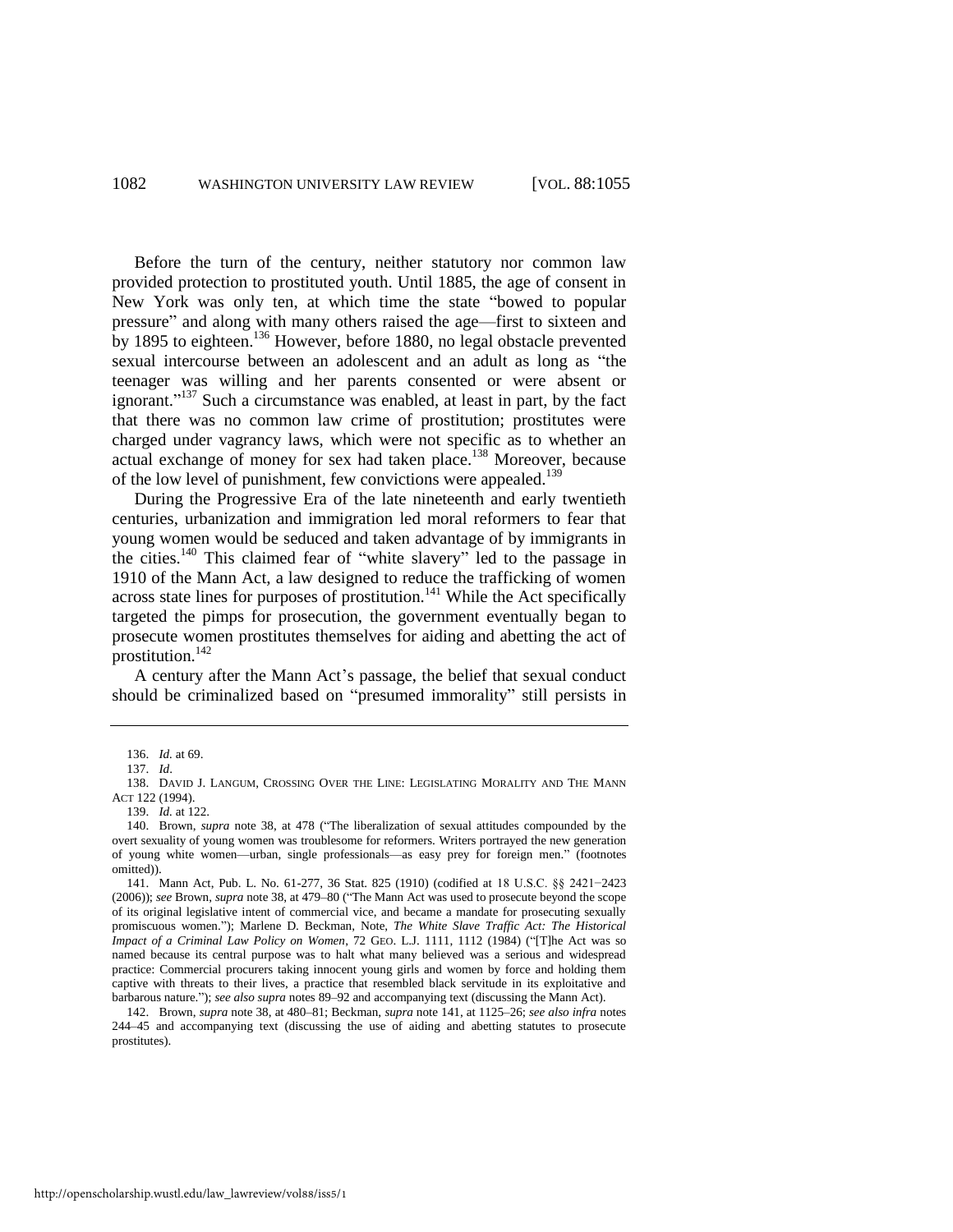<span id="page-29-0"></span>

some courtrooms, regardless of the offender's age.<sup>143</sup> For instance, the routine practice of holding prostituted juveniles in secure detention because of their "criminal" behavior or "lack of remorse" sends a damaging message to all children who have been sexually exploited.<sup>144</sup>

#### *B. Rationales*

Given that the vast majority of states continue to criminally prosecute minors for prostitution, $145$  it is critical to consider contemporary rationales for sustaining a punitive approach to prostituted children, as one or more are invariably invoked when alternatives are proposed.<sup>146</sup> One of the most common rationales concerns the need to pressure youth to cooperate with the prosecution of their pimps by testifying against them.<sup>147</sup> Some prosecutors claim that without the threat of a criminal conviction or imprisonment, young prostitutes will fail to appear at court hearings, resulting in the dismissal of charges against pimps.<sup>148</sup> Law enforcement often echoes these concerns.<sup>149</sup>

<sup>143.</sup> *See* Keith Burgess-Jackson, Essay, *Our Millian Constitution: The Supreme Court's Repudiation of Immorality as a Ground of Criminal Punishment*, 18 NOTRE DAME J.L. ETHICS & PUB. POL'Y 407, 416–17 (2004) (distinguishing between those cases that involve public conduct such as prostitution, "which many people find seriously offensive," and those cases in which "the real or presumed immorality of the conduct is irrelevant" to its constitutionality).

<sup>144.</sup> *See, e.g.*, Goldman, *supra* note [30](#page-9-1) (reporting on a fourteen-year-old girl who was kept in juvenile detention for thirty-eight days waiting to testify against her pimp and finding that the girl never testified because the pimp pleaded guilty but that she continued to be detained because of her ―criminal‖ behavior); Schwartz, *supra* not[e 38,](#page-10-0) at 235–36 (describing a 2003 New York case in which prosecutors sought to sentence a twelve-year-old girl to secure detention in a juvenile facility for offering oral sex to an undercover officer because of her "lack of remorse and tendency to carry weapons"); *see also* Javidan, *supra* note [38,](#page-10-0) at 245 ("The truism that prostitution is an act against the morality of society is rooted in society's assumptions about gender. While misbehaved boys are typically seen as threatening society with violence, misbehaved girls are perceived to threaten society's moral standards with their sexuality." (footnote omitted)).

<sup>145.</sup> *See supra* Part II.A.

<sup>146.</sup> *See infra* notes [147–](#page-29-0)67 and accompanying text.

<sup>147.</sup> *See, e.g.*, Shulman, *supra* note [28](#page-8-1) (reporting that prosecutors argue that it is "necessary to hold the threat of jail" over young girls to ensure that they cooperate with services and testify against pimps); *see also* Brown, *supra* not[e 38,](#page-10-0) at 496 (arguing that police and prosecutors in Las Vegas detain prostituted children not only to secure their testimony against pimps but also to convince them to disclose their true identity and age).

<sup>148.</sup> *See* Shulman, *supra* note [28.](#page-8-1) 

<sup>149.</sup> *See* D. Kelly Weisberg & Bruce Fisher, *Community and Program Responses to Adolescent Prostitution*, *in* CHILDREN OF THE NIGHT: A STUDY OF ADOLESCENT PROSTITUTION, *supra* note [4,](#page-4-1) at 229, 230–31 (finding that young prostitutes are unwilling to testify against pimps because they view them as friends and sources of support and fear the consequences of reporting them, and noting that police believe that incarceration of suspected prostitutes is often ineffective, as the stay is short and the youth quickly return to the streets).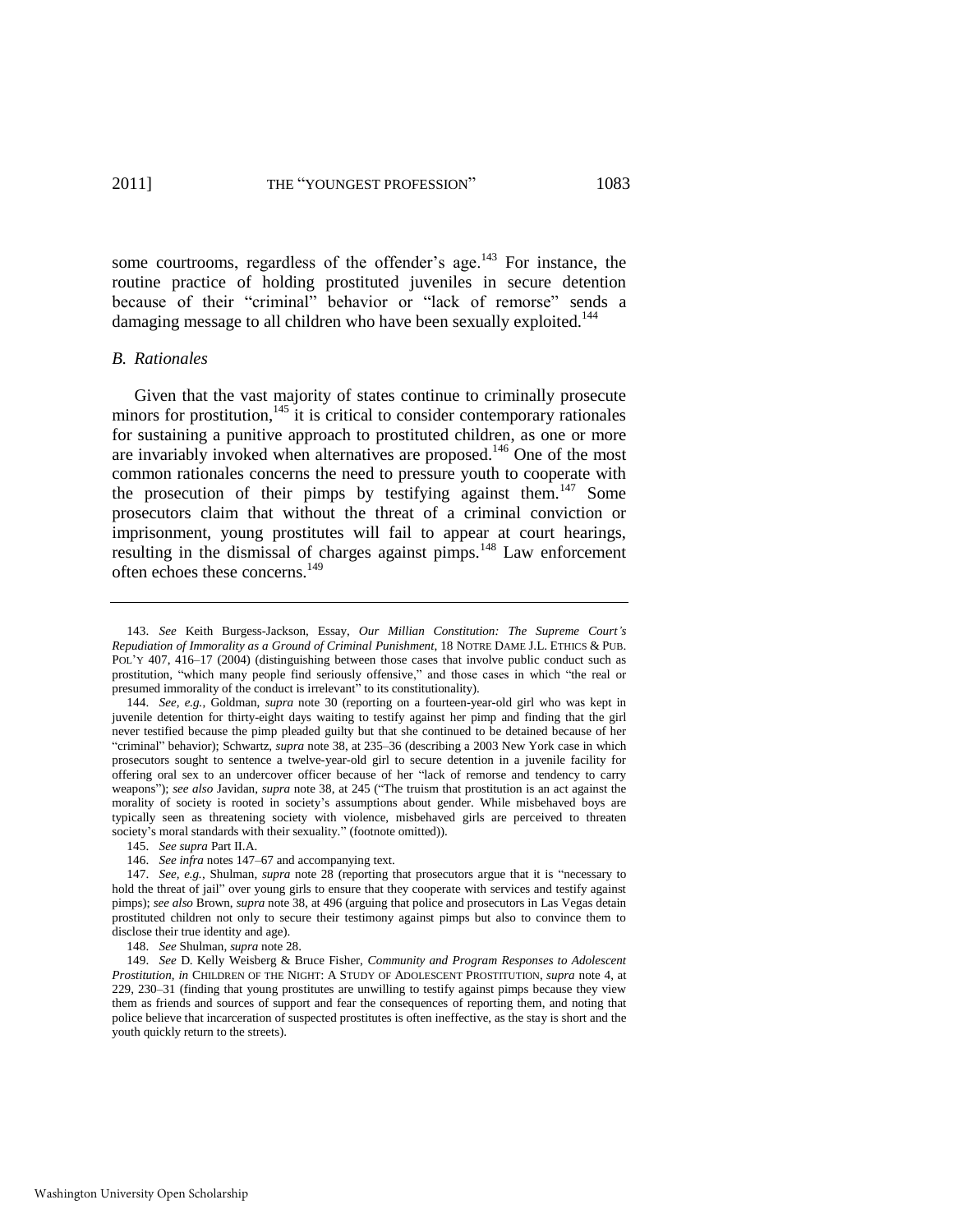While the belief that youth will run away, not appear in court, or otherwise fail to cooperate with the arrest and prosecution of pimps is realistic, the same may also be said when criminal charges are brought against other types of abusers who have an intimate, familial, or coercive relationship with the abused. In fact, it is this classic cyclical pattern in which the victim reports an abusive episode, recants her story, and then reports the next abusive episode—mirroring the abuser's behavior of assaulting the victim, expressing remorse, and then assaulting again—that lies at the heart of "battered women syndrome."<sup>150</sup> Yet, the aggressive use of "no-drop" or "pro-prosecution" protocols, in which prosecutors have limited discretion to dismiss charges based on a complainant's wishes and which have resulted in victims being threatened with criminal contempt and perjury charges to ensure their testimony,  $151$  has been called into question in recent years with the recognition that these policies can cause victims harm.<sup>152</sup> Although the evidence is somewhat mixed, studies suggest that arresting, charging, and punishing the abuser will increase the likelihood of future violence against the complainant.<sup>153</sup> The same risks arise when such policies and protocols are applied to youth charged with prostitution; moreover, there is a strong possibility that testifying in court against the person upon whom you were dependent (and likely believed you had loved and had loved you in return) will be traumatic and

<span id="page-30-1"></span><span id="page-30-0"></span><sup>150.</sup> *See* Evan Stark, *Re-Presenting Woman Battering: From Battered Woman Syndrome to Coercive Control*, 58 ALB. L. REV. 973, 998 (1995) (discussing psychologist Lenore Walker's initial formulation of Battered Women Syndrome, in which the "learned helplessness" model of depression was reinforced by a "cycle of violence" during which minor episodes of abuse are followed by severe episodes and then by the batterer's contrition and the victim's forgiveness); *see also* LENORE E. WALKER, THE BATTERED WOMAN 55−70 (1979); LENORE E. WALKER, THE BATTERED WOMAN SYNDROME 95−97 (1984).

<sup>151.</sup> *See* Cheryl Hanna, *No Right to Choose: Mandated Victim Participation in Domestic Violence Prosecutions*, 109 HARV. L. REV. 1849, 1860–65 (1996).

<sup>152.</sup> *See, e.g.*, Leigh Goodmark, *Law is the Answer? Do We Know that for Sure?: Questioning the Efficacy of Legal Interventions for Battered Women*, 23 ST. LOUIS U. PUB. L. REV. 7, 23–28 (2004) (discussing the problems created for battered women by mandatory arrest and no-drop policies); Deborah M. Weissman, *The Personal Is Political—and Economic: Rethinking Domestic Violence*, 2007 BYU L. REV. 387, 399-401 (2007) (arguing that "vigorous law enforcement practices often raise safety concerns for women"); *see also* Hanna, *supra* not[e 151,](#page-30-0) at 1865–66 (discussing the dilemmas posed by no-drop policies, including the "unintended effect of punishing or 'revictimizing' the victim for the actions of the abuser by forcing the victim into a process over which she has no control"). *But see* Laurie S. Kohn, *The Justice System and Domestic Violence: Engaging the Case but Divorcing the Victim*, 32 N.Y.U. REV. L. & Soc. CHANGE 191, 224–25 (2008) ("No-drop prosecution policies, though controversial from the start, have gained popularity in the United States because most jurisdictions have been able to demonstrate a significant decrease in dismissal rates since their implementation."); E-mail from Laurie S. Kohn, Co-Director, Civil and Family Litigation Clinic, George Washington University Law School, to author (Sept. 30, 2010) (on file with author) (stating that despite the critiques, no-drop policies are still "flourishing").

<sup>153.</sup> *See* Kohn, *supra* not[e 152,](#page-30-1) at 237–38; Weissman, *supra* not[e 152,](#page-30-1) at 399.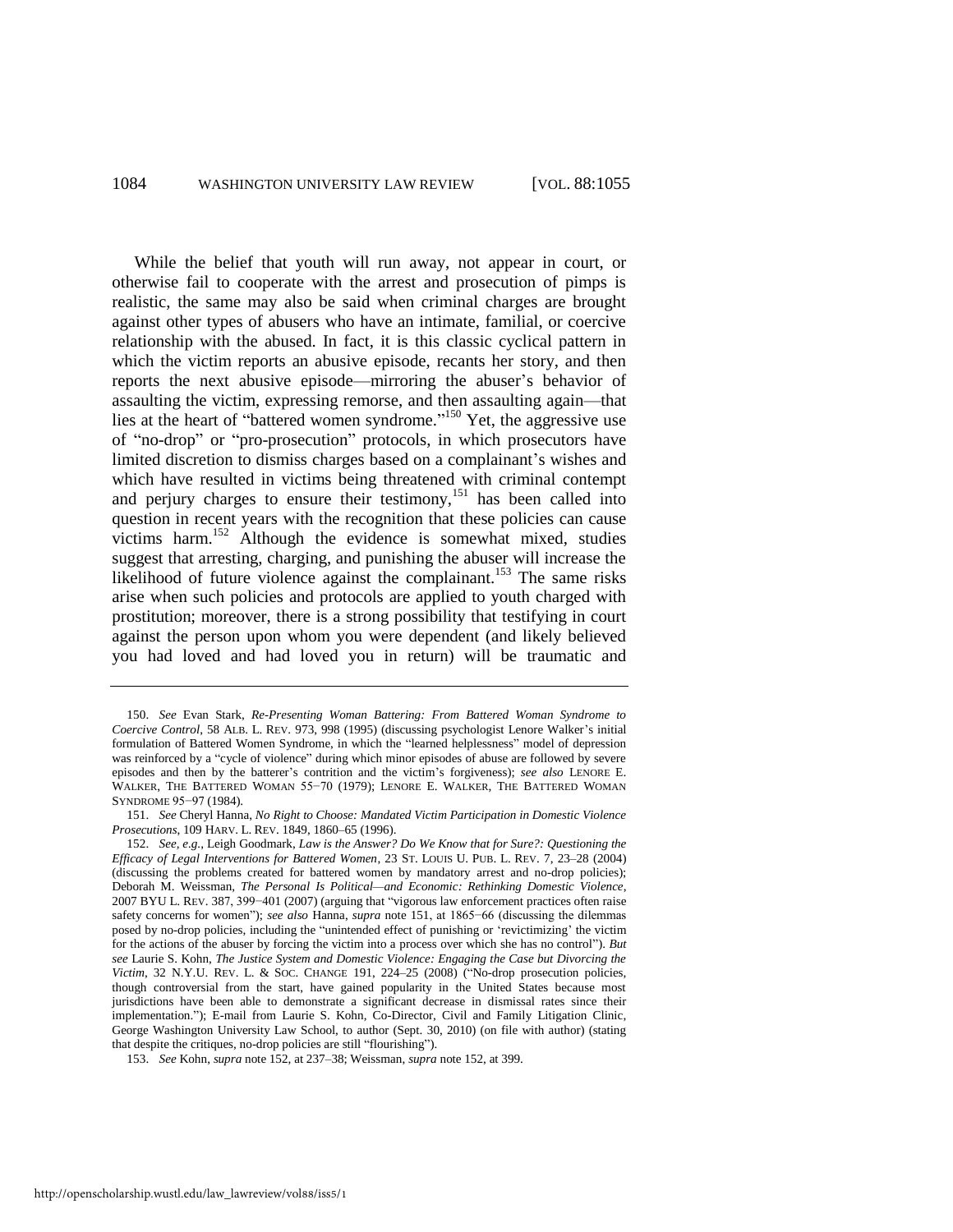psychologically damaging, particularly in the case of children and adolescents.<sup>154</sup>

<span id="page-31-0"></span>A second rationale is premised on the need to arrest, detain, and prosecute prostituted children in order to keep them off the streets and ensure their cooperation with social services.<sup>155</sup> Proponents of this view reason that because strategies of persuasion and common sense have failed with these youth, it is necessary to place them in secure custody for their own protection.<sup>156</sup> This rationale is frequently put forward by prosecutors and endorsed by juvenile court judges to justify the short-term incarceration of child status offenders—runaways, truants, and other "undisciplined" juveniles. $157$  Yet, the justification of detention in the name of protection is less compelling when the penalty includes such negative consequences as a permanent criminal record or imprisonment with adult offenders, as it does for many youth charged with prostitution in adult court.<sup>158</sup> Advocates for decriminalization have urged legislators to rethink

156. *See, e.g.*, BARTON CHILD L. & POL'Y CLINIC, *supra* note [76,](#page-18-0) at 35–40 (stating that prosecutors believe that "arrest and detention is necessary to force prostituted children off the streets and link them to services‖); *see also* Earl L. Dunlap & David W. Roush, *Juvenile Detention as Process and Place*, 46 JUV. & FAM. CT. J. 3, 7 (1995) (discussing the various reasons for juvenile detention, including the need to protect the juvenile).

<span id="page-31-1"></span><sup>154.</sup> *See* Christianna M. Lamb, Note, *The Child Witness and the Law: The United States' Judicial Response to the Commercial, Sexual Exploitation of Children in Light of the UN Convention on the Rights of the Child*, 3 OR. REV. INT'L L. 63, 70−71 (2001); *see also* Sewell Chan, A *Look at the Harrowing Lives of Child Prostitutes*, N.Y. TIMES, July 3, 2008, http://cityroom.blogs.nytimes.com/ 2008/07/03/a-look-at-the-harrowing-lives-of-child-prostitutes/ (stating that the emotional ties between prostituted children and their pimps can be "even stronger" than the economic dependence and threat of violence).

<sup>155.</sup> *See, e.g.*, John Feinblatt, *NY's Pro-Pimp Bill*, N.Y. POST, June 21, 2008, http://www.nypost. com/p/news/opinion/opedcolumnists/item\_87qUXbwEx0zyLwrf2pH6GL (arguing that decriminalizing teen prostitution merely places girls "back on the streets with little or no consequence," as it lacks sufficient enforcement mechanisms to compel them to accept treatment and counseling).

<sup>157.</sup> *See* Jessica R. Kendall, *Juvenile Status Offenses: Treatment and Early Intervention*, 29 TECHNICAL ASSISTANCE BULL. 1, 4–5 (2007), *available at* http://www.abanet.org/publiced/tab29.pdf (finding that states frequently use the court's contempt powers to put juveniles labeled as status offenders in secure confinement for "custodial protection"); see also BARRY C. FELD, CASES AND MATERIALS ON JUVENILE JUSTICE ADMINISTRATION 123–58 (2d ed. 2004) (discussing status offenses); Kendall, *supra*, at 5 (stating that "the secure detention of accused status offenders, even for 24 hours pre-court, is an extreme and restrictive response to a nonoffending act".

<sup>158.</sup> *See* Birckhead, *supra* note [9,](#page-5-1) at 1454–55 ("When sixteen- or seventeen-year-olds are convicted of crimes in adult court, however, the record will forever follow them, absent limited opportunities for expungement or pardon.‖); *id.* at 1458–59 (finding that youth who are imprisoned with adult offenders receive "little or no" educational services, mental health treatment, and rehabilitative programming and "are more likely to be raped and assaulted" than adults); see also Michael Pinard, *The Logistical and Ethical Difficulties of Informing Juveniles about the Collateral Consequences of Adjudications*, 6 NEV. L.J. 1111, 1114–15 (2006) (finding that juvenile delinquency adjudications may be used to "enhance future sentences" and may "limit future employment opportunities").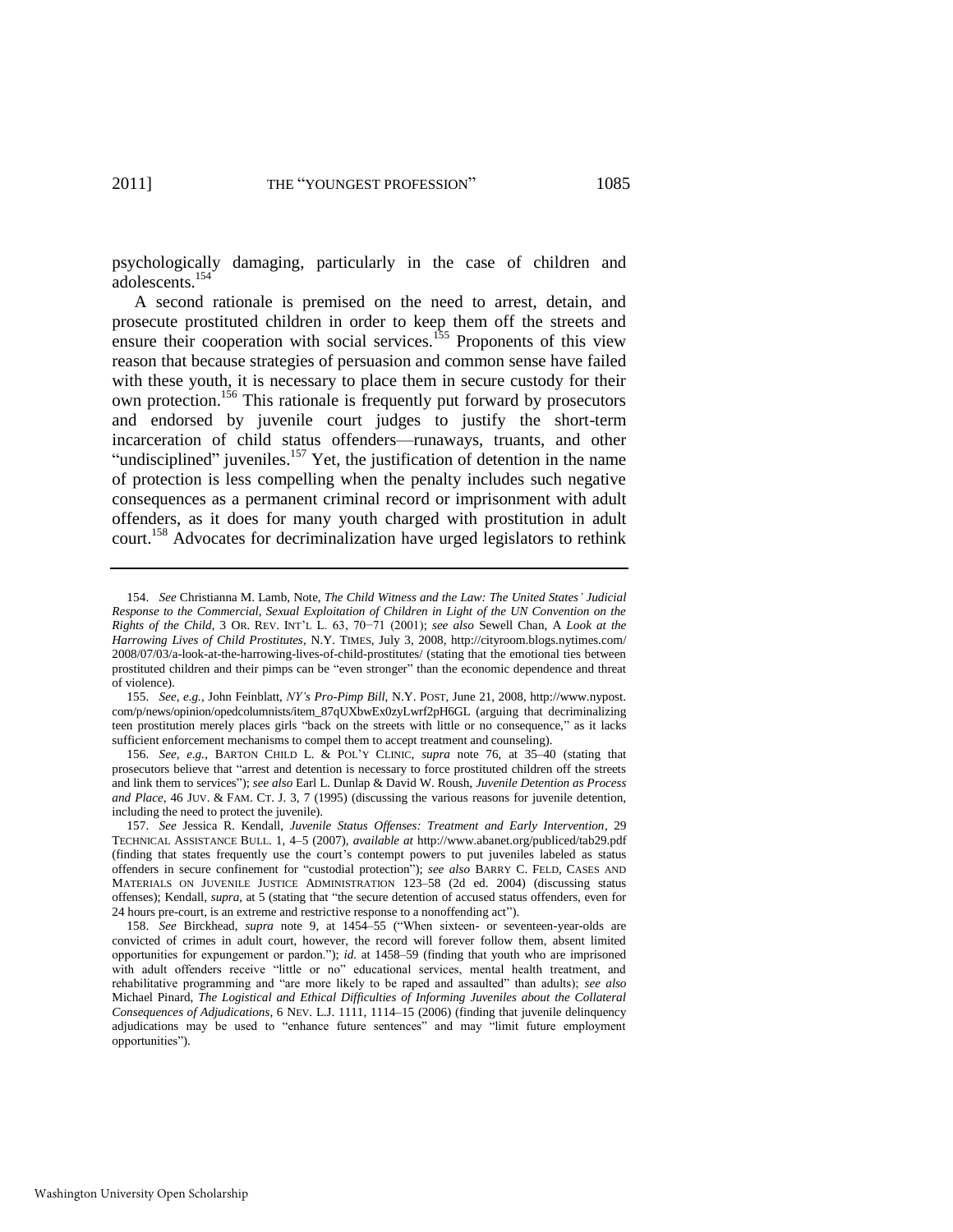publicly labeling and locking up prostituted children as delinquents or criminals in the name of ensuring their safety and security; arrest "may ‗create an adversarial rather than a rehabilitative relationship with the court system," and detention has been found to increase children's trauma and sense of powerlessness.<sup>159</sup>

<span id="page-32-0"></span>A third rationale invokes the specter of the "slippery slope," a metaphor most often used by opponents of legislation or legal rulings that arguably have the potential to lead to an extreme or untenable result.<sup>160</sup> The argument is that if child prostitution is decriminalized, it may usher in the decriminalization of more pernicious or violent conduct that can also result from the exploitation of juveniles by adults, such as drug distribution or armed robbery, for if youth are not culpable for "survival" sex," how can they be culpable for other acts that are arguably necessary for their survival? A variant of this argument is that if prostituted children are labeled as "victims," this could lead to categorizing all juvenile offenders as victims, regardless of the nature of their criminal conduct, prior record, or background. Yet another slippery slope scenario involves the assertion that decriminalizing child prostitution will encourage and, thus, increase the number of prostituted teens because the act will no longer be a crime (at least for the youth, if not for the pimp and the  $john$ <sup>161</sup>

Perhaps the most productive way of responding to these assertions is to draw a distinction based on the nature of the harm that is being perpetuated: youth engaged in acts of prostitution are the *objects* of acute harm, both from a psychosocial as well as a public health perspective, while youth engaged in other types of illegal acts are not undergoing the same harm to the self, whether in type or degree, but instead are (in many instances) causing harm to others as a result of physical damage to property or bodily harm to persons. Therefore, lawmakers as well as the general public are unlikely to object to privileging the former over the latter. Although public policy calls for preventing the harm experienced by

http://openscholarship.wustl.edu/law\_lawreview/vol88/iss5/1

<sup>159.</sup> BARTON CHILD L. & POL'Y CLINIC, *supra* not[e 76,](#page-18-0) at 40 (citing EVA J. KLAIN, ABA CTR. ON CHILD. AND THE LAW, PROSTITUTION OF CHILDREN AND SEX TOURISM: AN ANALYSIS OF DOMESTIC AND INTERNATIONAL RESPONSES 10–11 (1999)).

<sup>160.</sup> *See generally* Eugene Volokh, *The Mechanisms of the Slippery Slope*, 116 HARV. L. REV. 1026, 1030 (2003) (analyzing how we can "sensibly evaluate the risk of slippery slopes").

<sup>161.</sup> *See* Dale Austin, *Pro & Con: Should Prostitution be Decriminalized for Minors? NO: Don't Create a Friendly Environment for Pimps and Johns*, ATLANTA J.-CONST., Mar. 23, 2010, at A13 (―Pimps can use this proposed bill as a recruiting tool by telling the kids, prostitution is OK; it's not a crime for them.‖); *see also* Quinn, *supra* not[e 73 \(](#page-18-1)quoting a Georgia state representative who opposes decriminalization).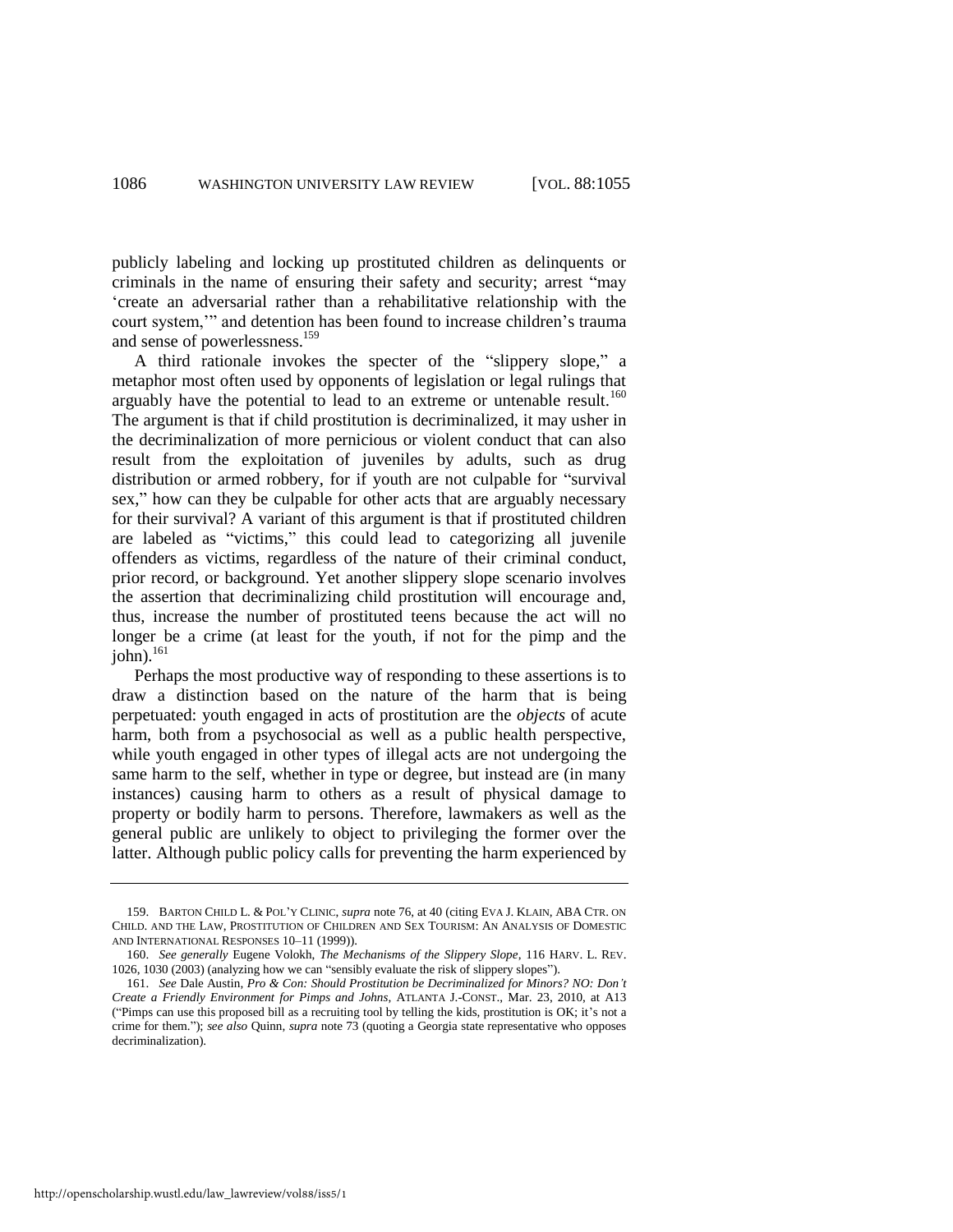prostituted children, the same policy imperative does not support decriminalizing other illegal acts for which youth may have diminished culpability, for these acts cause identifiable harm to others. Under this argument, legislators, judges, and citizens will likely also consider it both rational and prudent to label prostituted children as "victims," while continuing to categorize (and penalize) youth convicted of other crimes as either "juvenile delinquents" or "criminal offenders."

On the other hand, the assertion (not yet addressed by empirical research) that decriminalizing the role of the child in prostitution will encourage its proliferation—because adults will have yet another motive to target minors for sexual exploitation and youth will have one fewer reason *not* to submit—may have some credence. Yet, given that most prostituted children are controlled by adult pimps (girls at higher rates than boys)<sup>162</sup> and thus have not made a voluntary "choice" to engage in prostitution,<sup>163</sup> and given that adolescents typically have limited intellectual and psychological capacity to weigh the likelihood of arrest and prosecution or consider the deterrent value of legal sanctions,<sup>164</sup> this concern has limited validity. Moreover, although there may be some risk that decriminalization could lead to greater numbers of prostituted children (at least in the short term), the fact that no legitimate constituency would support—or even countenance—such a result makes it less germane. The assertion is analogous to the claim that failing to hold children criminally liable for their role in statutory rape makes them more likely to engage in it and more vulnerable to exploitation. Legislatures have determined that while these risks may indeed be possible, their likelihood does not justify holding children culpable for such acts.<sup>165</sup>

Thus, as illustrated here, slippery slope arguments can be helpful as long as each step is carefully analyzed and evaluated.<sup>166</sup> However, when

<sup>162.</sup> *See infra* notes [192–](#page-38-0)97 and accompanying text (discussing the differences between the profiles of prostituted girls and prostituted boys).

<sup>163.</sup> See infra Part IV.B (discussing what is meant by "consent" in the context of sex acts performed by children).

<sup>164.</sup> *See* Roper v. Simmons, 543 U.S. 551, 571–72 (2005) (stating that juveniles are less susceptible to deterrence than adults and that the likelihood that a teenage offender has engaged in cost-benefit analysis is "so remote as to be virtually nonexistent").

<sup>165.</sup> *See, e.g.*, GA. CODE ANN. § 16-6-3 (2007) (punishing the adult perpetrator for statutory rape without holding the child liable); N.C. GEN. STAT. § 14-27.7A (2010) (setting out North Carolina's statutory rape provision that criminalizes the adult perpetrator and not the child).

<sup>166.</sup> *See, e.g.*, Clay Calvert & Kelly Lyon, *Reporting on Child Pornography: A First Amendment Defense for Viewing Illegal Images?*, 89 KY. L.J. 13, 43–44 (2000) (thoughtfully analyzing the argument that the failure to recognize a "legitimate use" defense for journalists in the context of viewing child pornography would have a "slippery slope effect" on other groups that have a legitimate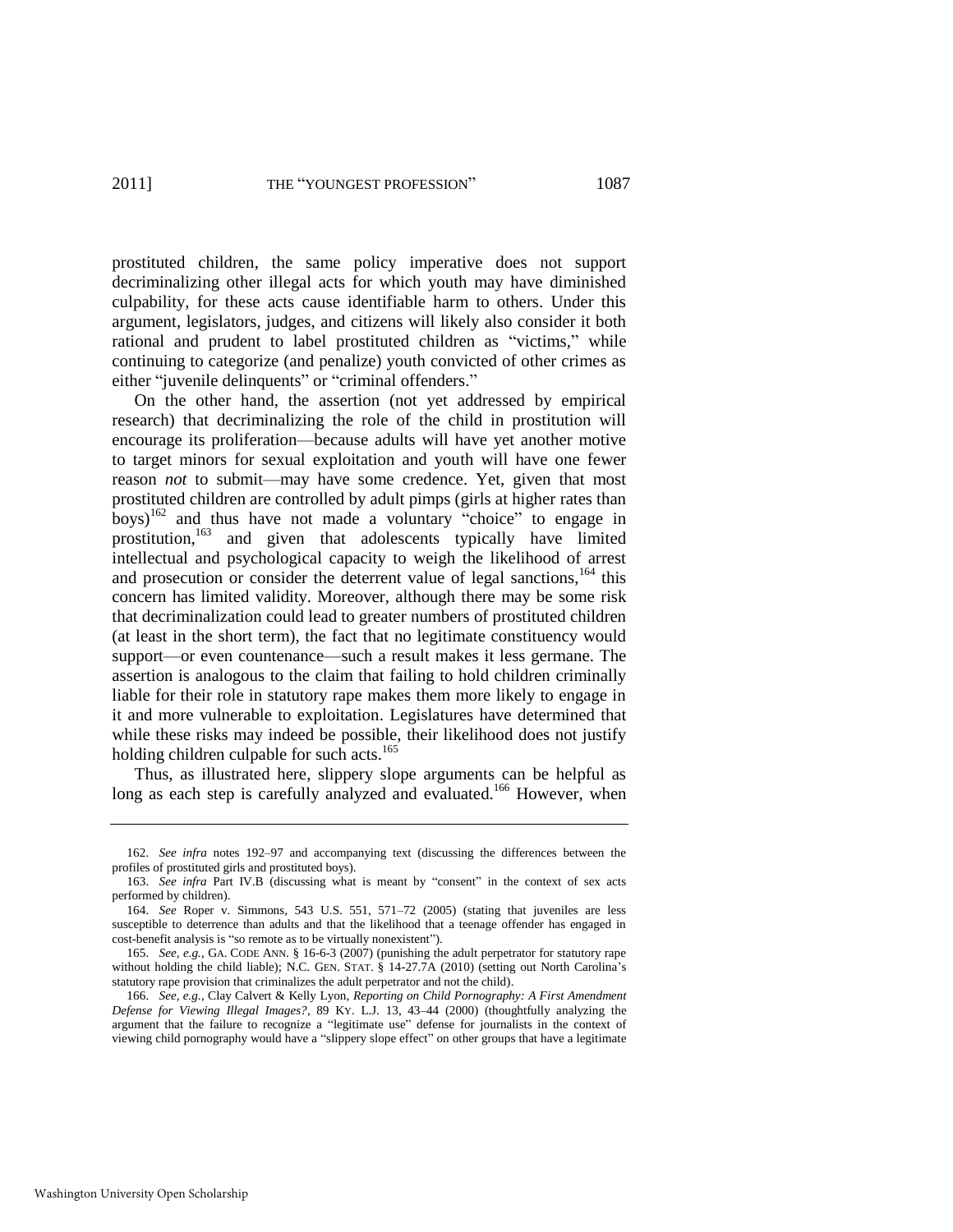the risk of the ultimate result is remote and arguably implausible or is not one that any group could legitimately support, the argument loses force and its proponents lose credibility.<sup>167</sup>

Having set out the current state of the law vis-à-vis prostituted children, as well as the history and grounds typically asserted for maintaining the status quo, a closer examination of the terms utilized in the debate is warranted for both practical and theoretical reasons. The next Part explores the various statutory, common law, and colloquial meanings of "prostitution," "consent," and "bodily autonomy" as they relate to children and sexuality; it examines specific definitional problems raised by the use of these terms, as well as the significance of naming itself.

#### <span id="page-34-0"></span>IV. DEFINITIONS

Much has been written in both feminist theory and critical legal studies about the import of naming.<sup>168</sup> The naming of something within a specific context, "thereby interpreting its meaning and assessing the motives behind it, is an act of power.<sup> $5169$ </sup> The same concept, phrase, or action can be interpreted differently depending in large part on the nature of the word(s) assigned.<sup>170</sup> Particularly in an area such as the prostitution of

170. *See id*.

use, such as criminal defense attorneys and social scientists); Volokh, *supra* note [160,](#page-32-0) at 1032–39 (providing a sensible evaluation of the risk of slippery slopes).

<sup>167.</sup> *See* Volokh, *supra* note [160,](#page-32-0) at 1038 (suggesting that when advocacy groups advance "ad hominem" slippery slope arguments, this "may make them seem extremist"); see also Eugene Volokh & David Newman, *In Defense of the Slippery Slope*, LEGAL AFF. 21, 23 (2003) (discussing slippery slope arguments that are "too abstract to be helpful").

<sup>168.</sup> *See, e.g.*, CATHARINE A. MACKINNON, FEMINISM UNMODIFIED: DISCOURSES ON LIFE AND LAW 103−04 (1987) ("The existence of a law against sexual harassment has affected both the context of meaning within which social life is lived and the concrete delivery of rights through the legal system. The sexually harassed have been given a name for their suffering and an analysis that connects it with gender.‖); VIRGINIA WOOLF, A ROOM OF ONE'S OWN 31−38 (1957) (describing the process of naming as one in which we reclaim our own world and our own experiences); Leslie Bender, *A Lawyer's Primer on Feminist Theory and Tort*, *in* FEMINIST LEGAL THEORY: FOUNDATIONS 58, 61 (D. Kelly Weisberg ed., 1993) ("Men have had the power of naming our world and giving our words meanings. Naming controls how we group things together, which parts of things are noted and which are ignored, and the perspective from which we understand them. We also learn that "things" that are named somehow count, and that things without names do not merit our attention."); Sally Engle Merry, *The Discourses of Mediation and the Power of Naming*, 2 YALE J.L. & HUMAN. 1, 5 (1990) (―Since names are part of discourses, the contest over naming is largely over which discourse will be applied to the problem at hand. Critical to the power of any participant in these disputes is his or her ability to determine the reigning discourse."); see also Nancy A. Boxill & Deborah J. Richardson, *A Community's Response to the Sex Trafficking of Children*, 3 LINK 1, 9 (2005) ("The philosophical underpinning of Angela's House is simple and singular: The girls living [there] . . . are not *delinquent*  girls. Rather, they are girls whose childhoods have been stolen." (emphasis added)).

<sup>169.</sup> Merry, *supra* not[e 168,](#page-34-0) at 4.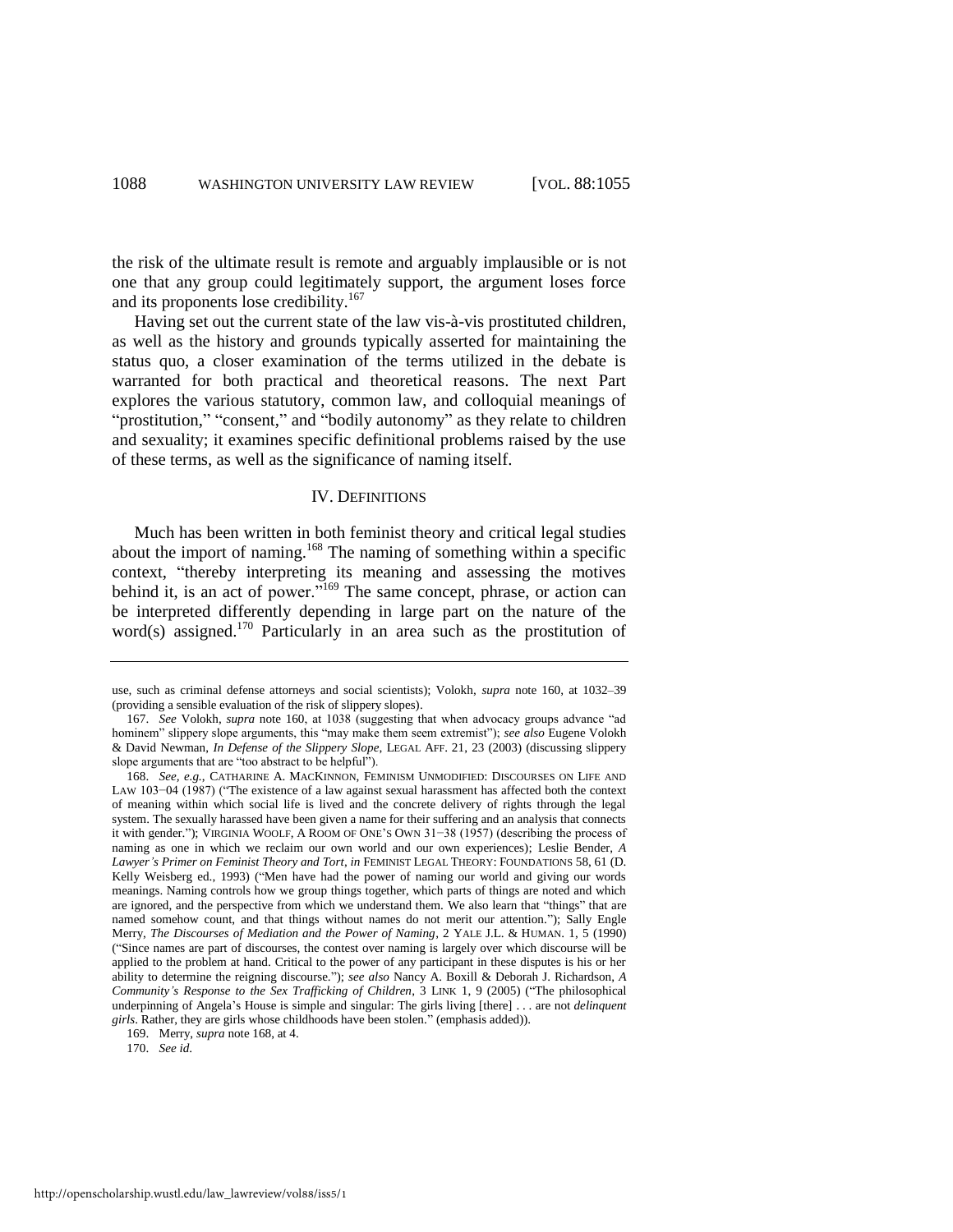children, in which the terms used to label the act are already so heavily laden with cliché and stereotype, it is essential to consider and choose one's words carefully and deliberately.

<span id="page-35-0"></span>One recent acknowledgement of the significance of naming in this context and the ways in which it can conflate an action with an identity occurred in Illinois. Upon enacting legislation that decriminalized prostitution for all youth under eighteen, the state amended its criminal code, replacing "minor engaged in prostitution" or "prostituted person" for every reference to "juvenile prostitute."<sup>171</sup> Similarly, in the context of criminal statutory construction, the definition of a term or phrase can mean the difference between punishment as an offender and treatment as a victim. In this spirit, Illinois added a new category to the definition of "abused minor" in its Juvenile Court Act that encompasses youth with a parent or guardian who "allows, encourages, or requires [them] to commit any act of prostitution."<sup>172</sup>

This discussion of the power of naming is not meant to suggest, however, that such explication is easy, straightforward, or without complication. Rather, it is to emphasize that the act of naming should not be undertaken without an appreciation and recognition of all its potential consequences—whether for good or ill.

#### *A. Prostitution*

When considering how to define "prostitution"—either for purposes of statutory interpretation, common law decision making, or colloquial expression—many overlapping questions are raised, each of which sets off another cascade of related and often interlocking questions. Is prostitution only the explicit exchange of sex for money? Should it include sex for food, clothing, or shelter? $173$  Or sex for nonmaterial benefits, such as protection, attention, or affection?<sup>174</sup> Must the sale involve a contract that specifies the terms of exchange—the cost and services—or can the

<sup>171.</sup> *See, e.g.*, 720 ILL. COMP. STAT. 5/11-15.1 (2010); *see also* Press Release, Governor Pat Quinn, Governor Quinn Signs Law to Protect Children from Sexual Exploitation (Aug. 20, 2010), *available at* [http://www.illinois.gov/pressreleases/ShowPressRelease.cfm?SubjectID=3&RecNum=](http://www.illinois.gov/pressreleases/ShowPressRelease.cfm?SubjectID=3&RecNum) 8790.

<sup>172. 705</sup> ILL. COMP. STAT. 405/2-3 (2) (vii) (2010).

<sup>173.</sup> *See* Muse v. United States, 522 A.2d 888 (D.C. Cir. 1987) (upholding solicitation conviction and finding that "fee" includes nonmonetary compensation when defendant proposed exchanging sex for a gold chain); Rosen, *supra* note [36](#page-10-1) (citing a study that found that "650,000 American teenagers" exchange sex for favors" like drugs, money, or other gifts).

<sup>174.</sup> *See* Hanna, *supra* not[e 24,](#page-7-0) at 26−27.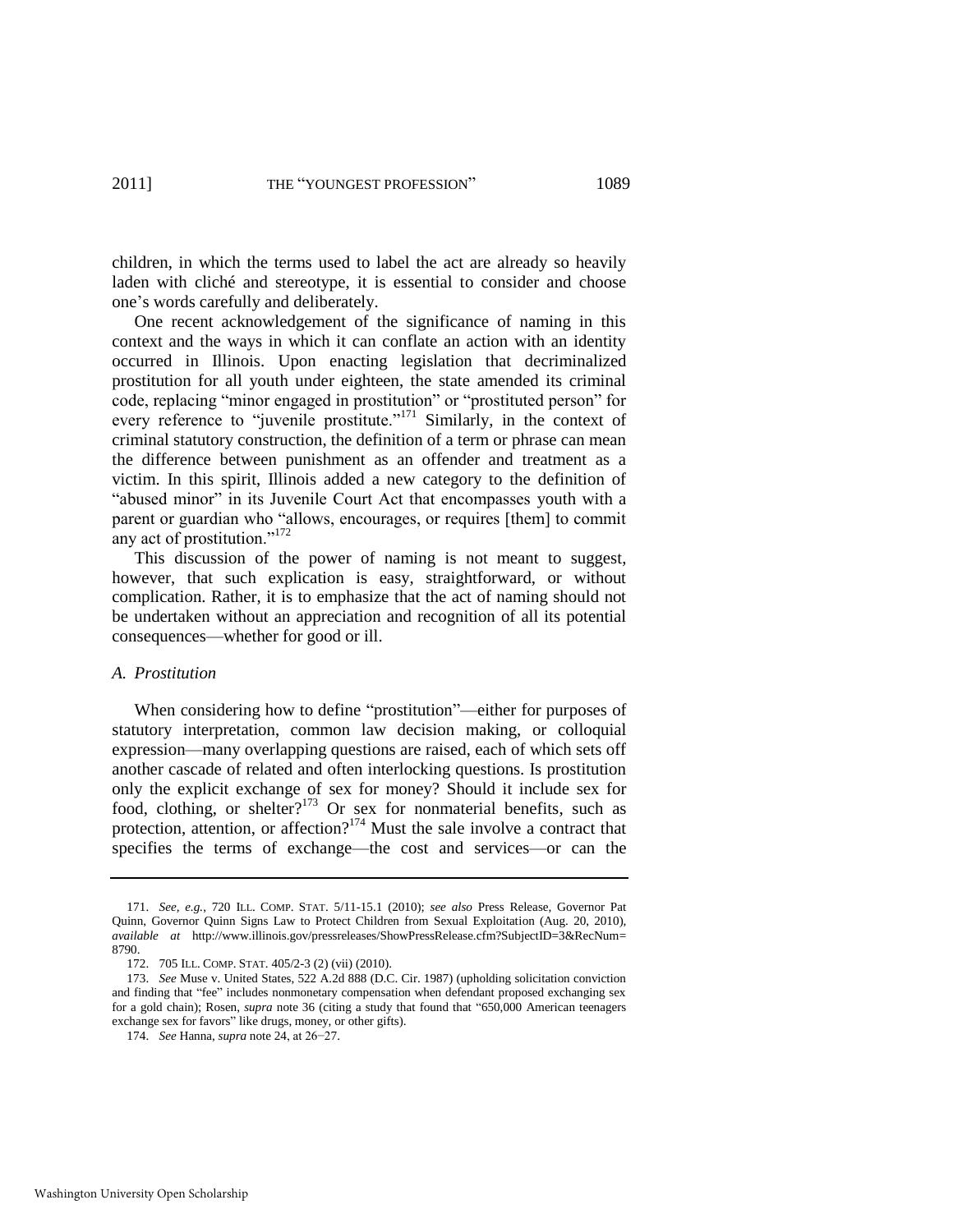<span id="page-36-0"></span>agreement be more oblique?<sup>175</sup> If an agreement is required, should it involve implicit or explicit understandings (or both) regarding access to the body, whether buyer's or seller's?<sup>176</sup> Does the act apply to both public and private settings? Does it encompass just the seller or can the buyer also be liable for prostitution?<sup>177</sup> Has the act taken place only upon completion of the "transaction" or when the offer or agreement is made?<sup>178</sup>

Furthermore, what exactly is meant by "sex" in this context? Should it be limited to sexual intercourse or to commonly defined "sex acts"?<sup>179</sup> Is it any act that causes sexual arousal in the buyer or should it be defined as the sale of physical access for a limited time and a specific purpose?<sup>180</sup> Is physical contact between persons required? If so, what kinds of touching are included?<sup>181</sup> If not, what type of interaction qualifies—when one person watches another masturbate, has a sex act been committed?<sup>182</sup> Does it depend on the motivation or effect the act has on the observer? If so, how is this determined? If verbal or visual services are included in the definition, will it cover the acts of strippers, phone sex operators, and pornographic actors?<sup>183</sup>

Defining "child prostitution" can be equally challenging, as it not only raises all the questions mentioned above, but also calls for an examination of the definition of "child." Should it be based on biological or chronological age? If so, what should the age cap be: Fifteen? Eighteen?

<sup>175.</sup> LENORE KUO, PROSTITUTION POLICY: REVOLUTIONIZING PRACTICE THROUGH A GENDERED PERSPECTIVE 42 (2002).

<sup>176.</sup> *Id*.

<sup>177.</sup> *See, e.g.*, ALASKA STAT. § 11.66.100 (2007) (defining the act of prostitution to include both the person who accepts a fee in exchange for sex as well as the person who makes the offer); WIS. STAT. ANN. § 944.30 (West 2005) (defining the act of prostitution as applying equally to sellers and buyers).

<sup>178.</sup> *Compare* Garibay v. State, 658 P.2d 1350, 1357 (Alaska Ct. App. 1983) (defining the act of prostitution to include an agreement or offer to exchange sex for a fee), *with* Wooten v. Super. Ct. of San Bernandino Cnty., 113 Cal. Rptr. 2d 195, 197 (Cal. Ct. App. 2001) ("We will hold that the definition of 'prostitution' requires physical contact between the prostitute and the customer.").

<sup>179.</sup> *See, e.g.*, People v. Georgia A., 621 N.Y.S.2d 779, 780 (N.Y. Crim. Ct. 1994) ("[Sexual] conduct includes acts of masturbation, homosexuality, sexual intercourse, or physical contact of the person's clothed or unclothed genitals, buttocks or a woman's breast.").

<sup>180.</sup> KUO, *supra* not[e 175,](#page-36-0) at 42.

<sup>181.</sup> *See, e.g., Georgia A., 621 N.Y.S.2d at 780 (finding that in the context of prostitution, "sexual* conduct" included "acts of . . . homosexuality, sexual intercourse, or physical contact of the person's clothed or unclothed genitals, buttocks or a woman's breast," but that sado-masochistic services, such as "foot licking, spanking, domination and submission [did] not appear to fit within the category of sexual conduct").

<sup>182.</sup> *See, e.g.*, Commonwealth v. Bleigh, 586 A.2d 450, 452–53 (Pa. Super. Ct. 1991) (finding that defendants who had masturbated for a fee without any physical contact with the buyers had not engaged in prostitution).

<sup>183.</sup> KUO, *supra* not[e 175,](#page-36-0) at 42.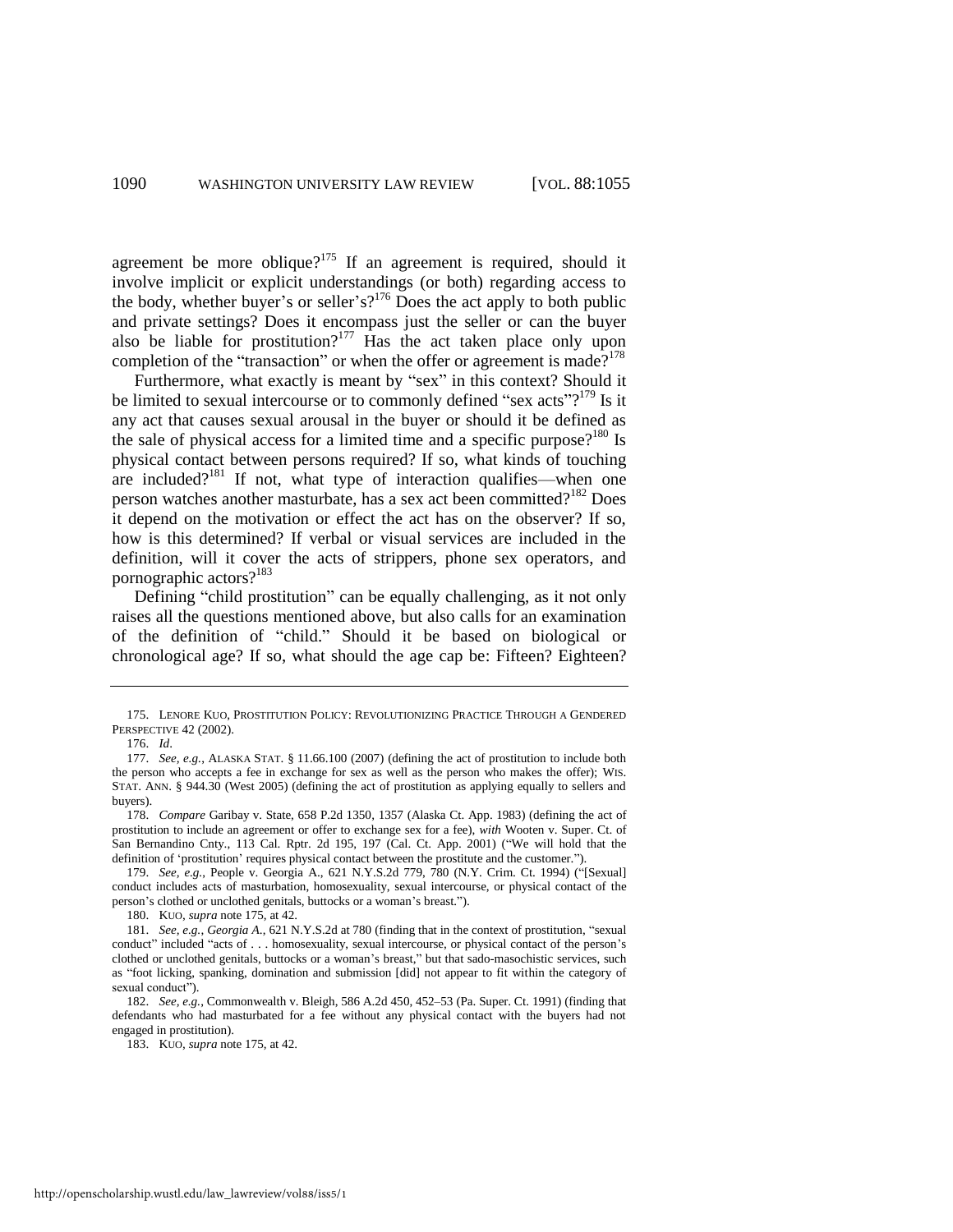Twenty-one? Or should the determination of whether someone is a "child" be premised on developmental, cognitive, or emotional factors?<sup>184</sup> Moreover, what of the person who has prostituted or trafficked the child? What if he, too, qualifies as a "child" under the chosen definition? Does this affect the nature of the act committed? $185$ 

Outside the universe of criminal law, a variety of definitions of "child" prostitution" have been utilized, depending on the specific entity and its perspective and agenda. In one of its reports regarding the sale of children, the United Nations defined the act of prostituting children as "the *sexual*" *exploitation of a child* for remuneration in cash or in kind, usually but not always organized by an intermediary (parent, family member, procurer, teacher, etc.)."<sup>186</sup> In the *Optional Protocol*, the United Nations defined the prostitution of a child as the "use of a child in sexual activities for remuneration or any other form of consideration,"<sup>187</sup> emphasizing the general "use" of the child, rather than the more narrow "sexual exploitation" of the child referenced in the former definition. "Child prostitution" has also been defined as the "act of engaging in sexual intercourse or performing other sex acts *with a child* in exchange for money, clothing, food, shelter, drugs, or other considerations" by the World Health Organization.<sup>188</sup>

<span id="page-37-0"></span>Yet, these various definitions fail to answer some of the most basic questions that arise in the real-world settings in which the prostitution of children takes hold and thrives. Among these are how to approach scenarios in which the pimps who recruit children are, themselves, children?<sup>189</sup> Youth are increasingly being pressured by their equally young friends to make "fast money" by "turning tricks."<sup>190</sup> Should these teenage

<sup>184.</sup> *See, e.g.*, Kim Taylor-Thompson, *States of Mind/States of Development*, 14 STAN. L. & POL'Y REV. 143, 162–67 (2003) (arguing that "developmental negligence" defenses should be based on the defendant's maturity and mental capacity as well as his chronological age).

<sup>185.</sup> See infra Part IV.B (discussing the meaning and definitions of "consent" and how these implicate the criminal culpability of pimps, johns, and others).

<sup>186.</sup> U.N. Secretary-General, *Promotion and Protection of the Rights of Children: Sale of Children, Child Prostitution and Child Pornography*, ¶ 117, *delivered to the General Assembly*, U.N. Doc. A/49/478 (Oct. 5, 1994) (by Vitit Muntarbhorn) (emphasis added), *available at* http://www. unhchr.ch/Huridocda/Huridoca.nsf/TestFrame/065c0f85f3f952fe802566f8005209c5?Opendocument.

<sup>187.</sup> Optional Protocol, *supra* not[e 125,](#page-26-0) art. 2(b) (emphasis added).

<sup>188.</sup> ESTES & WEINER, *supra* not[e 13,](#page-6-0) at 9 (emphasis added).

<sup>189.</sup> *See* Sherri Jefferson, *Stop Child Prostitution 3 of 4 Part Series: American Gangster Crime, Drugs and Violence* (Blogtalkradio broadcast July 16, 2009), http://www.blogtalkradio.com/sherrijefferson/2009/07/16/four-part-series-american-gangster-crime-drugs-and-violence-and-its-effect-onthe-commu (discussing the increased numbers of children who are acting as pimps for other children).

<sup>190.</sup> *See SPANGENBERG, supra* note [109,](#page-23-0) at 12 (finding that the "new trend" is that pimps are getting younger and that "[k]ids are picking up kids and pimping them").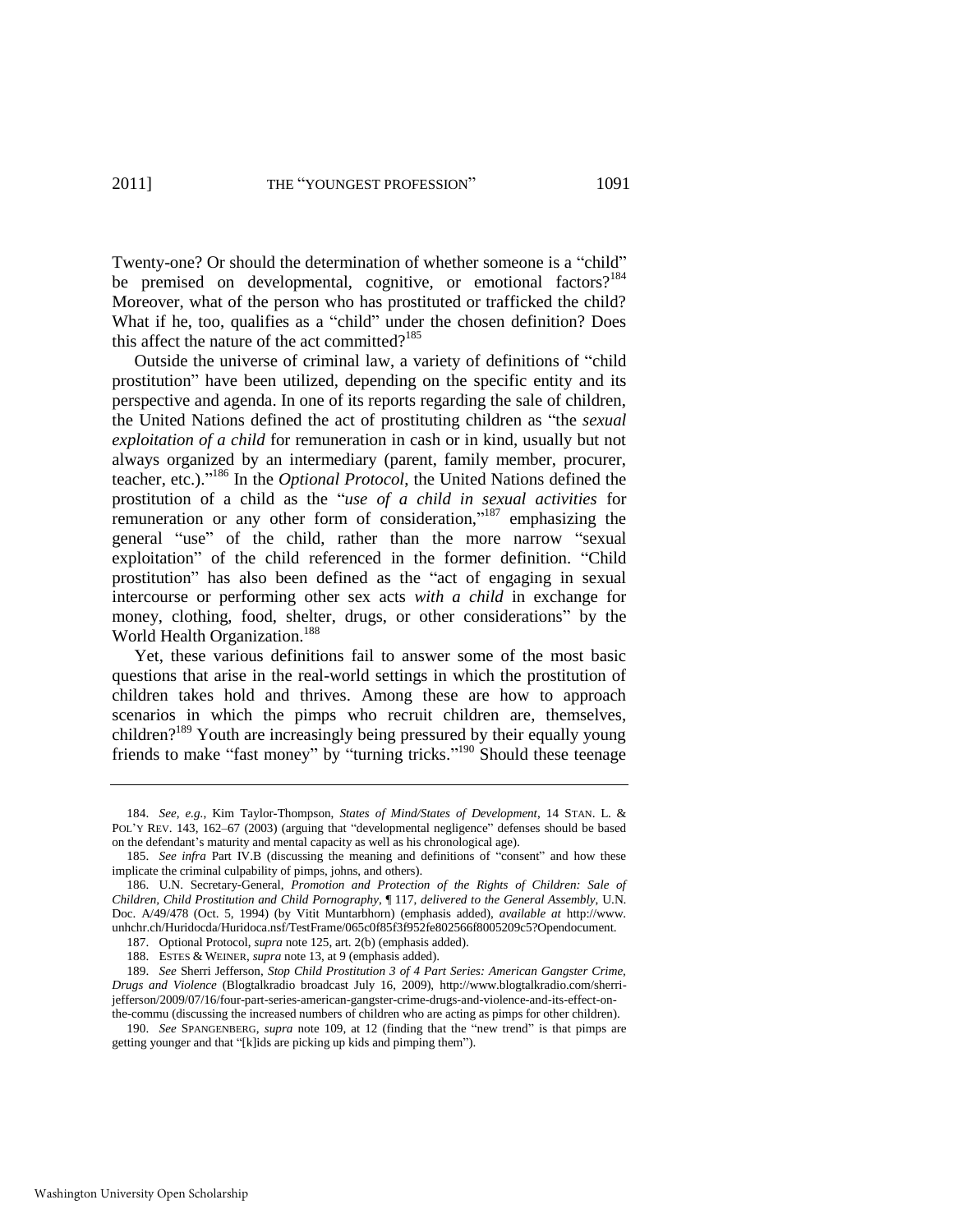recruiters also be criminally prosecuted and punished? What if the pimp is even younger than the prostituted child? Perhaps even more vexing, what ought to be done when a prostituted child recruits another child—her own peer—into "the Life"?<sup>191</sup>

<span id="page-38-0"></span>Moreover, it is critical to consider issues of gender when analyzing these terms, as the stereotype of the young girl prostituted by an older male pimp has permeated United States culture, obscuring the reality. Data shows that while the majority of prostituted children are female, boys are also prostituted each year in the United States.<sup>192</sup> They have been found to enter prostitution at a slightly younger age than girls<sup>193</sup> and are typically initiated into prostitution by peers or other sex workers, while the pimp plays a much more significant role in the entry of girls.<sup>194</sup> Perhaps as a result of the diminished control by pimps, young prostituted males experience less physical abuse than do females.<sup>195</sup> Another difference is that males prefer the privacy of a customer's car or home as the locus for the sex act, while females typically prefer the public nature of a street or a motel due to safety concerns.<sup>196</sup> One commonality between the genders is that at least ninety-five percent of the commercial sex engaged in by both boys and girls is provided to adult males between thirty and fifty years old, many of whom are married with children.<sup>197</sup>

Similarly, while the assumption is that prostituted children are heterosexual and female, the reality is that lesbian, gay, bisexual, and

<sup>191.</sup> See ESTES & WEINER, *supra* note [13,](#page-6-0) at 44 ("Most of the young people whom we interviewed as part of this study were 'recruited' into sexually exploitative activities by same sex peers who already were engaged in pornography, prostitution, or trafficking, or all three."); WEISBERG, *supra* note [4,](#page-4-1) at 155 (finding that while peer introduction occurs with both boys and girls, the percentage of boys who learn about prostitution from friends or other youth on the street is much higher than for girls); see also Bella English, *Leaving "the Life"; Now Seen as Victims of Abuse, Teen Prostitutes Get Help to Break Free*, BOS. GLOBE, June 21, 2006, at E1 ("The life' is what the girls who engage in prostitution call it.").

<sup>192.</sup> *See* Taya Moxley-Goldsmith, *Boys in the Basement: Male Victims of Commercial Sexual Exploitation*, 2 UPDATE 1 (2005) ("Adolescent males comprise a significant segment of the population at risk for involvement in [commercial sexual exploitation].‖); *see also* ESTES & WEINER, *supra* note [13,](#page-6-0) at 92 (discussing the average age of entry into prostitution for boys).

<sup>193.</sup> ESTES & WEINER, *supra* not[e 13,](#page-6-0) at 92 (stating that the average age of entry into prostitution for girls is twelve to fourteen, while the average age of entry of boys is eleven to thirteen).

<sup>194.</sup> *See* WEISBERG, *supra* not[e 4,](#page-4-1) at 156, 160 (suggesting that pimps generally play a greater role in the prostitution of females than males because of "sex-role conditioning," differences in the physical size of males and females, and a greater need for physical protection on the streets of females than males).

<sup>195.</sup> *Id*. at 160–61.

<sup>196.</sup> *Id.* at 161.

<sup>197.</sup> *Id.*; see also ESTES & WEINER, *supra* note [13,](#page-6-0) at 59 (finding that "[a]t least 95% of all the commercial sex engaged in by boys is provided to adult males" and that "[m]any of the adult male sexual exploiters of boys are married men with children").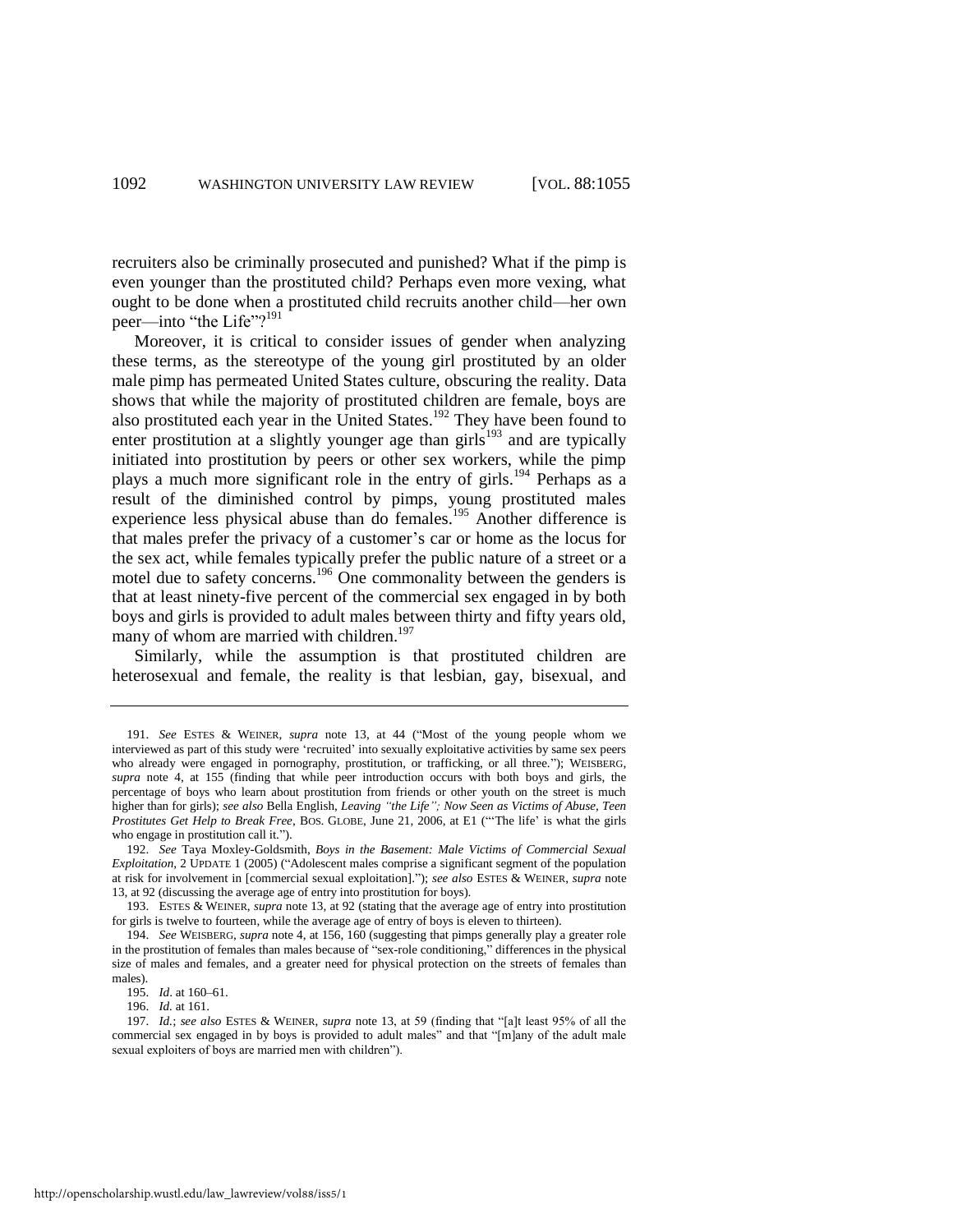<span id="page-39-0"></span>transgender youth (LGBT) also enter the sex trade, although more data is needed. Past research found that a significant percentage of young prostituted males identified themselves as homosexual.<sup>198</sup> It also found that this population of youth had initial sexual experiences that were homosexual in nature and that the decision to turn to prostitution was the result—at least partially—of a desire to interact with other gay males.<sup>199</sup> More recent research reveals that twenty-six percent of LGBT youth are told to leave their homes when they disclose their sexual orientation to their families, explaining in part why these adolescents are disproportionately represented in the homeless and runaway youth populations.<sup>200</sup> Once on the streets, LGBT youth often resort to prostitution or "survival sex" in exchange for money, food, clothes, or a place to stay.<sup>201</sup> As a result of "risk clustering," in which one risky behavior tends to occur in tandem with or lead to others, homeless youth of all sexual orientations are therefore likely to suffer from a variety of adverse health conditions, including sexually transmitted diseases, unplanned pregnancy, and substance abuse. $202$ 

<span id="page-39-1"></span>Given the degree of judgment and condemnation historically directed at prostitutes, it is also important when defining these terms to consider the reasons children enter the world of prostitution. Studies have shown that while the issue of causation is a complex one, there are common factors on both the macro and micro levels. $203$  The external, contextual causes include homelessness and poverty, although a significant number of prostituted children identify themselves as coming from working or middle-class families.<sup>204</sup> Other causes include the pre-existence of an adult

<span id="page-39-2"></span><sup>198.</sup> WEISBERG, *supra* not[e 4,](#page-4-1) at 167 (finding that studies have found that nearly fifty percent or more of prostituted male adolescents identified themselves as homosexual).

<sup>199.</sup> *Id.* at 160, 164–67; *see also* Wood, *supra* not[e 68 \(](#page-17-2)lauding New York's Safe Harbor Law for ―recogniz[ing] that the needs of sexually exploited ‗boys, girls and transgendered youth,' may be different [and distinct] from each other," and for acknowledging that transgendered youth are often at high risk for family conflict that leads to living on the streets).

<sup>200.</sup> *See* RAY, *supra* not[e 20,](#page-7-2) at 16, 53.

<sup>201.</sup> KATAYOON MAJD, JODY MARKSAMER & CAROLYN REYES, HIDDEN INJUSTICE: LESBIAN, GAY, BISEXUAL, AND TRANSGENDER YOUTH IN JUVENILE COURTS 71–73 (2009), *available at* http:// www.equityproject.org/pdfs/hidden\_injustice.pdf; RAY, *supra* note [20,](#page-7-2) at 3, 53, 55–56 (finding that "survival sex" is the last resort for many LGBT homeless youth, that anywhere from one-third to onehalf of all homeless adolescents have engaged in it, and that transgender homeless youth were three times more likely to have "survival sex" than any other group).

<sup>202.</sup> RAY ET AL., *supra* note [20,](#page-7-2) at 57–58.

<sup>203.</sup> *See, e.g.*, ESTES & WEINER, *supra* not[e 13,](#page-6-0) at 41–42.

<sup>204.</sup> *Id.*; WEISBERG, *supra* note [4,](#page-4-1) at 153–54; *see also Child Prostitution: Domestic Sex Trafficking of Minors*, U.S. DEP'T OF JUST., http://www.justice.gov/criminal/ceos/prostitution.html (last visited Apr. 25, 2011) (stating that children "often become involved in prostitution as a way to support themselves financially or to get the things they want or need. Other young people are recruited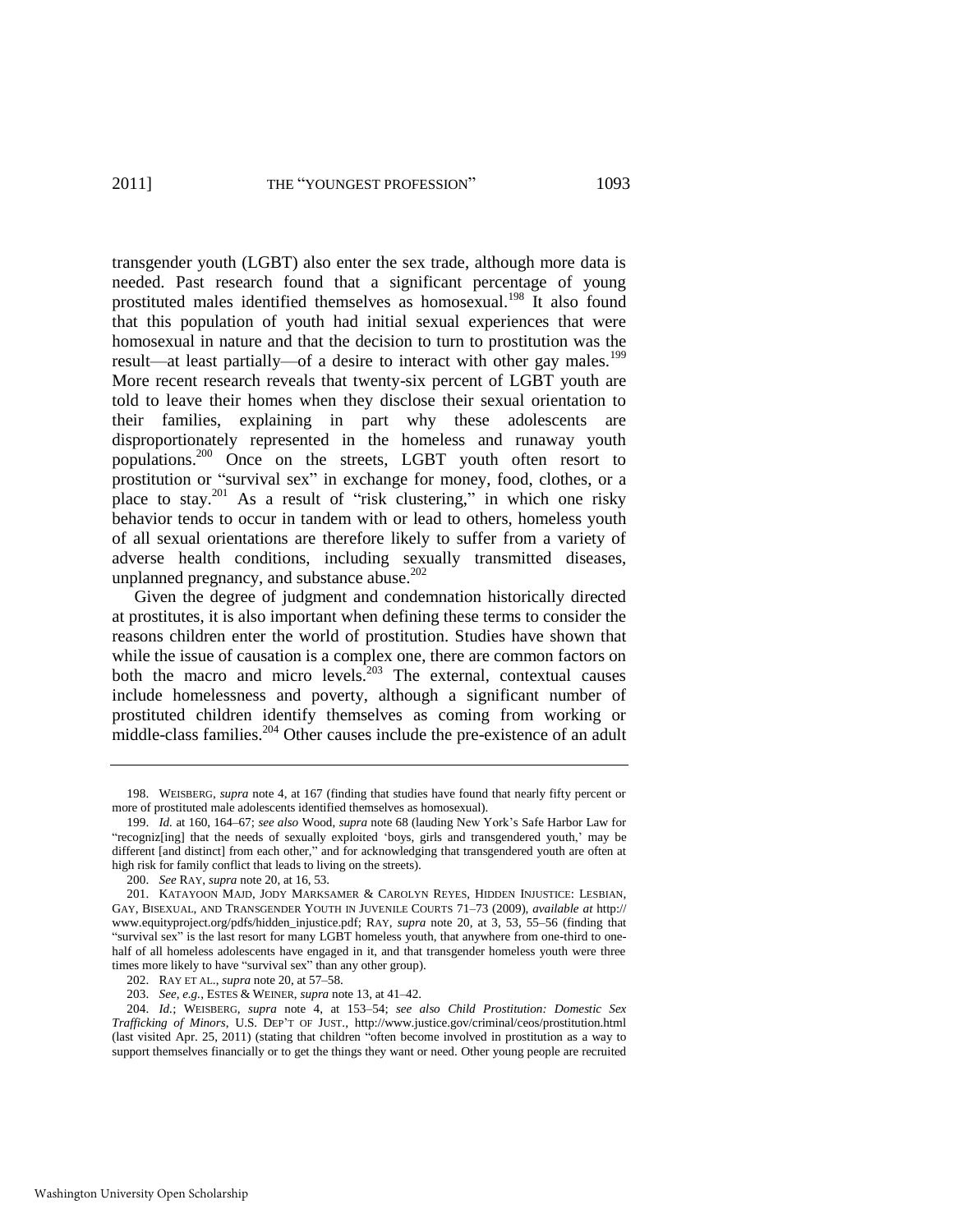prostitution market, as found in such cities as Chicago, Las Vegas, New Orleans, New York, and San Francisco; $205$  inadequate systems for identifying and meeting the needs of prostituted children; and ineffective law enforcement and social service policies that "focus on children as the source of *the . . . ‗problem'* rather than on the adults that prey upon and profit financially from [them]" (including pimps and johns, motel operators, and sellers of forged identity documents).<sup>206</sup> On the microsituational level, data shows that the most frequent factors rendering children vulnerable to sexual exploitation are familial dysfunction, family history of substance abuse, and a personal history of physical or sexual abuse.<sup>207</sup> Of course, there are also individual, internal factors that make some children more likely to turn to prostitution than others, including low self-esteem, chronic depression, feelings of helplessness and lack of control, as well as drug dependency and mental illness.<sup>208</sup>

<span id="page-40-0"></span>In sum, a lawmaker drafting legislation, a judge writing an opinion, or a police officer talking about a homeless teen will each have a different definition in mind for "child prostitution." Model statutes,<sup>209</sup> policy briefs, $^{210}$  or anecdotal experiences $^{211}$  may inform the interpretive process, but before settling on a definitive meaning, it is useful to consider the act as existing across "a continuum"—both in terms of the nature and range of the activity as well as the profile of the children involved. $^{212}$ 

into prostitution through forced abduction, pressure from parents, or through deceptive agreements between parents and traffickers." (citation omitted)).

<sup>205.</sup> ESTES & WEINER, *supra* not[e 13,](#page-6-0) at 42.

<sup>206.</sup> *Id.* at 43.

<sup>207.</sup> *See id.* at 44–57 ("A majority of these children seek release from the pain associated with this complex of problems through drugs and alcohol, by running away from home, by developing emotional (and sexual) relationships with age inappropriate adults, or by engaging in commercial sexual activities—including pornography and prostitution." (citation omitted)); WEISBERG, *supra* note [4,](#page-4-1) at 159–60.

<sup>208.</sup> ESTES & WEINER, *supra* note [13,](#page-6-0) at 57–58; *see also Child Prostitution: Domestic Sex Trafficking of Minors, supra* note [204](#page-39-2) ("The majority of American victims of commercial sexual exploitation tend to be runaway or thrown away youth who live on the streets who become victims of prostitution. These children generally come from homes where they have been abused, or from families that have abandoned them." (citations omitted)).

<sup>209.</sup> *See, e.g.*, ABA COMM'N ON HOMELESSNESS & POVERTY, RUNAWAY AND HOMELESS YOUTH AND THE LAW: MODEL STATE STATUTES (Amy E. Horton-Newell, Katie Meyer & Casey Trupin eds., 2009) (providing model statutes on state laws that can assist homeless and runaway youth find safety, services, and stability).

<sup>210.</sup> *See, e.g.*, ECPAT INT'L, *supra* not[e 5,](#page-4-0) at 11−20.

<sup>211.</sup> *See, e.g.*, D. Kelly Weisberg & Bruce Fisher, *Community and Program Responses to Adolescent Prostitution*, *in* CHILDREN OF THE NIGHT: A STUDY OF ADOLESCENT PROSTITUTION, *supra* note [4,](#page-4-1) at 229, 229–33.

<sup>212.</sup> SPANGENBERG, *supra* not[e 109,](#page-23-0) at 2.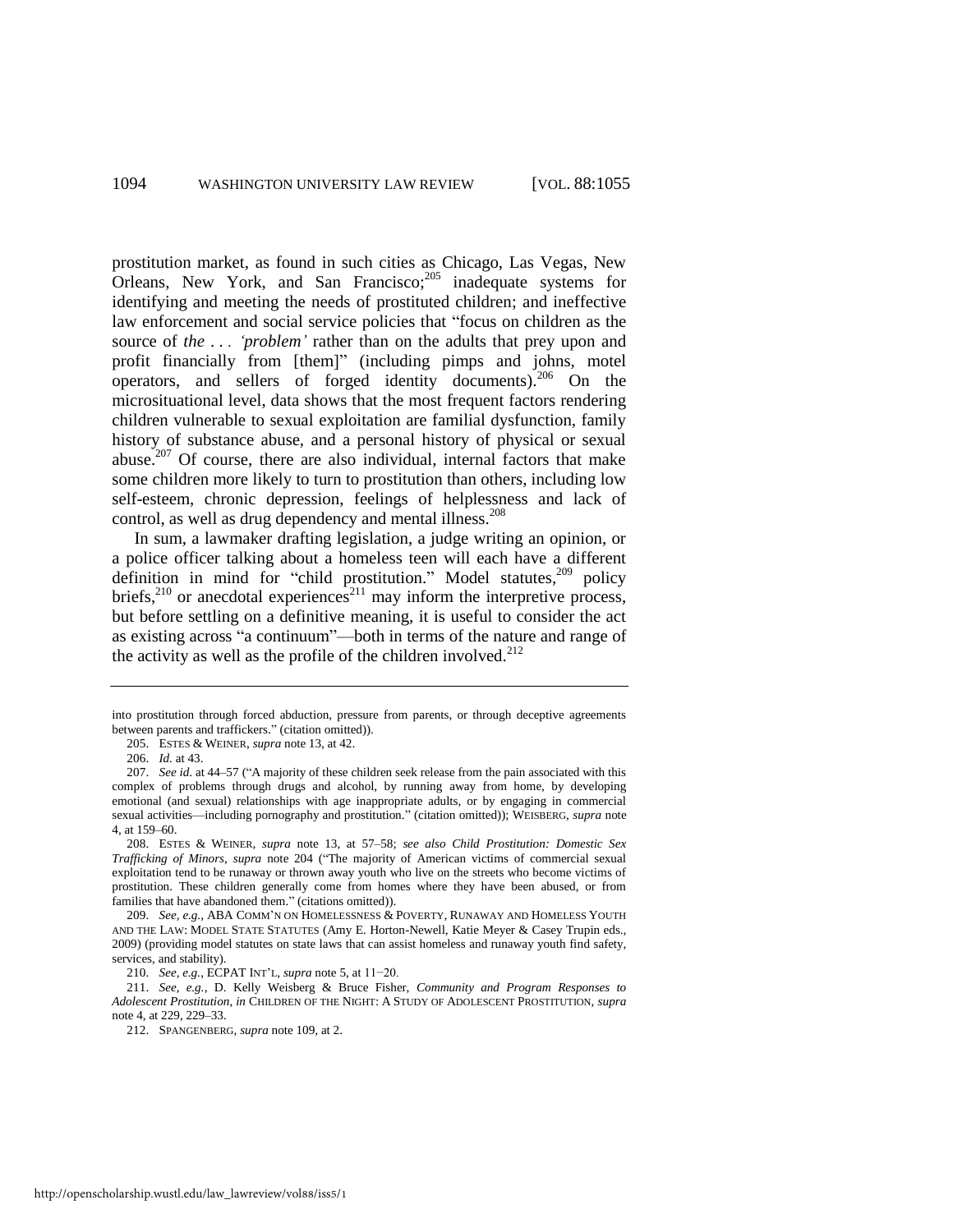#### *B. Consent*

Given that the voluntariness of a sexual act is typically premised on the degree to which it is found to be consensual, it is critical to consider what is meant by "consent" in the context of sex acts performed by children. Is it consensual as long as the act is not done in exchange for something of value? Or as long as the child and partner are "peers"? If so, how should such terms be defined? Further, should the child's competence be taken into account—whether intellectual or developmental? What of the fact that the majority of youth who enter prostitution are involved in the child welfare system, often as a result of abuse or neglect, and most have been in foster care?<sup>213</sup> Can "consent" by children with this type of custodial history be truly voluntary? Similarly, does the motivation of the child matter, or is the youth's minor status determinative, regardless of whether the act is done to survive or merely for the thrill? Moreover, is the legislature's motivation upon drafting the bill of any consequence, particularly if there is evidence not only of intent to protect young women but desire to exert control over female sexuality? $2^{14}$ 

As discussed earlier, the majority of states criminally prosecute those who engage in sexual activity with someone who is below the age of consent as statutory rape.<sup>215</sup> While courts have explicitly held that a state's sexual consent laws provide no defense when a child is prosecuted for prostitution,<sup>216</sup> the Texas Supreme Court has recently found that because of the "special vulnerability of children," they cannot be held criminally liable for prostitution if they are below the age of consent.<sup>217</sup> *In re B.W.* has been heralded as "a turning point" and an "opinion . . . worth reading, as it methodically answers every question raised by skeptics."<sup>218</sup> Perhaps

215. *See supra* note[s 54](#page-14-2)[–56 a](#page-15-0)nd accompanying text.

<sup>213.</sup> *See* FRANCES GRAGG ET AL., NEW YORK PREVALENCE STUDY OF COMMERCIALLY SEXUALLY EXPLOITED CHILDREN: FINAL REPORT, at ii (2007).

<sup>214.</sup> *See generally* J. Shoshanna Ehrlich, *You Can Steal Her Virginity but Not Her Doll: The Nineteenth Century Campaign to Raise the Legal Age of Sexual Consent*, 15 CARDOZO J.L. & GENDER 229 (2009) (arguing that nineteenth-century reformers pushed to raise the age of consent out of a desire to protect young women as well as to exercise control over female sexuality).

<sup>216.</sup> *See, e.g.*, *In re* Nicolette R., 779 N.Y.S.2d 487, 488 (N.Y. App. Div. 2004) (finding no evidence that New York's statutory rape law was intended to have any relationship to its prostitution statute); *In re* B.D.S.D., 289 S.W.3d 889, 899 (Tex. App. 2009) (distinguishing between age of consent and prostitution laws and holding that a sixteen-year-old girl may be adjudicated for engaging in delinquent conduct by committing the offense of prostitution, even though she cannot legally consent to sex).

<sup>217.</sup> *In re* B.W., 313 S.W.3d 818, 820–21 (Tex. 2010) (finding that because children under fourteen cannot legally consent to sex, they cannot be held criminally liable for acts of prostitution).

<sup>218.</sup> Todres, *supra* note [46;](#page-13-0) *see also* Rick Casey, *When the Victim is the ‗Criminal*,*'* HOUS.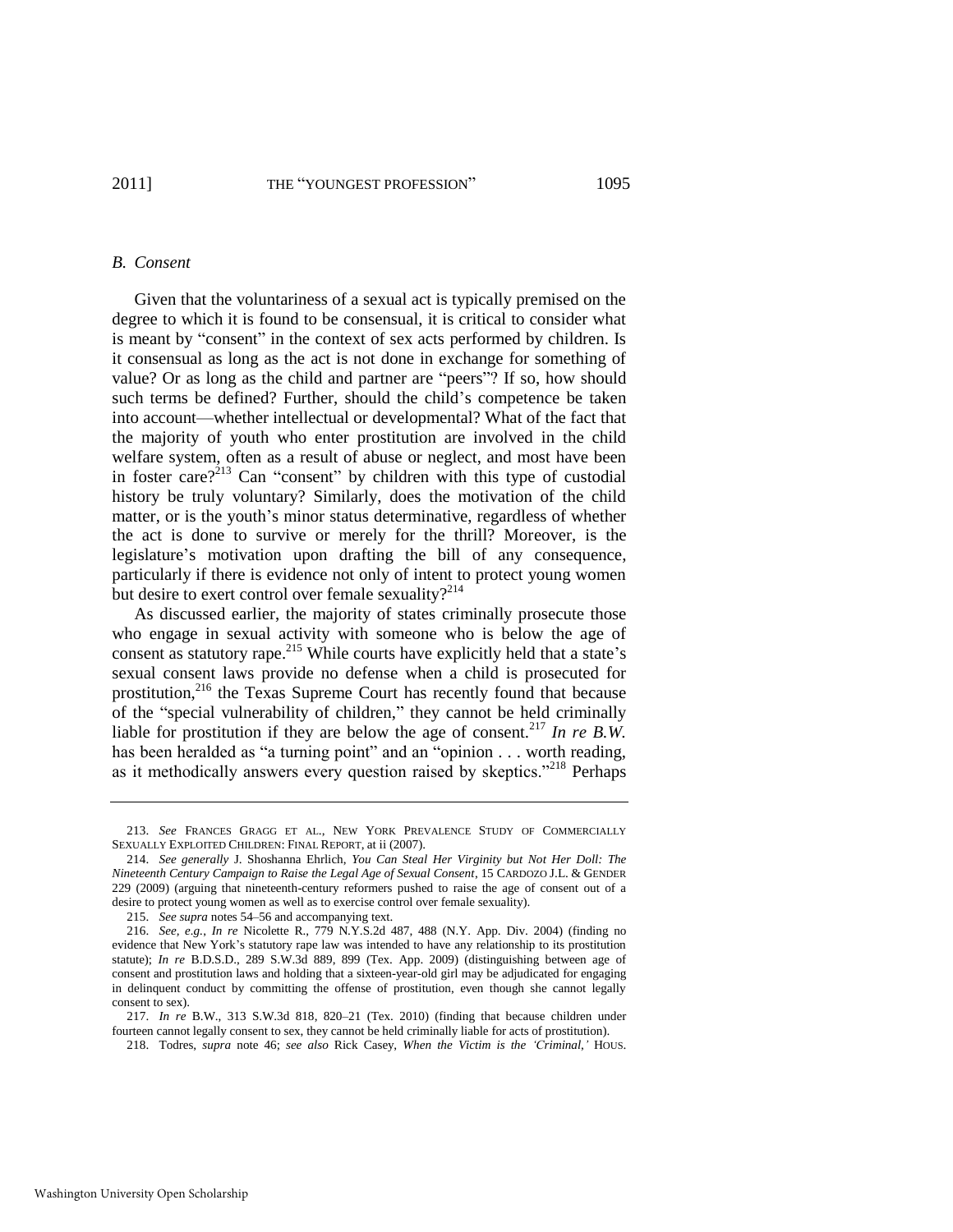most significantly, the Texas Supreme Court held that prostitution belongs in the category of criminal offenses to which "minors of a certain age have a reduced or nonexistent capacity to consent, no matter their actual agreement or capacity."<sup>219</sup> In so doing, the court relied on the landmark United States Supreme Court cases of *Roper v. Simmons*<sup>220</sup> and *Graham v. Florida*, <sup>221</sup> which respectively abolished the death penalty and life without parole sentences for nonhomicides when the offenders were minors at the time of the commission of their crimes. $222$ 

Judicial opinions regarding the capacity of children and adolescents to consent to sex, however, leave unanswered the matter of how best to define sexual consent if prostitution is decriminalized for all those under age eighteen. Should any sexual activity between a minor and an adult qualify as statutory rape? If this is too extreme, what is the appropriate age at which to deem youth capable of consenting to sex? Fifteen? Sixteen? Should statutory rape only be prosecuted when those under a certain age have sex with someone who is *not* a peer? How should "peer" be defined?

One way to approach the legal treatment of victims of statutory rape versus prostituted children is to consider whether and to what extent the criminal offenses of statutory rape and prostitution address different sets of harms. From a policy perspective, age of consent laws are intended to protect children from the coercion and manipulation of adults, while also establishing that youth below a certain age or involved in a certain power dynamic cannot voluntarily choose or agree to sexual activity.<sup>223</sup> In contrast, the criminalization of prostitution is intended to address a particular set of *moral* harms resting on a paternalistic "vision of women, their sexuality, and the role of marriage" that could conceivably threaten the institution of the family as well as the community at large.<sup>224</sup> Without

CHRON., June 23, 2010, at B1 (quoting the child's appellate lawyer as stating, "The Texas Supreme Court showed it's leading the nation in juvenile protection").

<span id="page-42-0"></span><sup>219.</sup> *In re B.W.*, 313 S.W.3d at 823.

<sup>220. 543</sup> U.S. 551 (2005).

<sup>221. 130</sup> S. Ct. 2011 (2010).

<sup>222.</sup> *In re B.W.*, 313 S.W.3d at 821, 823 (citing *Simmons* and *Graham*); *see also* Tamar R. Birckhead, Graham v. Florida*: Justice Kennedy's Vision of Childhood and the Role of Judges*, 6 DUKE J. CONST. L. & PUB. POL'Y 66, 70–72 (2010) (discussing the parallels between the *Simmons* and *Graham* opinions).

<sup>223.</sup> *See* Kelly C. Connerton, Comment, *The Resurgence of the Marital Rape Exemption: The Victimization of Teens by Their Statutory Rapists*, 61 ALB. L. REV. 237, 254 (1997) ("The protection afforded minors by statutory rape laws is now grounded in the belief that immaturity makes children incapable of making adult decisions with regard to sexual relationships  $\dots$ .

<sup>224.</sup> Sylvia A. Law, *Commercial Sex: Beyond Decriminalization*, 73 S. CAL. L. REV. 523, 542–45 (2000) (discussing the traditional moral defense of the criminal prohibition of prostitution); *see also* Robert P. George, *The Concept of Public Morality*, 45 AM. J. JURIS. 17, 25 (2000) (discussing public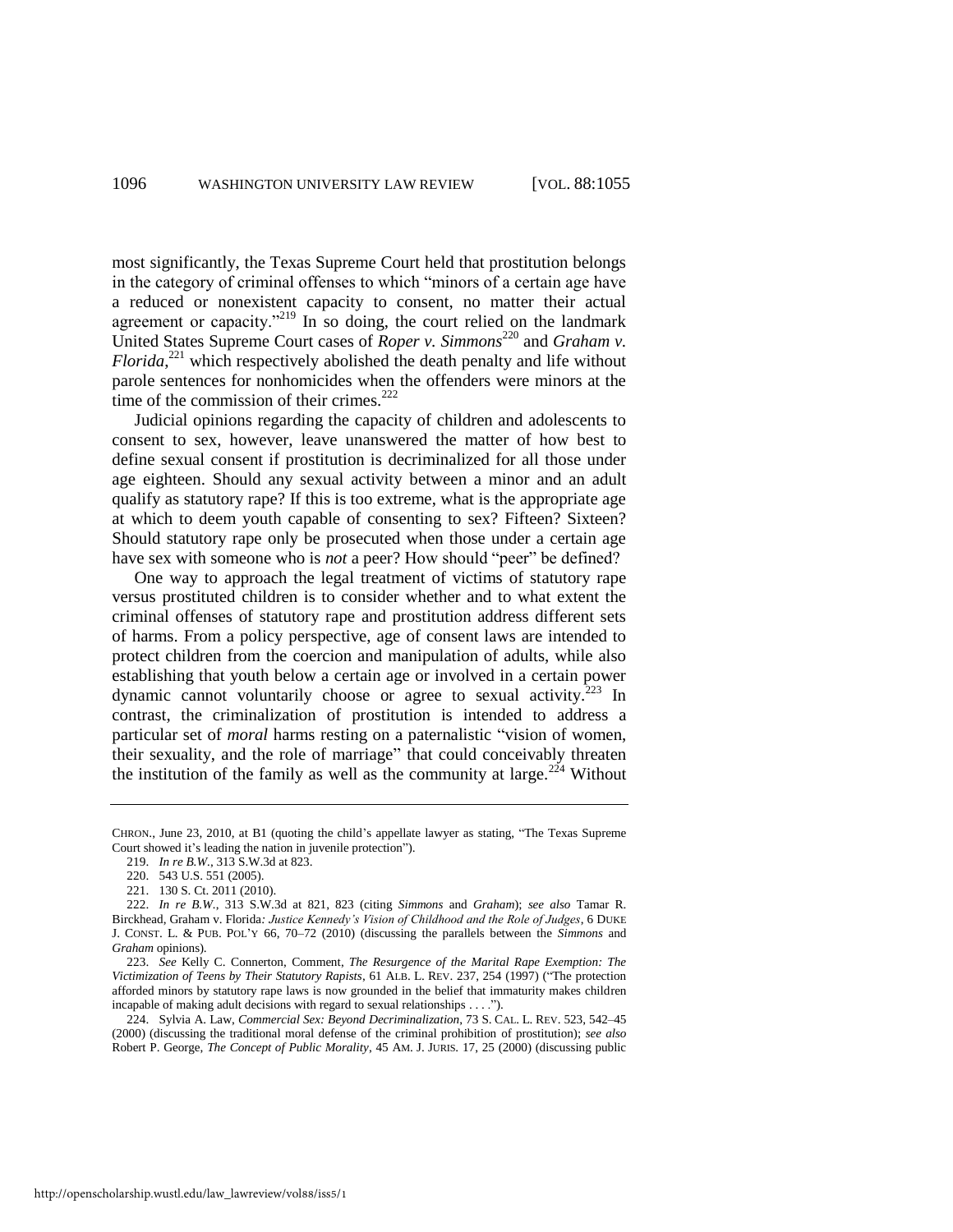addressing whether adult prostitution should also be decriminalized, $^{225}$  as it is beyond the scope of this Article, a distinction may be drawn between adults and minors engaged in prostitution, as children should not be morally culpable for acts to which they cannot legally consent.<sup>226</sup> Therefore, the harms addressed by statutory rape laws are comparable to those that impact prostituted children: both sets of youth are similarly situated in regard to their psychological and brain development, and, thus, both should be considered to lack the capacity to consent to sex. Further, the commercial sexual exploitation of youth is a type of victimization with potential public health implications that extend beyond the particular circumstances of the child and adult actor. $227$ 

Another strategy for analogizing between victims of statutory rape and prostituted children is through an examination of the transfer of blame. When the law addresses the statutory rape of a minor, blame is asserted against the adult actor and not the child, retaining the punitive nature of the policy. Similarly, blame for the prostituted child can be shifted to the pimp, john, or both, without necessitating the punishment of the child. In this way, the criminalization of the act of sexually exploiting children would not be jeopardized; blame would indeed be shifted, but the punitive nature of the legal scheme would not be abandoned, thus remaining consistent with the public policy against the act.

<span id="page-43-0"></span>Michigan's legal scheme offers an interesting example that may be useful in considering these questions. Michigan law sets the minimum age at which a person can be charged with soliciting prostitution at sixteen, $<sup>2</sup>$ </sup>

228. MICH. COMP. LAWS ANN. § 750.448 (West 2004) ("A person 16 years of age or older who

morals legislation and putting forth an argument for the criminalization of prostitution based on the view that "the availability of prostitutes is going to facilitate immoral acts by individuals—prostitutes and their customers," which damages public interests by allowing men to "damage their own characters" and by weakening the institution of marriage).

<sup>225.</sup> *But see* Law, *supra* note [224,](#page-42-0) at 530–42 (considering arguments against criminalization of commercial sex from the perspective of moral philosophy, efficiency, and economics and discussing debates among feminists); *see also* Hanna, *supra* not[e 24,](#page-7-0) at 12 & n.62 (finding that eighty percent of adult prostitutes began their activity when they were younger than eighteen, supporting the assertion that many adults engaged in prostitution are not choosing it out of free or full agency).

<sup>226.</sup> *See* MODEL PENAL CODE § 213.1 cmt. at 276 (1980); *In re B.W.*, 313 S.W.3d at 820 ("The notion that an underage child cannot legally consent to sex is of longstanding origin and derives from the common law.").

<sup>227.</sup> *See* U.S. DEP'T OF STATE, BUREAU OF PUB. AFF., THE LINK BETWEEN PROSTITUTION AND SEX TRAFFICKING 2 (2004), *available at* http://www.servingourworld.org/PDF/trafficking/dosprostitution-sex%20-trafficking.pdf (stating that "the public health implications of prostitution are devastating and include a myriad of serious and fatal diseases, including HIV/AIDS"); see also Law, *supra* note [224,](#page-42-0) at 545–52 (finding that female prostitutes are not a source of contagion for HIV and other sexually transmitted diseases, but rather they are at far greater risk of contracting the virus themselves).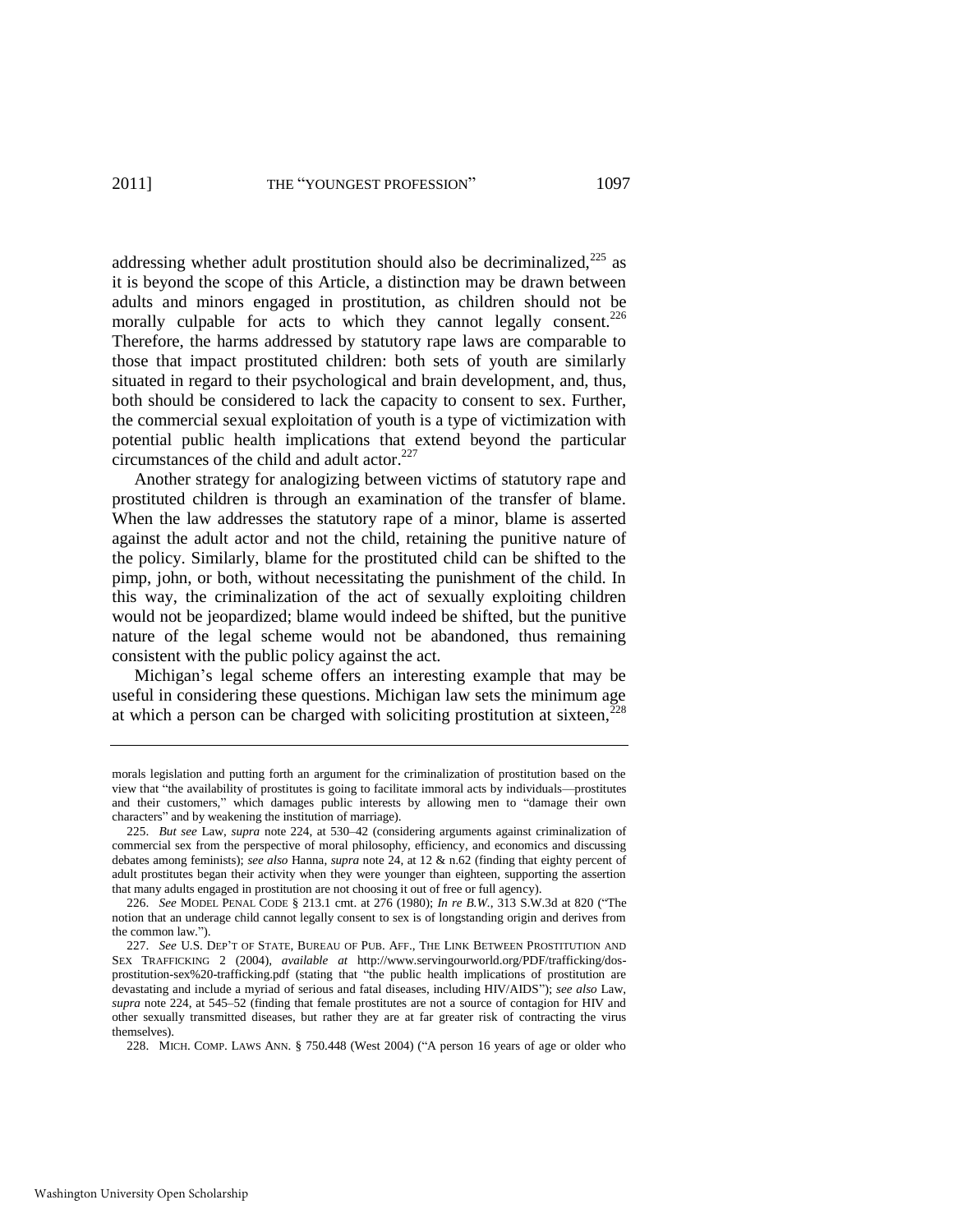and the state has two different tiers for the age of consent. Children who are under thirteen cannot consent to sex, making those who engage in sex acts with them criminally liable,<sup>229</sup> while children who are between thirteen and sixteen may consent to sex with those who are not more than five years older.<sup>230</sup> Children between the ages of sixteen and eighteen can generally consent to sex, but not with members of certain enumerated groups, including teachers and other school employees. $^{231}$  Thus, under Michigan law, children younger than sixteen are not considered offenders when found to have engaged in acts of prostitution, while those who are between thirteen and eighteen are still granted some degree of sexual autonomy.

Michigan's tiered system of consent laws focuses upon the extent to which coercion is present as well as age differentials between the child and partner.<sup>232</sup> Instead of setting just one specific age of consent, the state also makes use of the nature of the relationship as the proxy for coercion. This leaves open the question of what distinguishes the sexual activity of those thirteen and older from those who are younger than thirteen. If a state uses specific enumerated relationships rather than age as the indicator for lack of consent, what role does chronological age play? Could it be argued that Michigan's scheme addresses the different risks posed by—or simply believed to be posed by—the pathologies of adults who engage in sex acts with children of different age groups?<sup>233</sup> In other words, given the common understanding that younger children are more vulnerable to exploitation than older children, adults with desires and fantasies that culminate in sexual acts with prepubescent children are arguably more dangerous than those with sexual preferences for older, pubescent

accosts, solicits, or invites another person in a public place or in or from a building or vehicle, by word, gesture, or any other means, to commit prostitution or to do any other lewd or immoral act, is guilty of a crime  $\dots$ .").

<sup>229.</sup> MICH. COMP. LAWS ANN. §  $750.520b(1)(a)$  (West 2004) ("A person is guilty of criminal sexual conduct in the first degree if he or she engages in sexual penetration with another person . . . [who is] under 13 years of age.").

<sup>230.</sup> *See id.* § 750.520b(1)(b) (stating that criminal sexual conduct in the first degree occurs when the child is between thirteen and sixteen and the actor is a member of the same household; "related to the victim by blood"; in a position of authority and "used this authority to coerce the victim to submit"; or a teacher or administrator at the school); *id.* § 750.520e(1)(a) (stating that criminal sexual conduct in the fourth degree occurs when the child is "at least 13 years of age but less than 16 years of age, and the actor is 5 or more years older").

<sup>231.</sup> MICH. COMP. LAWS ANN. § 750.520e(1)(f) (stating that criminal sexual conduct in the fourth degree occurs when the child is "at least 16 years of age but less than 18 years of age and a student at a public school" and the actor is a teacher or administrator at the school).

<sup>232.</sup> *Cf.* WERTHEIMER, *supra* note [133,](#page-27-1) at 218 (noting that "even if wide age spans are not inherently coercive, they might be a good proxy for coercion that is difficult to observe directly").

<sup>233.</sup> *See ESTES & WEINER, <i>supra* not[e 13,](#page-6-0) at 12 (defining "pedophile" and "hebephile").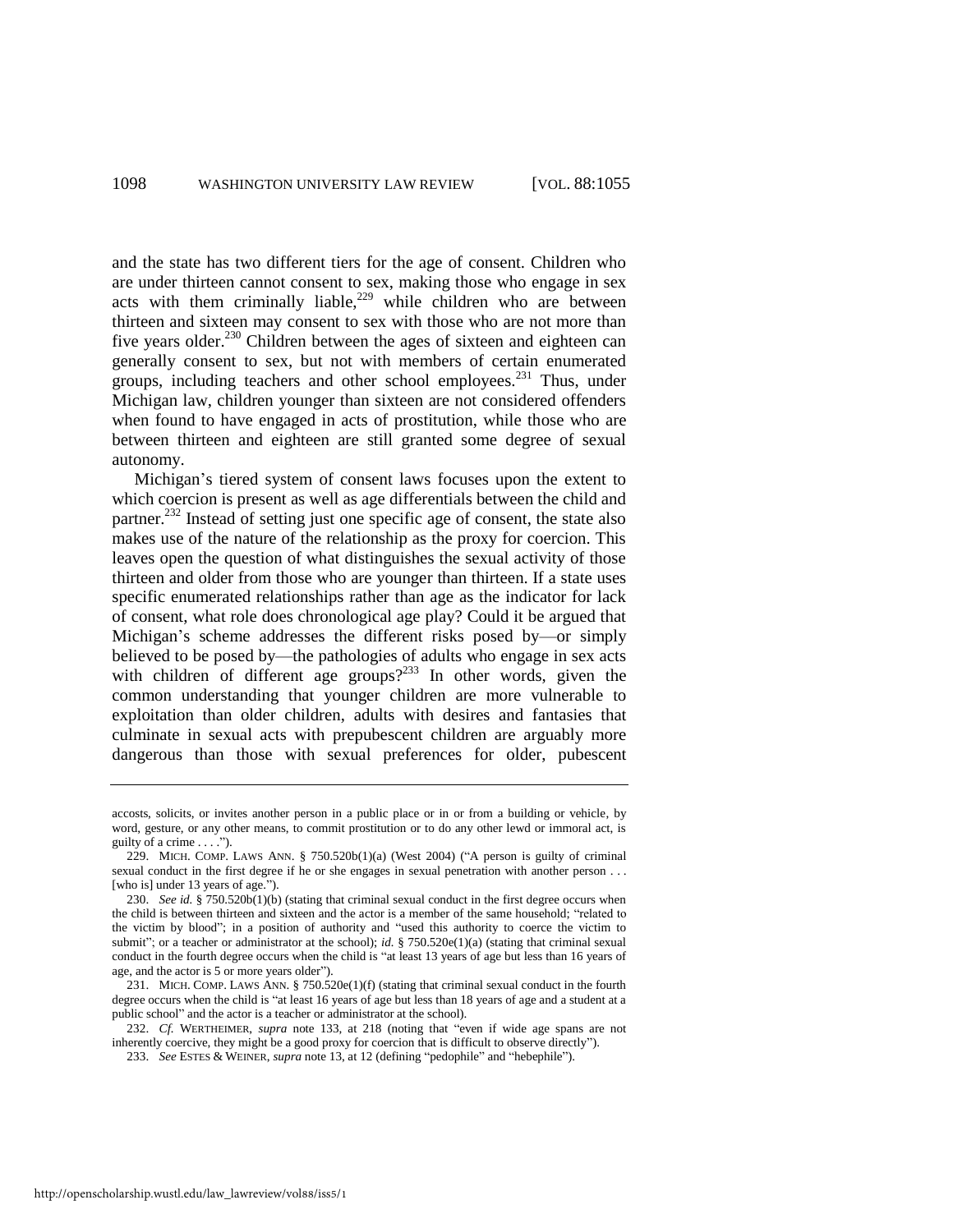children; as a result, the use of thirteen may be justifiable as the minimum age for consent.

A tiered system could also address the power differentials that often exist between prostituted children and their pimps, both of whom are likely to come from the country's poorest urban neighborhoods.<sup>234</sup> This dynamic is compounded by the "changing profile of local crime," in which local drug dealers are learning that selling and reselling a neighborhood girl is a "better business model" than a single sale of a rock of crack.<sup>235</sup> As suggested earlier, however, there may be inherent difficulties in judging where exactly the ultimate power lies in the relationship, such as in situations in which the pimps are also children or prostituted children are themselves recruiting their peers. $236$ 

<span id="page-45-0"></span>When considering an appropriate age of consent, Professor David Archard has asserted that "society should strive to be consistent in its judgments of maturity. The reasoning by which it sets the age of sexual consent should not be at odds with that by which it sets other ages of majority."<sup>237</sup> For instance, it may be reasonable to conclude that someone is mature enough to have sex before they are mature enough to marry; it may be unreasonable, however, to consider them mature enough to consume alcohol before they are mature enough to have sex.<sup>238</sup> Therefore, setting an age of sexual consent may by itself be inadequate without including provisions that account for the age of the child's sexual partner as well as the nature of the relationship between the two.<sup>239</sup> In this way, the social context should inform, but not control, the statutory age of consent. $240$ 

<sup>234.</sup> *See* Shulman, *supra* note [28.](#page-8-1) *But see supra* note [204](#page-39-2) and accompanying text (suggesting that some prostituted children come from working- or middle-class backgrounds).

<sup>235.</sup> Shulman, *supra* not[e 28;](#page-8-1) *see also* SPANGENBERG, *supra* not[e 109,](#page-23-0) at 12 (finding that girls are increasingly being pimped by gangs, placing them under the control of more than one person, exposing them to more violence, and putting them at greater risk of contracting sexually transmitted diseases); Kamika Dunlap & Barbara Grady, 'A Dirty Secret': City Comes to Grips with Teen Prostitution, INSIDE BAY AREA, Apr. 21, 2008, http://www.insidebayarea.com/ci\_9000424 (reporting that there is ―increased economic incentive‖ for men to become pimps, and that underage girls can earn as much as five hundred dollars a day, all of which typically goes to the pimp).

<sup>236.</sup> *See supra* notes [189–](#page-37-0)91 and accompanying text; *see also* Comments from Lisa Goldblatt Grace, Co-Founder & Director, The My Life My Choice Project, to author (June 24, 2010) (on file with author) ("It feels dicey to me to suggest that the power lies with the prostituted girl, even when she is doing the recruiting as a result of her own chronic trauma. And even when the pimp is a minor, he still holds the power.").

<sup>237.</sup> DAVID ARCHARD, SEXUAL CONSENT 124–25 (1998).

<sup>238.</sup> *Id*.

<sup>239.</sup> *Id.* at 129.

<sup>240.</sup> *Id*.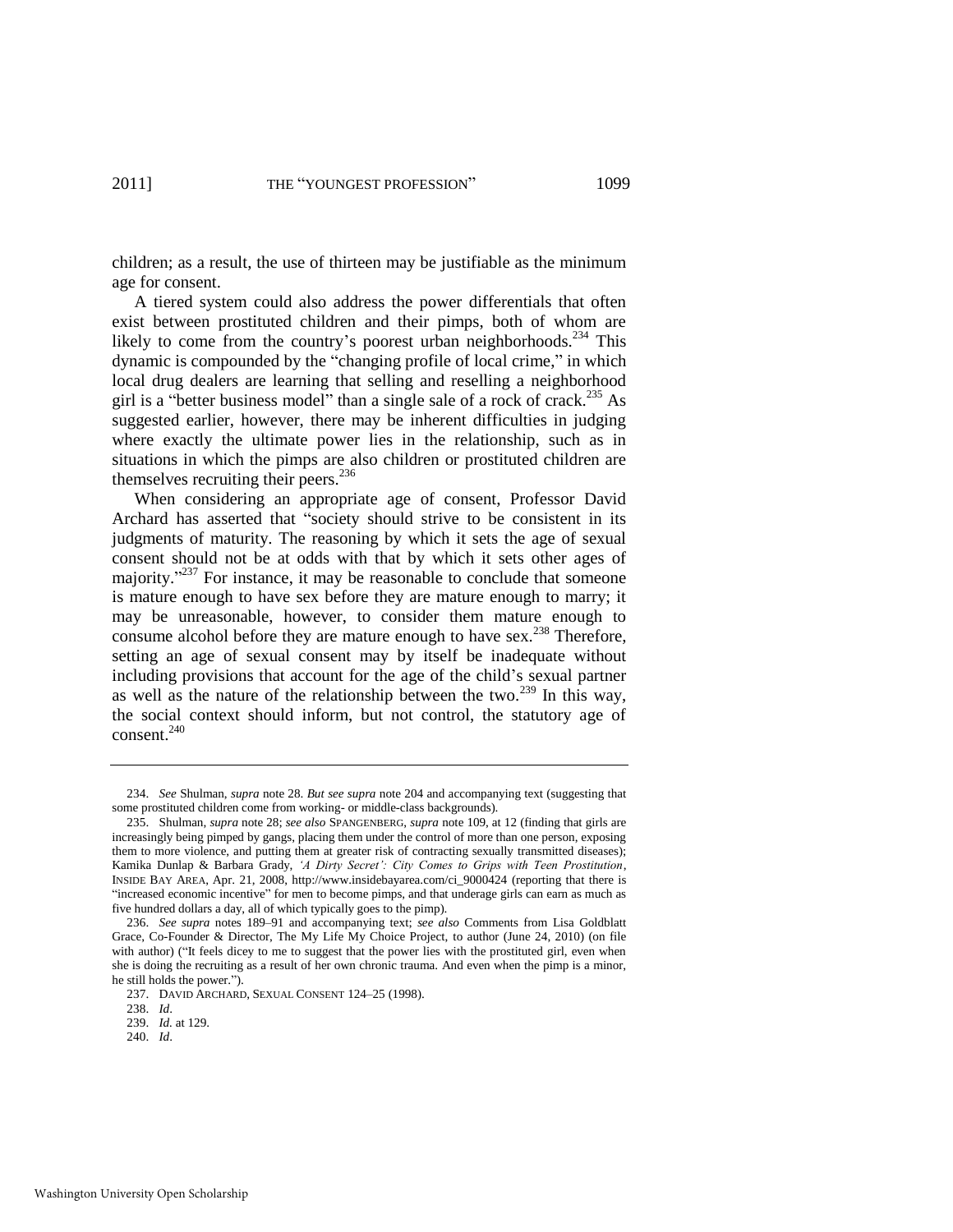Thus, a tiered or bifurcated consent system is likely to provide the most appropriate result. Georgia, which sets the age of consent at sixteen,  $241$  has a scheme similar to Michigan, although sex between teens is still criminalized in Georgia, albeit as a misdemeanor rather than a felony offense.<sup>242</sup> Twenty-three states, however, exempt from criminality a person who has sex with a child when the two are close in age.<sup>243</sup> In this way, bifurcated consent schemes give adolescents a sizable degree of sexual autonomy in perhaps the most common scenario: teenagers having sex with their peers. Therefore, in relationships where coercion is more likely to be present, the statutory rape provisions would control, providing protection to the young person; meanwhile, the prostituted child would be protected from prosecution because the statutory definition of prostitution would apply only to those over a certain age.

<span id="page-46-0"></span>Another factor in such schemes regards the potential exposure of juveniles to aiding and abetting or conspiracy statutes. For instance, underage girls whose male sexual partners are prosecuted for statutory rape may conceivably be prosecuted for aiding and abetting the commission of the offense. $2^{44}$  The same logic could be extended to prosecute a prostituted child for aiding and abetting the criminal act committed by the john, even under statutory schemes in which the act of prostitution has been decriminalized. Michigan, which appears to have given careful thought to the policy considerations underlying its legislation in this area, criminalizes aiding and abetting prostitution, but, consistent with its age-limited definition of prostitute, the law applies only to persons sixteen and older.<sup>245</sup>

Thus, when debating the meaning of "consent" vis-à-vis prostituted children, there are a variety of definitions, meanings, and interpretations to consider, with Michigan perhaps providing one of the best models for achieving the goals of protecting both the child and the community.

<sup>241.</sup> GA. CODE ANN.  $\S$  16-6-3(a) (2007) ("A person commits the offense of statutory rape when he or she engages in sexual intercourse with any person under the age of 16 years and not his or her spouse  $\dots$ .").

<sup>242.</sup> *Id.* § 16-6-3(c) ("If the victim is at least 14 but less than 16 years of age and the person convicted of statutory rape is 18 years of age or younger and is no more than four years older than the victim, such person shall be guilty of a misdemeanor.").

<sup>243.</sup> *See supra* not[e 57 a](#page-15-2)nd accompanying text.

<sup>244.</sup> *See, e.g.*, ALASKA STAT. § 11.41.436 (2007) (criminalizing "aid[ing], induc[ing], caus[ing], or encourag[ing]" the sexual penetration of someone thirteen, fourteen, or fifteen, when the defendant is at least sixteen and at least three years older than the victim); Sutherland, *supra* not[e 38,](#page-10-0) at 317.

<sup>245.</sup> MICH. COMP. LAWS ANN. § 750.450 (West 2004) ("A person 16 years of age or older who aids, assists, or abets another person to commit or offer to commit an act . . . is guilty of a crime  $\ldots$ .").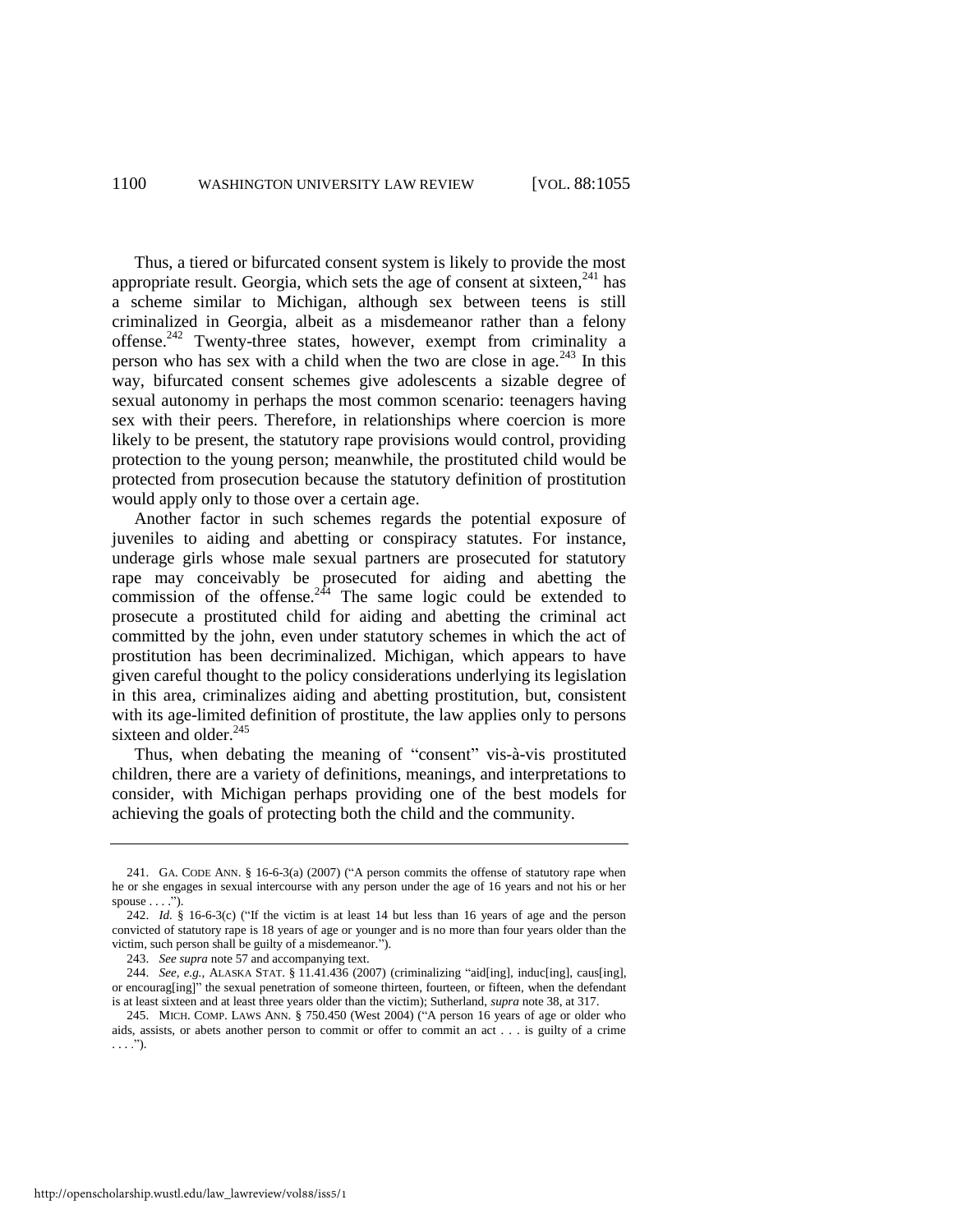#### *C. Autonomy*

<span id="page-47-0"></span>Questions of consent and voluntariness relate to other areas in which the bodily autonomy of children is at issue, such as having an abortion without parental consent; $^{246}$  having or refusing other types of medical procedures without parental consent;<sup>247</sup> and marrying.<sup>248</sup> If a legislature has determined that children between thirteen and sixteen *can* legally consent to sex with their peers, does this impact public policy in these other contexts? Likewise, if it is determined that minors *cannot* legally consent to sex with an adult, what are the ramifications for a "liberationist" agenda for youth?<sup>249</sup> In other words, if minors are prohibited from being held criminally liable for acts of prostitution based on their status as "abused children" or "exploited victims," does this call into question their right to make other decisions that implicate their physical autonomy?

In comparing a minor's capacity to consent to an abortion with her capacity to consent to sex (either with an adult or a peer), Professor Alan Wertheimer has convincingly asserted that three principle factors should be weighed.<sup>250</sup> First, given that chronological age by itself has little to do with capacity to consent but serves only as a proxy for such capacity, conducting a full-blown hearing in which the minor's maturity and competence are judged by a neutral arbiter after the presentation of evidence would be ideal. $^{251}$  It is likely more feasible, however, to hold a so-called "judicial bypass hearing"<sup>252</sup> to determine a minor's capacity to consent to an abortion than it would be to hold a "pre-coitus competency

<sup>246.</sup> Typically, the decision as to whether to grant a teenager the right to have an abortion without parental consent is accomplished through "a regulatory scheme known as the judicial bypass process.' Carol Sanger, *Decisional Dignity: Teenage Abortion, Bypass Hearings, and the Misuse of Law*, 18 COLUM. J. GENDER & L. 409, 414 (2009); *see also id.* at 421 n.39 (stating that twenty-two states require parental consent to abortion, "eleven require parental notification, and four require both").

<sup>247.</sup> *See infra* notes [256–](#page-48-0)59 and accompanying text.

<sup>248.</sup> *See infra* notes [260–](#page-49-0)66 and accompanying text.

<sup>249.</sup> *See* Elizabeth F. Emens, *Aggravating Youth*: Roper v. Simmons *and Age Discrimination*, 2005 SUP. CT. REV. 51, 70–72 (2005) (discussing the attitude and beliefs of proponents of youth liberation who emphasize the self-determination of youth); *see also* Minow, *supra* not[e 60,](#page-15-3) at 268−78 (discussing the development of the children's liberation movement during the 1960s and early 1970s).

<sup>250.</sup> *See* WERTHEIMER, *supra* not[e 133,](#page-27-1) at 222.

<sup>251.</sup> *Id.* 

<sup>252.</sup> *See, e.g.*, ARIZ. REV. STAT. ANN. § 36–2152 (2009); *see also* GUTTMACHER INST., STATE POLICIES IN BRIEF: AN OVERVIEW OF STATE ABORTION LAWS 1 (2011), *available at* http://www. guttmacher.org/statecenter/spibs/spib\_OAL.pdf (finding that twenty-two states require one or both parents to consent to "a minor's decision to have an abortion," twelve "require that one or both be notified and 4 states require both parental consent and notification").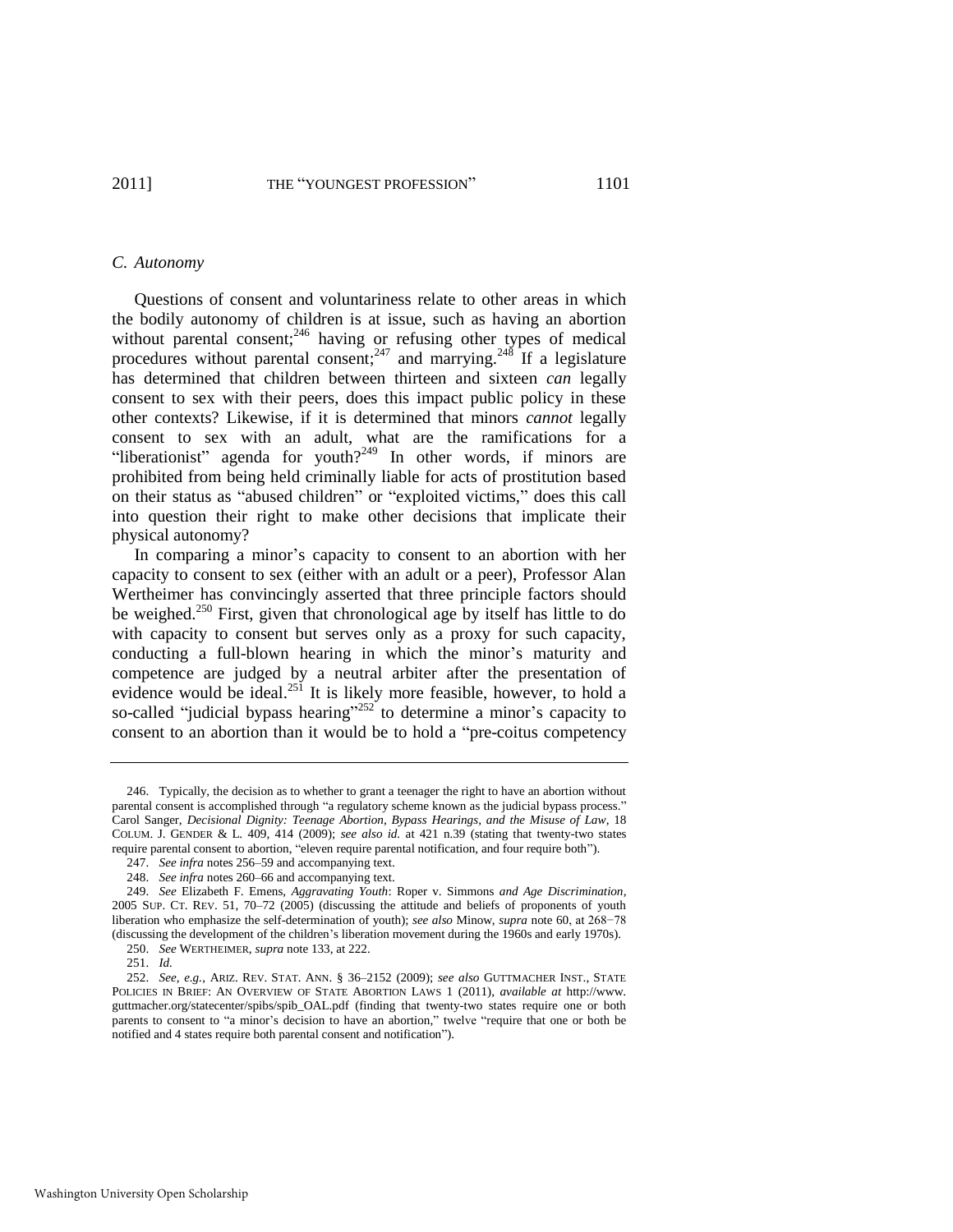hearing" to determine a minor's capacity to consent to have sex.<sup>253</sup> This factor, therefore, weighs in favor of drawing bright lines for minors whether based on age or nature of the relationship—in the context of sex but not abortion. Second, the "positive autonomy" costs are quite different for the two acts—refusing to recognize a minor's consent in the context of sex leads to the sexual act not occurring, arguably an event of little longterm consequence.<sup>254</sup> Refusing to recognize a minor's decision to have an abortion, however, leads either to a full-term pregnancy and the birth of a child or to compelling the minor to seek parental approval for the procedure, which could result in physical and emotional harm to the youth.<sup>255</sup> Again, this is a factor that supports the use of a proxy for consent in the context of a minor's decision to have sex. Third, it is plausible though perhaps unlikely—that because of the gravity of the situation, minors will make "better" decisions about whether to have an abortion than whether to engage in sex.<sup>256</sup>

<span id="page-48-0"></span>Therefore, using Professor Wertheimer's method of analysis, one may conclude, *inter alia*, that the propriety of judicial bypass hearings would not be called into question by laws that either prohibit child prostitution or govern a minor's right to have sex based on age or the nature of the relationship. Moreover, there would not be any obvious contradiction or conflict of policy if a jurisdiction were to continue to allow for individualized assessments in the context of minors terminating pregnancy, while setting mandatory age caps under which juveniles would not be criminally liable for engaging in prostitution. Further, if a doctor performs an abortion on a minor in violation of a state statute in a jurisdiction that places legal limits on the ability of minors to have abortions, the doctor is the party held criminally liable and not the child.<sup>257</sup> Such an approach lends added support to the notion that the adults who induced the child into prostitution or engaged in sexual acts with the

<sup>253.</sup> WERTHEIMER, *supra* not[e 133,](#page-27-1) at 222.

<sup>254.</sup> *Id.* 

<sup>255.</sup> *See id*.

<sup>256.</sup> *Id. But see* Sanger, *supra* note [246,](#page-47-0) at 418 (arguing that bypass hearings "serve less to evaluate the quality of a young woman's decision [to have an abortion] than to punish her for making it").

<sup>257.</sup> *See, e.g.*, IND. CODE ANN. § 16-34-2-7 (LexisNexis 2007) (setting out the criminal sanctions for a physician who performs an abortion on a juvenile without proper parental or judicial consent). *But see* MD. CODE ANN., HEALTH–GEN. § 20–103(c) (LexisNexis 2009) (stating that a physician may perform an abortion on a minor without parental notification if notice "may lead to physical or emotional abuse"; "the minor is mature and capable of giving informed consent"; or "notification would not be in the best interest of the minor," and also that "the physician is not liable for civil damages or subject to a criminal penalty for a decision under this subsection not to give notice").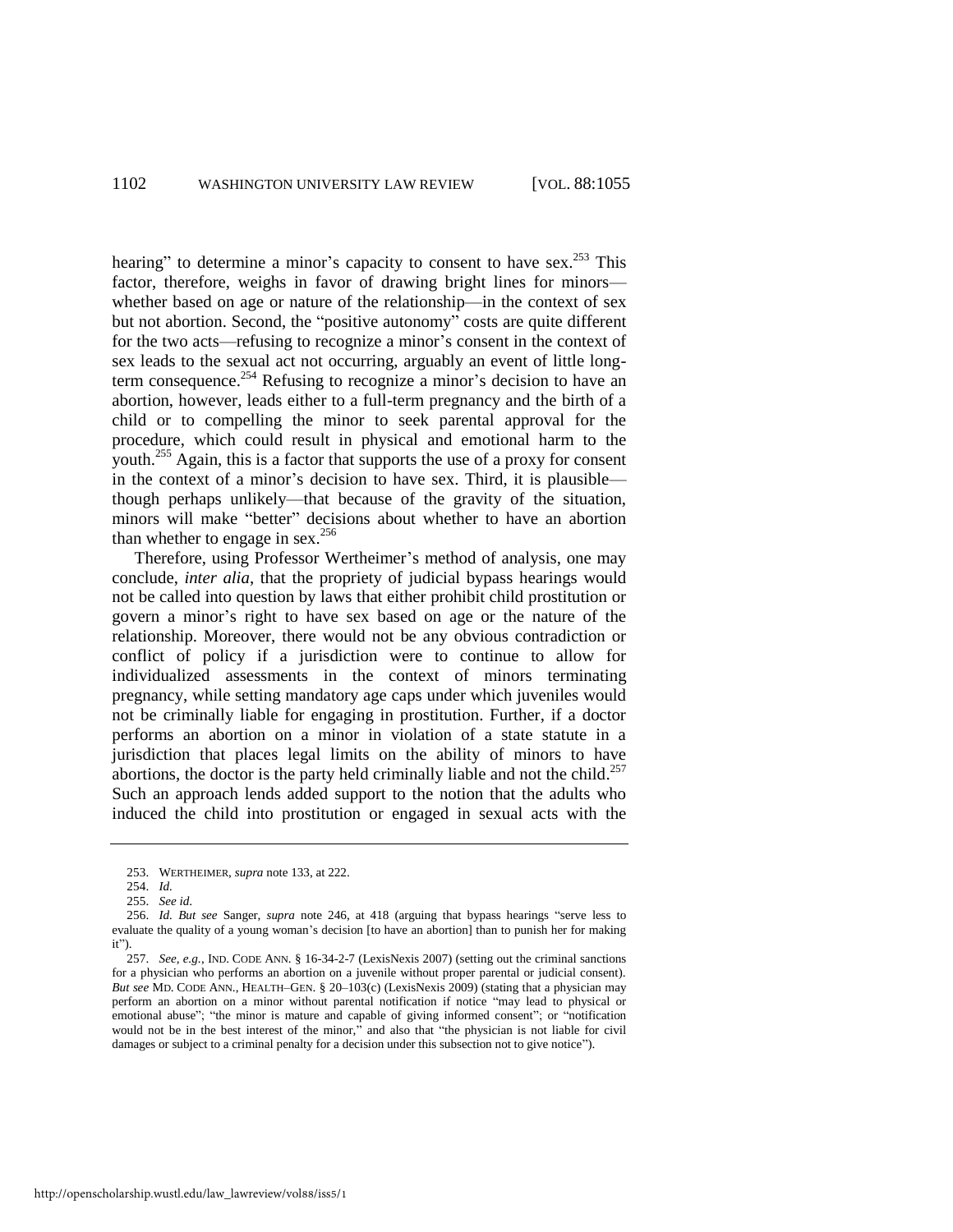child—the pimps and the johns—should be the ones who are criminally prosecuted, rather than the child herself.

<span id="page-49-0"></span>As for the ability of a child to consent to a particular medical procedure or course of treatment, this is generally prohibited based on the notion that children—as minors—are dependent upon their parents or guardians for guidance and support, and, thus, the responsibility for such decisions lies with the adults.<sup>258</sup> There are two noteworthy exceptions to this rule. The "mature minor" doctrine permits children to seek required medical treatment "when parental consent may cause intra-family conflict or be difficult to obtain."<sup>259</sup> In order to overcome the presumption of immaturity, there must be clear and convincing evidence that "the minor is mature enough to appreciate the consequences of her actions, and that the minor is mature enough to exercise the judgment of an adult."260 Emancipation, a legal status that releases the parent from all obligations to and control over the child, enables the child to transact business, sign contracts, and make legal and medical decisions that otherwise would require the consent of an adult.<sup>261</sup> While both scenarios present situations in which a child, ordinarily presumed incapable of consenting to medical treatment, is shown to be capable, neither seems particularly applicable to the issue of the ability to consent to sex. Even assuming that the maturity and psychological capacities necessary to consent to both treatment and sex are the same, there is no state-sanctioned mechanism that allows a child to have sex with an adult, and, of course, parents cannot legally consent to sex on behalf of their minor children.

Weighing the factors enumerated above when comparing a child's right to consent to medical treatment with her right to consent to sex with an adult is illustrative. As with the abortion scenario, it is likely more feasible to hold a hearing to determine if the child meets the criteria for status as an emancipated or mature minor than to hold one regarding the child's ability to consent to sex; the positive autonomy costs of refusing to recognize a minor's decision regarding a medical procedure will likely be more

<sup>258.</sup> *See* 3-19 TREATISE ON HEALTH CARE LAW § 19.1(4) (2009); *see also* Bellotti v. Baird, 443 U.S. 622, 634–38 (1979) (holding that parents have decisional authority over their children based on the general propositions that children do not make sound decisions, that parents will decide wisely on their behalf, and that parents have a constitutionally based liberty interest in directing their children's upbringing); Meyer v. State, 262 U.S. 390, 400 (1923) (upholding the authority of parents to make decisions on behalf of their children).

<sup>259.</sup> Lawrence Schlam & Joseph P. Wood, *Informed Consent to the Medical Treatment of Minors: Law and Practice*, 10 HEALTH MATRIX 141, 151 (2000); *see* 3-19 TREATISE ON HEALTH CARE LAW § 19.1(4) (2009).

<sup>260.</sup> *In re* E.G., 549 N.E.2d 322, 327–28 (Ill. 1989).

<sup>261.</sup> *See supra* not[e 60 a](#page-15-3)nd accompanying text.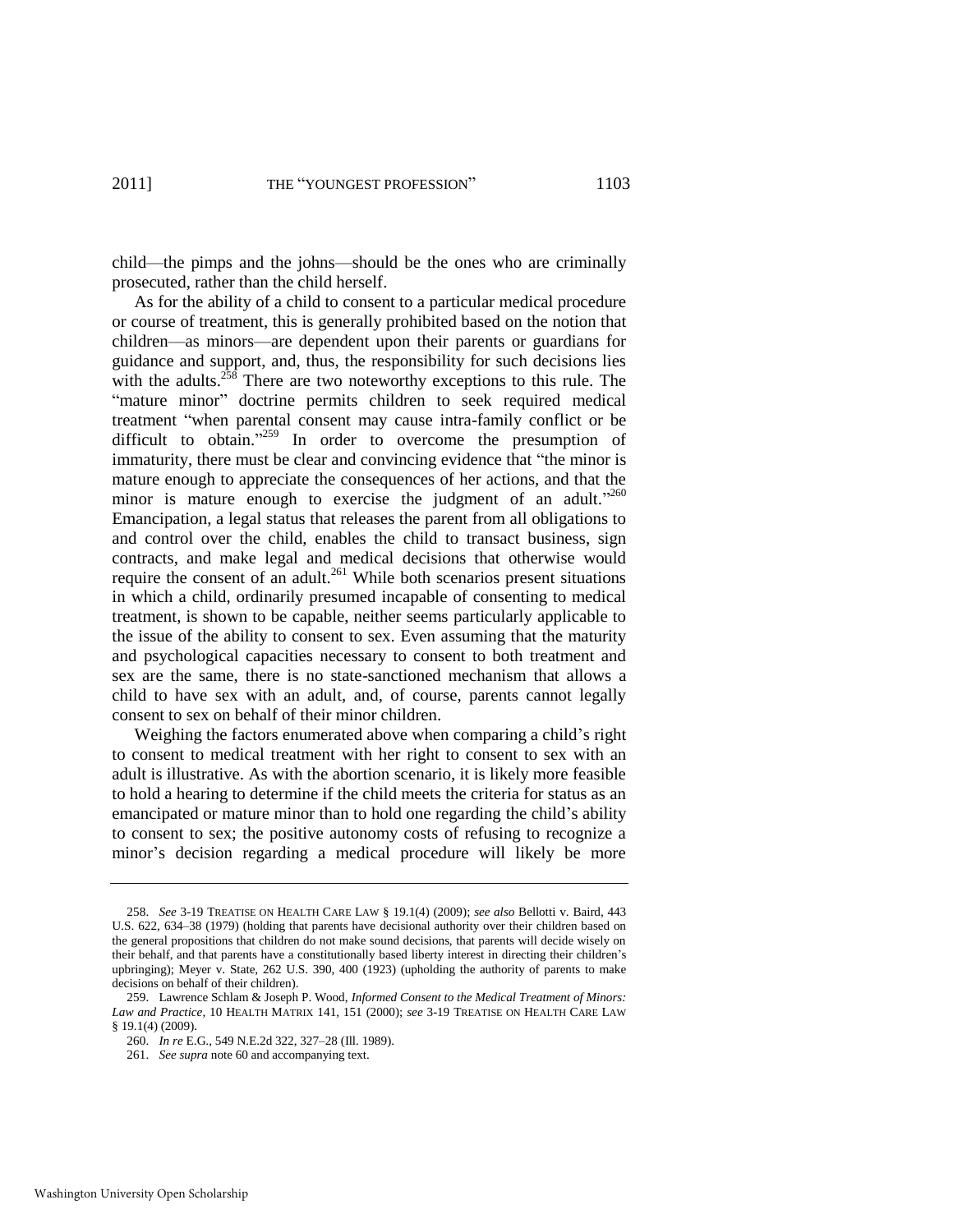significant than refusing to recognize a minor's decision to have sex with someone who is not a peer; and it is conceivable that a minor will make a "better" decision in the context of medical treatment than sex acts.

<span id="page-50-1"></span><span id="page-50-0"></span>The rule that minors cannot legally have sex with adults is altered only when marriage enters the equation. Some statutory rape laws except from applicability sexual relations between married persons, regardless of the age of the parties.<sup>262</sup> Although every state but one requires that people be at least eighteen to marry without parental consent,<sup>263</sup> if there is a pregnancy or the couple already has a child, several states will allow the marriage, though court authorization may be required.<sup>264</sup> Even when there is parental consent, if the minor is sixteen or younger, many states require court approval.<sup>265</sup> Courts have voided underage marriages in some of these cases,  $2^{66}$  but they have also held such unions merely "voidable,"  $2^{67}$  even without parental consent.<sup>268</sup>

Applying the three-step analysis set out above to the right to marry yields a result similar to the previously discussed scenarios. It is likely more feasible to hold a hearing to determine if marriage is warranted than to hold one regarding a youth's ability to consent to sex. The positive autonomy costs of refusing to recognize a minor's decision to marry will likely be more significant than refusing to recognize a minor's decision to have sex; and it is conceivable that a minor will make a "better" decision in the context of marriage than sex acts. Moreover, marriage rights for minors, like the right to have sex, are already heavily legislated using bright-line rules based on age and parental/pregnancy status; exceptions are permitted only under a narrow set of circumstances, and in such instances, a hearing and court approval are required.

The process of analyzing the potential ramifications of decriminalizing child prostitution while still allowing for the bodily autonomy of youth is

268. 52 AM. JUR. 2D *Marriage* § 17 (2000) (citing Greene v. Williams, 88 Cal. Rptr. 261 (Cal. Ct. App. 1970)).

<sup>262.</sup> *See, e.g.*, 65 AM. JUR. 2D *Rape* § 11 (2001) (citing People v. Courtney, 4 Cal. Rptr. 274 (Cal. Ct. App. 1960)).

<sup>263.</sup> *Teen Marriage Laws*, U.S. MARRIAGE LAWS, http://www.usmarriagelaws.com/search/united \_states/teen\_marriage\_laws/index.shtml (last visited Apr. 25, 2011) (stating that Nebraska sets the age of majority at nineteen); *see also* 52 AM. JUR. 2D *Marriage* § 17 (2000) ("S attutory provisions in some jurisdictions require persons under a specified age to obtain the consent of parents to marry.").

<sup>264.</sup> *Teen Marriage Laws*, *supra* not[e 263 \(](#page-50-1)stating that Florida, Georgia, Kentucky, and Maryland allow pregnant teens or teens with a child together to marry without parental consent; Florida and Kentucky require prior court authorization; and Maryland requires that the youth be at least sixteen). 265. *Id.*

<sup>266. 52</sup> AM. JUR. 2D *Marriage* § 16 (2000) (citing Tigner v. Tigner, 282 N.W.2d 481 (Mich. Ct. App. 1979)).

<sup>267.</sup> *Id.* (citing Taylor v. Taylor, 355 S.W.2d 383 (Mo. Ct. App. 1962)).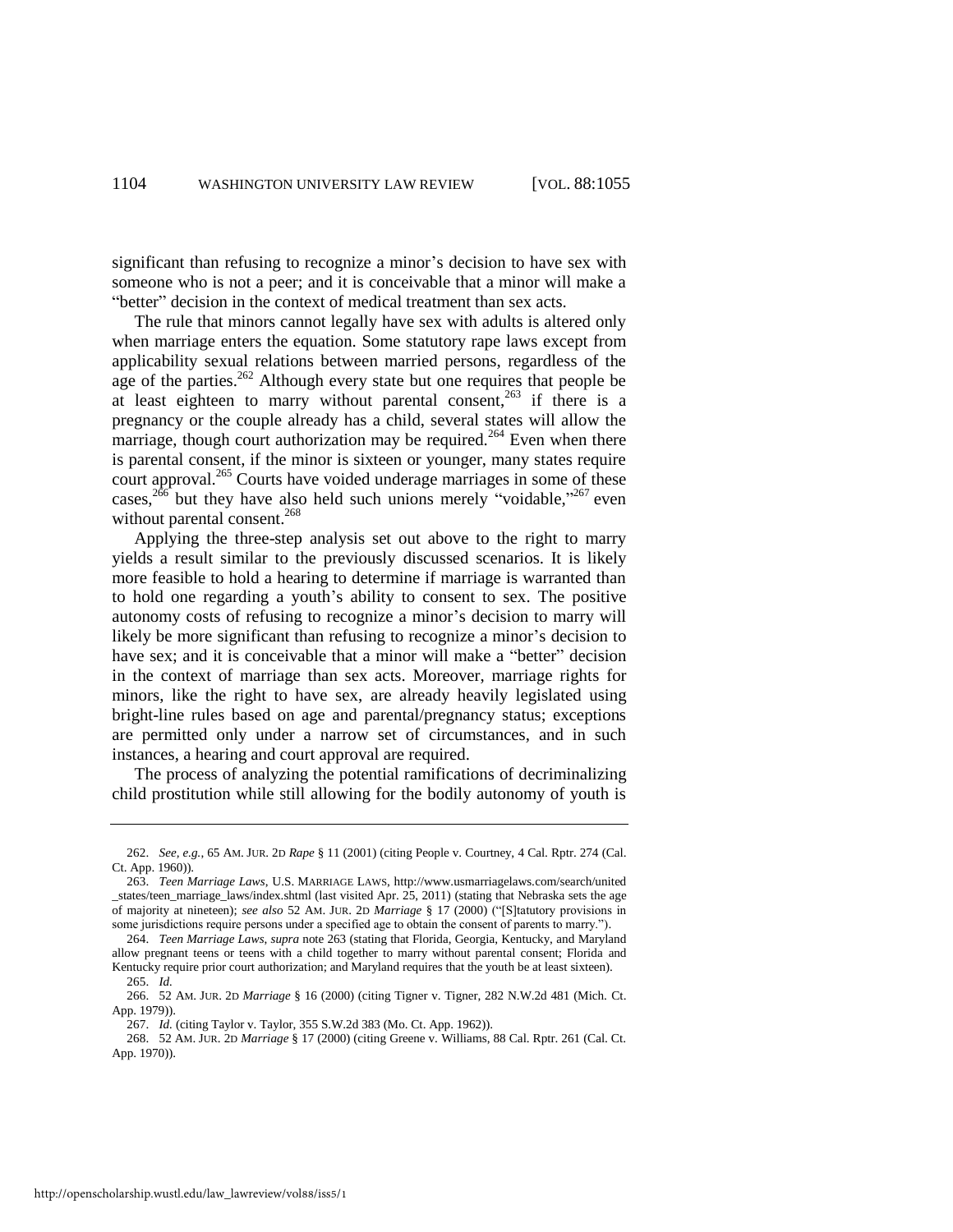an important exercise. Further, it must be acknowledged that although the decriminalization of prostitution for minors may be overinclusive (just as there are some mature minors who cannot legally drive, vote, drink alcohol, etc.), this is a trade-off worth making for the protection of public safety. Whether the objective is defining child prostitution, drafting laws on consent, or ascertaining the autonomy costs of a policy that impacts minors, lawmakers must strive for consistency. Given the reality, however, that the majority of states will continue to hold youth criminally liable for prostitution, it is critical to identify alternate strategies for reform.

#### <span id="page-51-0"></span>V. PROPOSALS

There are three basic service delivery models for the treatment of prostituted children. The first is criminal prosecution, which utilizes arrest and detention to determine the juvenile's needs, followed by some combination of incarceration, mandatory counseling, and residential treatment, typically resulting in a delinquency adjudication or criminal record. The second is prevention, intervention, and rehabilitation, in which youth at risk for, engaged in, or attempting to extricate themselves from prostitution are identified by law enforcement or service providers and provided counseling, treatment, and housing, often through state social service agencies. The third is decriminalization and diversion, a hybrid model in which prostituted youth are initially processed by the juvenile or criminal justice systems and then referred to counseling or residential treatment programs, the successful completion of which results in the dismissal of the criminal charge, while the failure to satisfactorily complete the program triggers the reinstatement of the conviction.<sup>269</sup> Illinois has extended this third model by decriminalizing prostitution for all youth under eighteen without conditioning the decision on the minor's completion of specific programs or cooperation with supervision. $270$ Illinois's variation, however, is unlikely to be adopted by many states without first piloting the traditional hybrid scheme that combines decriminalization with diversion.

Critiques of these models have been leveled most frequently at the continued criminalization of prostituted children, as discussed earlier. $271$ On the other side of the spectrum, some youth advocates have expressed

<sup>269.</sup> *See* BARTON CHILD L. & POL'Y CLINIC, *supra* not[e 76,](#page-18-0) at 35−50.

<sup>270.</sup> *See supra* notes [52,](#page-14-3) [71,](#page-17-3) an[d 171 a](#page-35-0)nd accompanying text (discussing the Illinois Safe Children Act).

<sup>271.</sup> *See supra* Part III.B.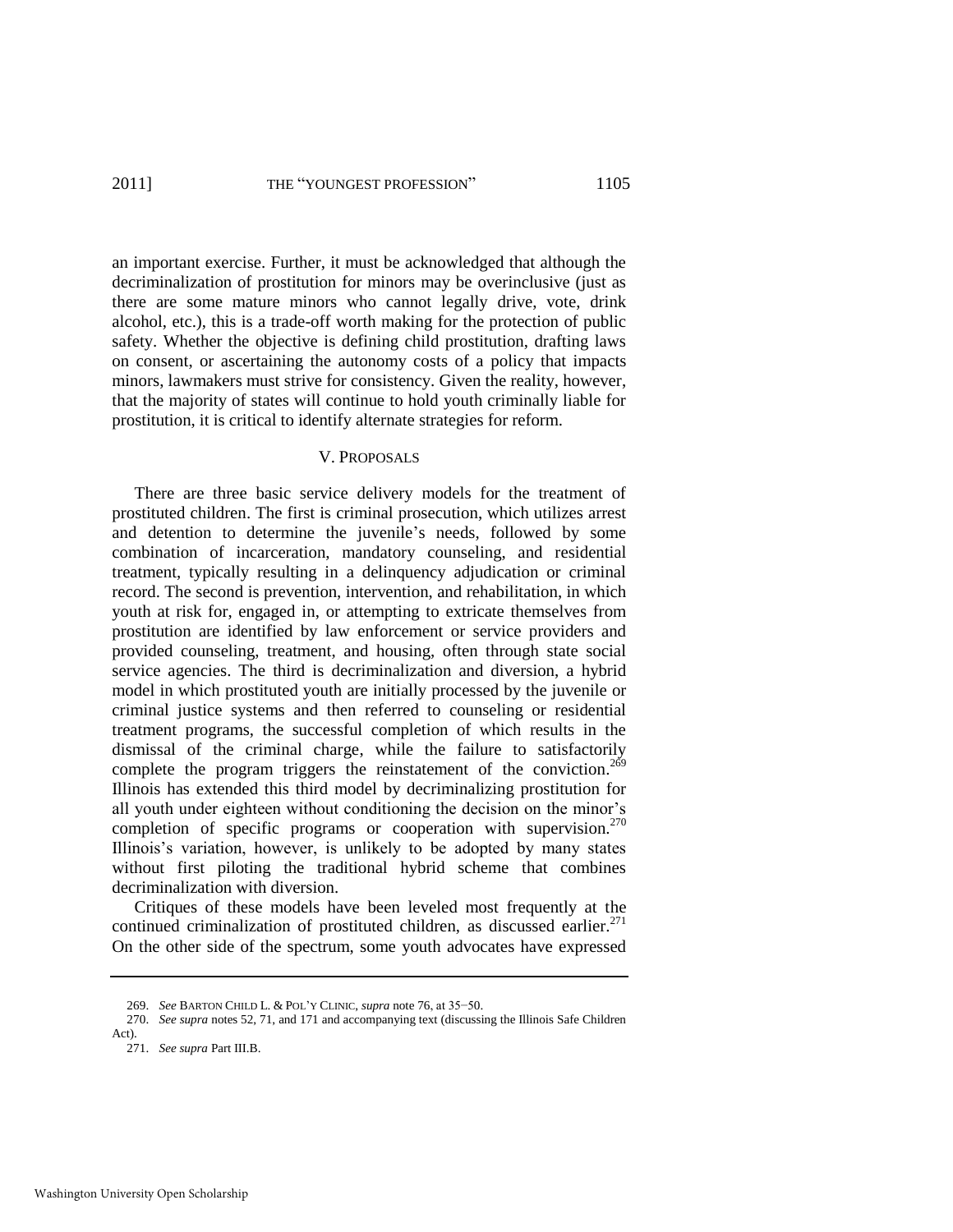concern that if treatment programs "pathologize teens and their developing sexualities" by labeling them as abused victims, these options may "do more harm than good" by triggering feelings of inhibition, insecurity, and self-loathing.<sup>272</sup> This Part further analyzes the alternatives to criminal prosecution, highlighting those few programs that have demonstrated success and proposing a strategy for moving forward.

#### *A. Prevention, Intervention, and Rehabilitation*

There are very few prevention efforts in the United States specifically aimed at prostituted children and sexual exploitation. Instead, the issue is treated within the broader context of generalized child safety, Internet safety, or human trafficking—with mixed results.<sup>273</sup> The NetSmartz Workshop, for example, is an interactive educational resource sponsored by the National Center for Missing and Exploited Children and the Boys and Girls Clubs of America, which is focused on teaching children basic practices of Internet safety with the goals of preventing victimization and increasing children's self-confidence while online.<sup>274</sup> As discussed earlier, there are also nonprofit programs and organizations for runaway and homeless youth, two of the main groups at risk for sexual exploitation.<sup>275</sup> Many of these programs, however, are time limited, and although they receive federal funding, they are not institutionalized government initiatives.<sup>276</sup>

One of the most promising prevention models directed at prostituted children is the My Life, My Choice Project (MLMC) in Boston.<sup>277</sup> Founded in 2002, MLMC is a survivor-led nonprofit that provides a combination of gender-specific counseling and mentoring services, as well as curriculum, training, and case coordination for providers.<sup>278</sup> MLMC's ten-week session for at–risk adolescent girls is aimed at conveying the

<sup>272.</sup> Wood, *supra* note [68;](#page-17-2) *see also* Schwartz, *supra* note [38,](#page-10-0) at 236 ("An opposing normative view of adolescent prostitutes as victims in need of protection competes with these moral narratives in cultural discourse.").

<span id="page-52-0"></span><sup>273.</sup> ECPAT INT'L, *supra* not[e 5,](#page-4-0) at 15.

<sup>274.</sup> *Id.* at 15; *About Us*, NETSMARTZ WORKSHOP, http://www.netsmartz.org/overview/aboutus (last visited Apr. 25, 2011).

<sup>275.</sup> *See supra* note[s 94](#page-21-1)[–98 a](#page-22-1)nd accompanying text.

<sup>276.</sup> *See* ECPAT INT'L, *supra* not[e 5,](#page-4-0) at 15−16.

<sup>277.</sup> *See About the My Life My Choice Project*, MY LIFE MY CHOICE PROJECT, http://www.jri.org/ mylife/index.php (last visited Apr. 25, 2011).

<sup>278.</sup> *Id*.; *see* Joe Markman, *Girls Rescued from Sex Trade Have Few Options to Get Help; US Has Just Three Programs Offering Residential Therapy*, BOS. GLOBE, Dec. 9, 2009, at 16; Emily Shenk, *Keeping Girls Off the Street: The My Life My Choice Project Targets Girls at Risk of Sexual Exploitation*, 16 CHILD. VOICE 1 (2007), *available at* http://www.cwla.org/voice/0709streets.htm.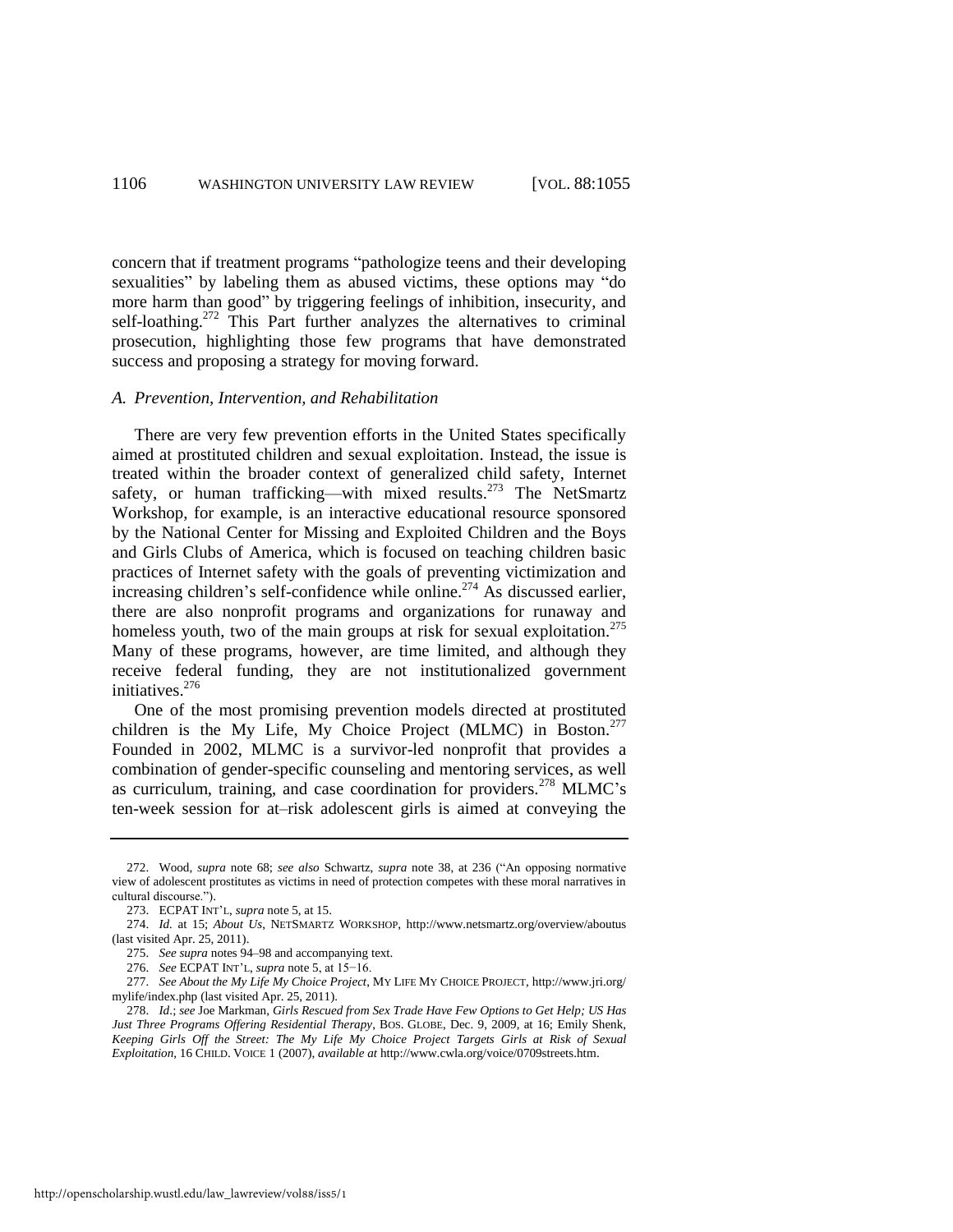#### 2011] THE "YOUNGEST PROFESSION" 1107

knowledge, skills, and shift in attitude necessary to decrease the likelihood of entering into the commercial sex industry. The curriculum focuses on the tactics of the recruitment process, the brutal realities of the Life, and the importance of recognizing one's own vulnerabilities.<sup>279</sup> The project also offers programs for staff at group homes that house troubled youth, as well as for those at middle and high schools, juvenile detention centers, residential treatment facilities, and community-based agencies. MLMC trains adults who work with these populations to identify prostituted girls, recognize the manipulative strategies of pimps, and provide the appropriate response and referrals.<sup>280</sup> With funding from the federal Office of Juvenile Justice and Delinquency Prevention (OJJDP), MLMC reached over 700 girls in Massachusetts by the end of 2010, and its comprehensive curriculum, which is focused solely on preventing commercial sexual exploitation among youth, is being used in agencies across the United States.<sup>281</sup>

When considering best practices for the prevention of child prostitution and commercial sexual exploitation, a critical step is for federal, state, and local governments to approach adolescent sexuality with more openness and less shame and evasion, as demonstrated by the MLMC project. After years of gains in the teenage birth rate and declines in contraceptive use among sexually active youth, $282$  it is evident that abstinence-only sex education has failed.<sup>283</sup> Common sense calls for a more comprehensive

<span id="page-53-0"></span><sup>279.</sup> *See* Shenk, *supra* not[e 278,](#page-52-0) at 1; *see also* Comments from Lisa Goldblatt Grace, *supra* note [236.](#page-45-0)

<sup>280.</sup> *See My Life, My Choice: Preventing the Prostitution of Adolescent Girls*, THE HOME FOR LITTLE WANDERERS, Feb. 8, 2006, http://www.thehome.org/site/News2?page=NewsArticle&id=7615.

<sup>281.</sup> *The MLMC Curriculum*, MY LIFE MY CHOICE, http://www.jri.org/mylife/Services-The-MLMC-Curriculum.php (last visited Apr. 25, 2011) (stating that the curriculum is used by agencies in California, Connecticut, Georgia, Illinois, Kansas, Minnesota, and New York).

<sup>282.</sup> *See* Editorial, *Teenagers and Pregnancy*, N.Y. TIMES, June 18, 2009, at A36 (citing a report finding that since 2003, there has been a ten percent decline "in contraception use that is consistent with recent gains in the teenage birth rate"); John S. Santelli et al., *Changing Behavioral Risk for Pregnancy Among High School Students in the United States 1991–2007*, 45 J. ADOLESCENT HEALTH 25, 26 (2009) ("Data from U.S. high school students for 1991 to 2007 suggest that trends toward reduced sexual experience and increased condom use during the 1990s and early 2000s have reversed or flattened recently among certain groups.").

<sup>283.</sup> *See* Ellen Goodman, Editorial, *Abstinence-Only Education is a Joke: It's a Cruel and Expensive One, Too, PITT. POST-GAZETTE, Jan. 2, 2009, at B5 ("[A]bstinence-only education has* become emblematic of the rule of ideology over science.‖); *see also* Editorial, *End to Abstinence-Only Fantasy*, N.Y. TIMES, Dec. 20, 2009, at WK6 (supporting a federal measure that redirects abstinenceonly sex education resources to "medically accurate and age appropriate programs' shown to reduce teen pregnancy‖). *But see* Rob Stein, *Abstinence-Only Programs Might Work, Study Says*, WASH. POST, Feb. 2, 2010, http://www.washingtonpost.com/wp-dyn/content/article/2010/02/01/AR20100201 02628.html ("Sex education classes that focus on encouraging children to remain abstinent can persuade a significant proportion to delay sexual activity, researchers reported Monday in a landmark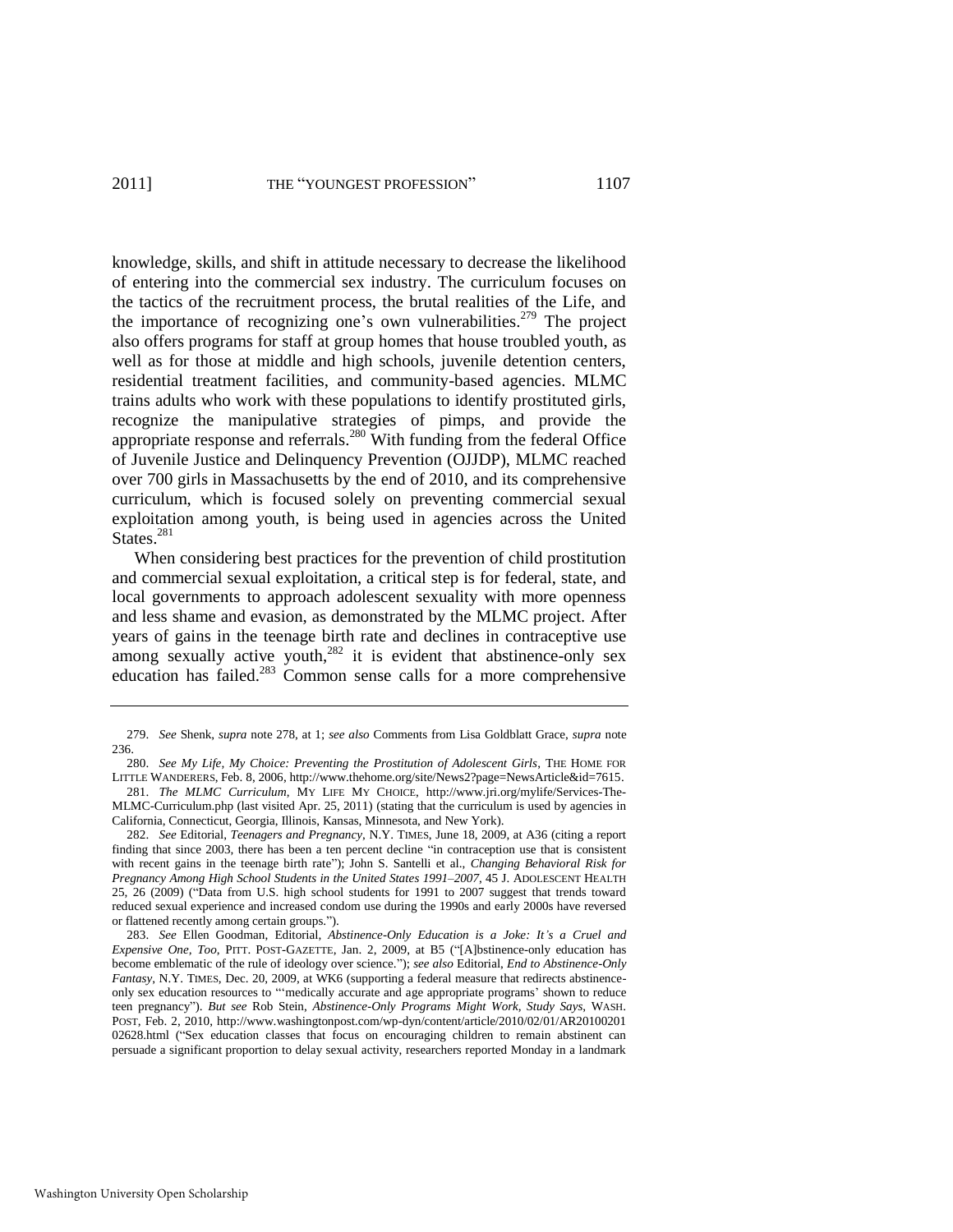health education program for our middle- and high-school students, one that provides accurate information on contraception, safe sex practices, sexually transmitted diseases, pregnancy, and the continuum of sexual orientation.<sup>284</sup> In addition, teachers, administrators, police officers, and social workers must coordinate to identify youth who may be vulnerable to involvement in the sex trade. This at-risk cohort includes those who have a history of sexual abuse and involvement in child protective services, who have a reputation for being sexually active with multiple partners, whose families have suffered job loss or displacement from their homes or neighborhoods, and who have disengaged themselves from school or extracurricular programs. Referrals to mentors, drop-in centers, and peerto-peer counseling services for this population should be routine.

<span id="page-54-0"></span>Intervention involves even more carefully identifying those children who are or are likely to be involved in prostitution. Service providers should attune themselves to red flags that may indicate that a young person is being exploited, including "changes in appearance . . . , sleep habits ..., loss of interest in ... [regular] activities, and truancy.<sup>285</sup> Although police pessimism regarding the ability to affect meaningful change among this population is understandable as it is reinforced by training that portrays child prostitutes as offenders, it can compromise intervention efforts.<sup>286</sup> Likewise, although exploited youth can be turned around through involvement in developmentally sound educational and

study that could have major implications for U.S. efforts to protect young people against unwanted pregnancies and sexually transmitted diseases."); *see also Abstinence-Only Program Shows Success In Reducing Teen Sex*, KAISER HEALTH NEWS, Feb. 2, 2010, http://www.kaiserhealthnews.org/dailyreports/2010/february/02/abstinence-only.aspx ("An experimental abstinence-only program without a moralistic tone can delay teens from having sex, a provocative study found . . . .").

<sup>284.</sup> *See End to Abstinence-Only Fantasy*, *supra* not[e 283;](#page-53-0) *see also* Alysson Russell, Note, *Future Incorporation of the* U.N. Convention on the Rights of Children *into the United States Education System: Case Study of Ohio Department of Education and Sex Education Battle*, 2001 BYU EDUC. & L.J. 391, 393–98 (2001) (describing the challenges of funding a comprehensive health education program as well as the public's reluctance to support a curriculum that includes anything other than abstinence-based lessons).

<sup>285.</sup> Lisa Goldblatt Grace, *Understanding the Commercial Sexual Exploitation of Children*, 7 LINK 1, 5 (2009).

<sup>286.</sup> *See* Robert Flores, *Child Prostitution in the United States*, *in* FORCED LABOR: THE PROSTITUTION OF CHILDREN 41, 44 (1996) ("I talk to law enforcement officers all the time who say, ‗Look, these [child prostitution] cases aren't worthwhile to me. I make the arrest. The pimp is back out on the street in a short amount of time, and then after two or three months go by the girl doesn't want to talk to me anymore.'"); Weisberg & Fisher, *supra* note [211,](#page-40-0) at 229, 230–31 ("Some police who have dealt with cases of adolescent prostitutes are aware of the youth's child abuse and neglect histories, parental rejection, and runaway histories, and many police are concerned that the courts and the rehabilitation agencies will probably be unsuccessful in short-term and long-term resolution of the youth's problems. . . . Police fail to recognize that these youth need months, if not years, of therapeutic intervention before their behavior can be altered.").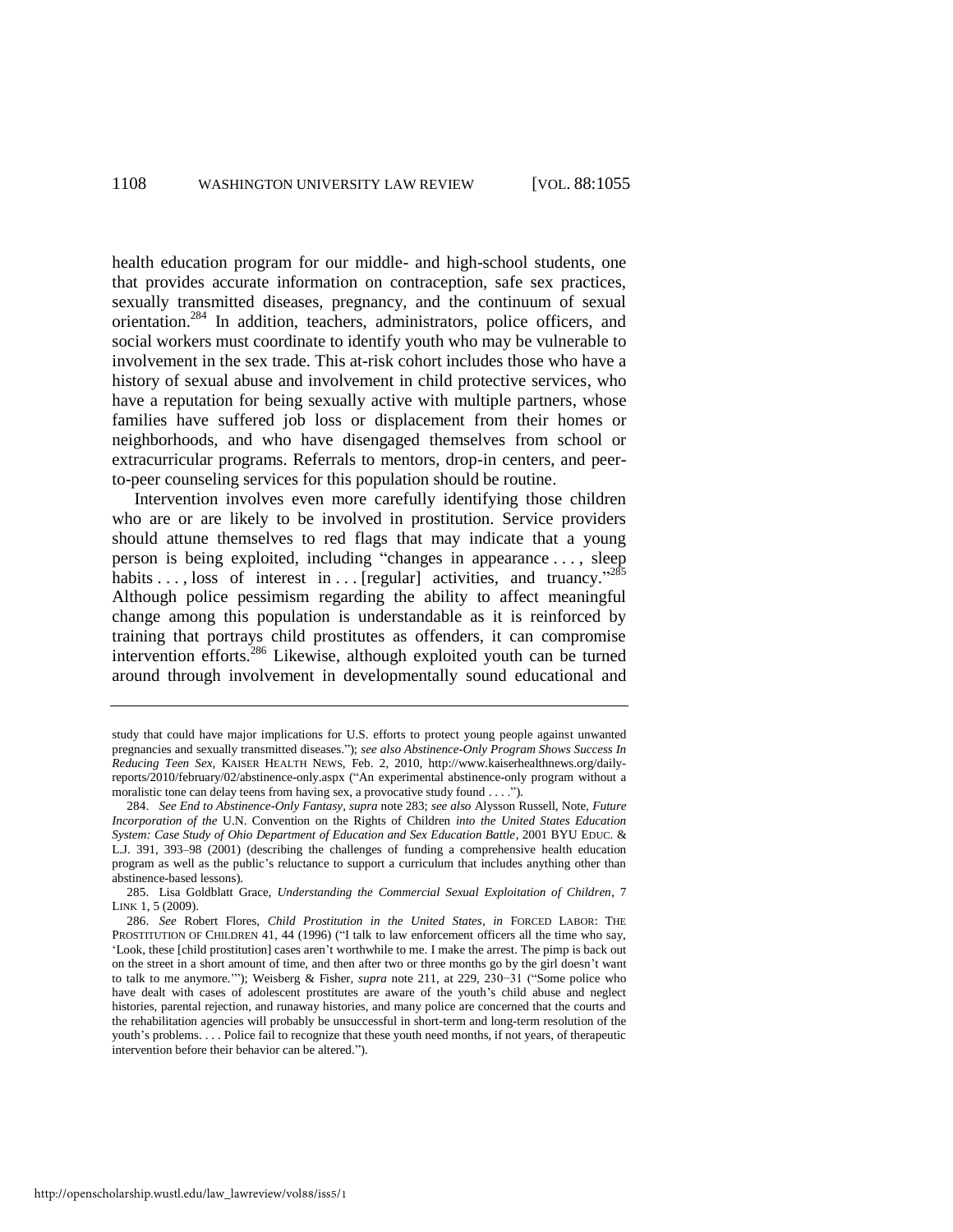treatment programs, $287$  there are few existing models of evaluation and ongoing monitoring that have been successful.

<span id="page-55-0"></span>One potential model is the Interagency Children's Policy Council (ICPC) in Alameda County, California.<sup>288</sup> ICPC is a coalition of government agencies that provide services to children and families, including programs for the stabilization of prostituted children in their own homes, shelters, or foster homes, as well as direct counseling and other support services.<sup>289</sup> This network of county and community partners emphasizes "cross-agency collaboration as a strategy for improving outcomes" for low-income and vulnerable children and their families, "while promoting institutional change on the county level."<sup>290</sup> The Support to End Exploitation Now (SEEN) Coalition in Boston, Massachusetts, is another example of intervention through coordination of relevant agencies, "including law enforcement, child protective services, medical providers, and district attorneys."<sup>291</sup> SEEN has established guidelines to ensure that within forty-eight hours after a child has been identified as exploited through prostitution, agency representatives have begun to collaborate together with the youth to develop a service plan aimed at safety and recovery.<sup>292</sup>

Prostituted youth who have been acutely harmed physically and psychologically (a group that arguably includes *all* children who have been prostituted) are in greatest need of rehabilitative care, counseling, and medical and legal services.<sup>293</sup> Intensive residential treatment is critical for

<sup>287.</sup> *See* Goldblatt Grace, *supra* not[e 285,](#page-54-0) at 14 ("Adolescent females in the process of exiting the commercial sex industry need a service provision that emphasizes four main treatment themes: safety, trauma recovery, relationship development/consistency, and survivors involved in service development and provision.").

<sup>288.</sup> INTERAGENCY CHILD. POL'Y COUNCIL OF ALAMEDA COUNTY, http://www.acgov.org/icpc/ index.htm (last visited Apr. 25, 2011).

<sup>289.</sup> *See Mission Statement*, INTERAGENCY CHILD. POL'Y COUNCIL OF ALAMEDA COUNTY, http:// www.acgov.org/icpc/mission.htm (last visited Apr. 25, 2011).

<sup>290.</sup> *Id*.; *cf.* Rami S. Badawy, *Shifting the Paradigm from Prosecution to Protection of Child Victims of Prostitution Part II of III*, 22 UPDATE 1, 3–4 (2010) (reporting on the Georgia Care Connection, a "single care coordination center for commercially sexually exploited girls" that "identiffies]  $\ldots$  [and] link[s] them to services without subjecting them to arrest" and "also tracks child sex trafficking victims as part of a state and national database").

<sup>291.</sup> Goldblatt Grace, *supra* not[e 285,](#page-54-0) at 13–14.

<sup>292.</sup> *Id.* (noting that even if the child is not ready to receive services, the team will "convene to exchange information and provide support" to ensure that the child does not "fall through the cracks of the system‖); *cf.* Badawy, *supra* note [290,](#page-55-0) at 1–3 (describing the Dallas Police Department's Child Exploitation/High Risk Victims Trafficking Unit, which identifies prostituted juveniles, houses them at an emergency shelter, and provides medical care and substance abuse treatment as well as education and psychological services in coordination with the juvenile court system, the Dallas school district, and the state department of family and protective services).

<sup>293.</sup> SPANGENBERG, *supra* not[e 109,](#page-23-0) at 14.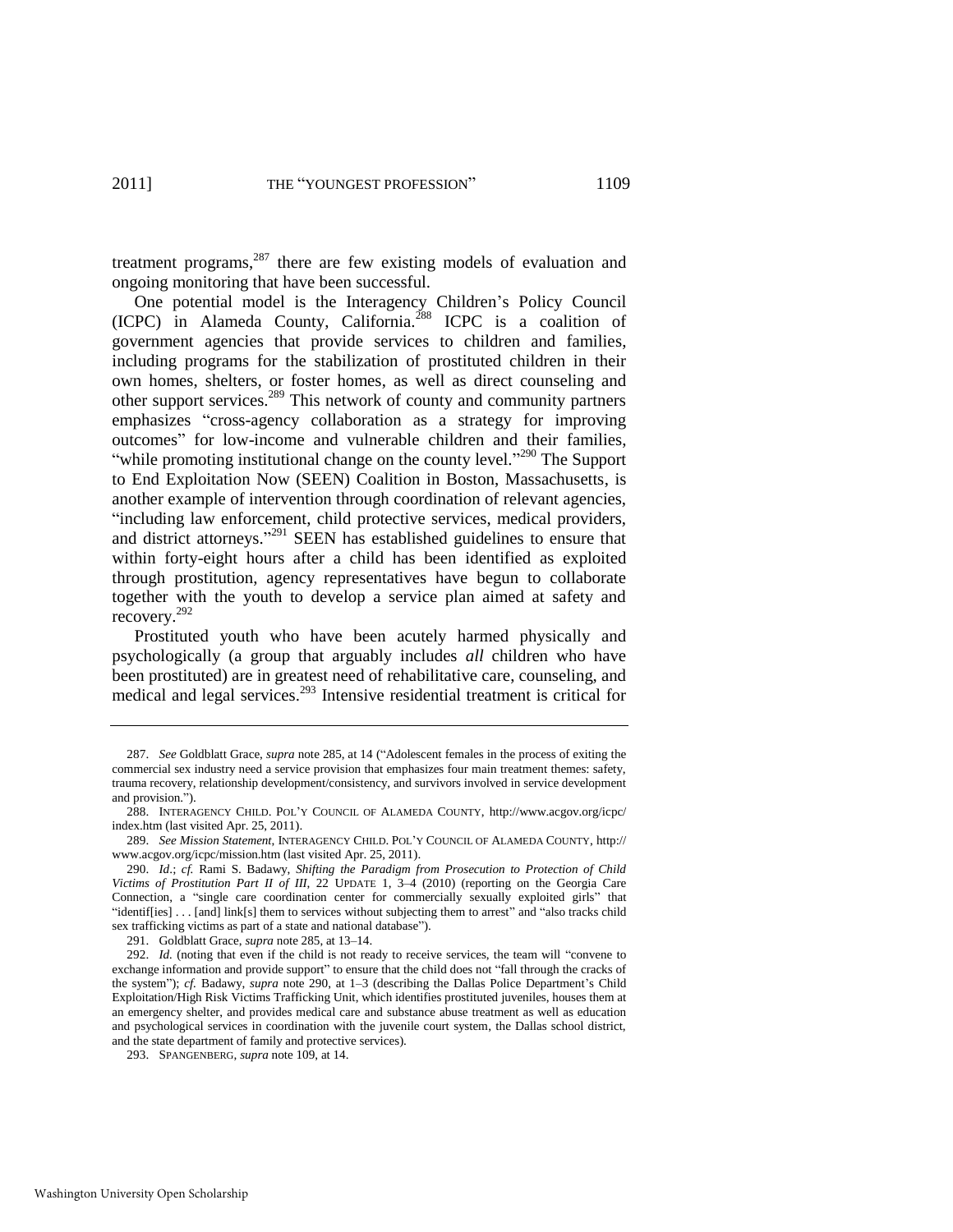this population, and long-term models, such as transitional living programs followed by supervised independent living programs, are ideal. $^{294}$ Moreover, as with all these groups, providing youth with survivor-led services, a support network of mentors, and pro-social activities is essential.<sup>295</sup>

According to specialists in the area of child sexual exploitation, however, there are very few programs in the United States that currently offer residential treatment or safe houses for prostituted children.<sup>296</sup> These nonprofits, which together can accept a total of fewer than 100 youth.<sup>297</sup> include such model programs as Girls Educational and Mentoring Services (GEMS), a New York based organization founded in 1999 that runs a residential facility, the Transition to Independent Living  $(TL)$ ;<sup>298</sup> Angela's House, a residential treatment facility in Atlanta established in 2002 and operated by the Center to End Adolescent Sexual Exploitation (CEASE);<sup>299</sup> and Children of the Night, a Los Angeles based long-term residential treatment program founded in 1992.<sup>300</sup> Other safe houses, such

<sup>294.</sup> *See id*.

<sup>295.</sup> *See* Carrie Baker, *Jailing Girls for Men's Crimes*, MS. MAG., Summer 2010, *available at* http://www.msmagazine.com/Fall2010/SexTrafficking.asp (discussing the success of programs for prostituted youth that are "survivor-led" and that offer "gender responsive services . . . within a socialjustice framework").

<sup>296.</sup> *See* HEATHER J. CLAWSON & LISA GOLDBLATT GRACE, U.S. DEP'T OF HEALTH & HUM. SERVS., FINDING A PATH TO REOVERY: RESIDENTIAL FACILITIES FOR MINOR VICTIMS OF DOMESTIC SEX TRAFFICKING 3, 10 (2007), *available at* http://aspe.hhs.gov/hsp/07/humantrafficking/ResFac/ib. pdf (finding that as of 2007, there were four residential treatment facilities for child sex workers); Markman, *supra* not[e 278;](#page-52-0) Reid, *supra* not[e 76.](#page-18-0) 

<sup>297.</sup> *See Dan Rather Reports, supra* not[e 50](#page-14-0) ("[T]here are fewer than 100 beds nationwide for the placement and protection of these young victims.").

<sup>298.</sup> *See* Haberman, *supra* note [65;](#page-16-0) Markman, *supra* note [278;](#page-52-0) Shulman, *supra* note [28](#page-8-1) (describing GEMS as a nonprofit group that is "perhaps the best model in the state for delivering services and creating the safe and nurturing atmosphere envisioned in [New York's] Safe Harbor bill"); see also GEMS: GIRLS EDUC. & MENTORING SERVICES, http://www.gems-girls.org (last visited Apr. 25, 2011).

<sup>299.</sup> *See* Markman, *supra* not[e 278;](#page-52-0) Jill Young Miller, *A Haven of Healing: Angela's House Gives Prostituted Children a Safe, Nurturing Environment Where They Can Reclaim Their Stolen Childhood*, ATLANTA J.-CONST., Mar. 11, 2007, at 1F (reporting that Angela's House provides therapy and education for sexually exploited girls); Reid, *supra* note [76](#page-18-0) (reporting that Angela's House is "one of only three safe houses in the United States‖); Simon, *supra* not[e 76;](#page-18-0) *Angela's House*, JUV. JUST. FUND, http://www.juvenilejusticefund.org/programs/cease/index.aspx#angelashouse (last visited Apr. 25, 2011).

<sup>300.</sup> *See* Markman, *supra* note [278;](#page-52-0) CHILDREN OF THE NIGHT, http://www.childrenofthenight. org/home.html (last visited Apr. 25, 2001); *see also* THE HOPE HOUSE, http://www.hopehousenc.com (last visited Apr. 25, 2011) (providing information regarding a restorative program near Asheville, North Carolina, for young female victims of sex trafficking); GRACEHAVEN, http://gracehavenhouse. org (last visited Apr. 25, 2011) (describing a safe house located in Ohio dedicated to rehabilitating girls who are victims of commercial sexual exploitation); *Programs*, GERMAINE LAWRENCE, http://www.germainelawrence.org/programs/programs.html (last visited Apr. 25, 2011) (describing the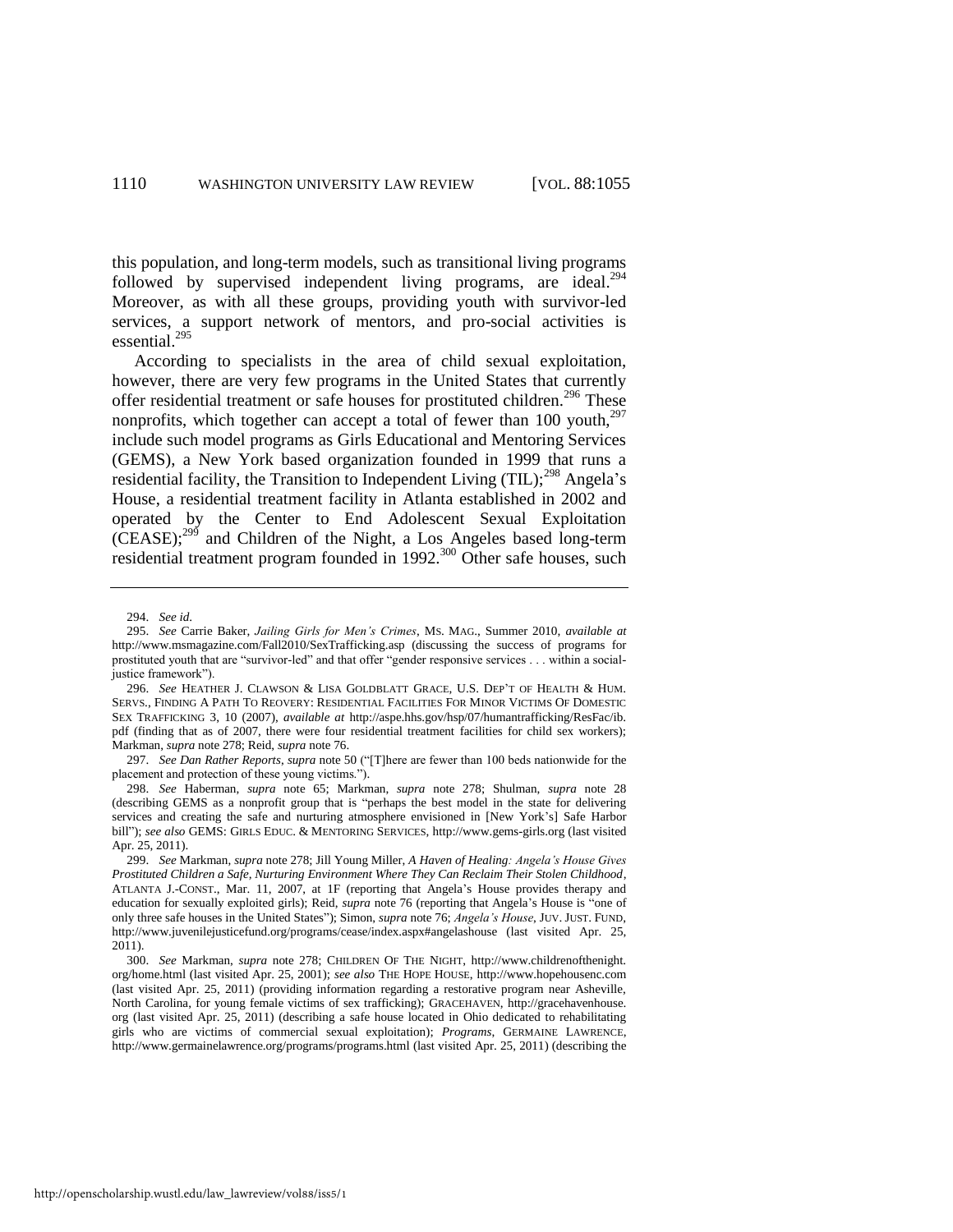as one operated in San Francisco by the multidisciplinary program Standing against Global Exploitation (SAGE) for survivors of abuse, prostitution, and trauma, no longer provide residential care because of lack of funding.<sup>301</sup>

#### <span id="page-57-0"></span>*B. Decriminalization and Diversion*

Diversion typically means that minors who are arrested for prostitution remain in the criminal system with a court-implemented protocol that calls for automatic referral and placement into treatment programs; if the juvenile successfully completes the diversionary period, the criminal or delinquency charge may be dismissed.<sup>302</sup> As referenced earlier, the few states and localities that have decriminalized prostitution for certain categories of minors and implemented a diversion program have done so using a variety of strategies.<sup>303</sup> Under New York's scheme, youth younger than eighteen who are found to have engaged in acts of prostitution are considered "persons in need of supervision" and are referred by the court to treatment, therapy, and other rehabilitative services.<sup>304</sup> If the child is a repeat offender or does not cooperate with services, the judge has the discretion to issue a delinquency petition alleging prostitution.<sup>305</sup> Similarly, under New York's Project SAFETY program, which refers juveniles in delinquency cases to specialized social, medical, and counseling services, the judge may dismiss pending prostitution charges if the youth successfully completes the programs and cooperates with services.<sup>306</sup> In contrast, Michigan, which has decriminalized prostitution for those under sixteen, has no statutory mandates for services to be

<sup>―</sup>ACT‖ or Acknowledge, Commit, Transform Group Home in Arlington, Massachusetts, which serves female youth "who have been, or [are] at risk for being . . . sexually exploited" through prostitution).

<sup>301.</sup> *See* Markman, *supra* note [278;](#page-52-0) *see also* Norma Hotaling & Leslie Levitas-Martin, *Increased Demand Resulting in the Flourishing Recruitment and Trafficking of Women and Girls: Related Child Sexual Abuse and Violence Against Women*, 13 HASTINGS WOMEN'S L.J. 117, 117−18 (2002) (describing SAGE as a program in which "over 350 women and girls receive counseling and other services each week" from "peer counselors, drug treatment counselors, therapists, acupuncturists, social workers, therapist interns, and volunteers").

<sup>302.</sup> *See, e.g.*, Feinblatt, *supra* not[e 155.](#page-31-0) 

<sup>303.</sup> *See supra* Part II.A.

<sup>304.</sup> N.Y. FAM. CT. ACT § 311.4 (McKinney 2008).

<sup>305.</sup> N.Y. FAM. CT. ACT § 311.4(3) (McKinney Supp. 2010).

<sup>306.</sup> *See* Feinblatt, *supra* note [155;](#page-31-0) Alison Gendar, *Lifeline for Street Girls: City Program Helps Teens Break Free from Pimps & Start Fresh*, N.Y. DAILY NEWS, June 26, 2008, at 24 (reporting that Project SAFETY requires that youth also "break ties with their pimps" before criminal charges will be dismissed); *see also supra* notes [81](#page-19-1)[–82](#page-19-2) and accompanying text (discussing the pilot program in Alameda County, California, which utilizes a similar approach by providing treatment and services rather than initiating criminal prosecutions against prostituted children).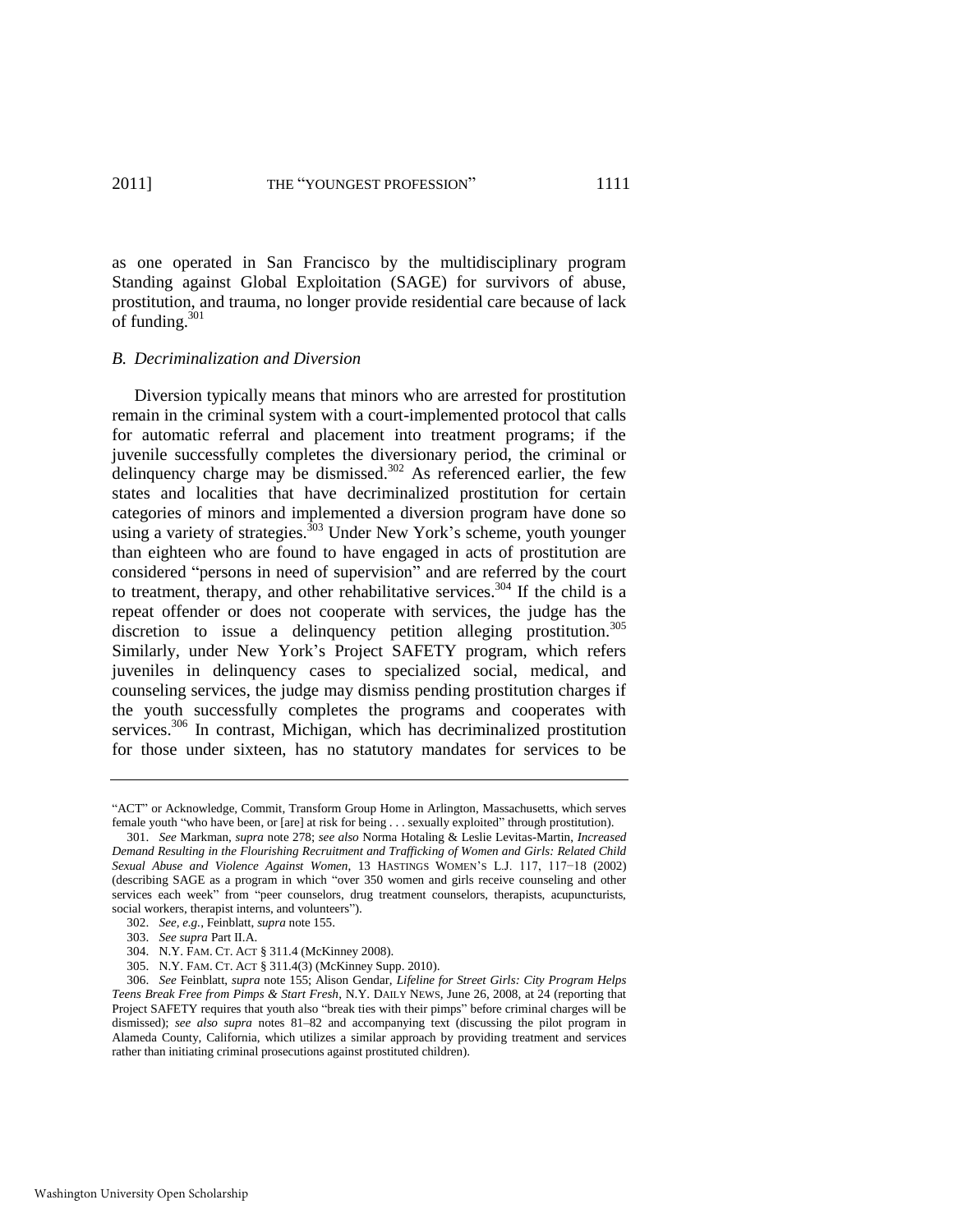imposed or alternative provisions that allow for delinquency petitions to be filed; those under sixteen can, however, be charged with such offenses as disorderly conduct and trespassing, providing the court with an alternative means of assuming jurisdiction over this population.<sup>307</sup> Meanwhile, the Safe Harbor laws passed in Washington and Connecticut provide yet another version of the decriminalization/diversion model; they employ certain aspects of the laws of both New York and Michigan, while also embracing sixteen- and seventeen-year-olds.<sup>308</sup>

A variation on the diversion theme focuses on the demand side of the prostitution equation. The First Offender Prostitution Program (FOPP), founded in 1995 by the San Francisco Police Department, the District Attorney's Office, and SAGE,<sup>309</sup> "divert[s] thousands of customers of prostitutes from the court system to an educational and rehabilitation experience in lieu of criminal prosecution."<sup>310</sup> After the john pays a fee and completes the daylong class, his first offense is dismissed, and the funds then go toward services for women and girls engaged in or trying to leave prostitution.<sup>311</sup> Through FOPP, researchers have gathered data on those who hire prostitutes, revealing that their profiles cut across racial, cultural, educational, and socioeconomic lines. Thirty to fifty percent do not use condoms, most "have between five and ten sexual partners per year," and the majority have little understanding or knowledge of sexually transmitted diseases.<sup>312</sup> The research shows that in its first four years of

<sup>307.</sup> *Compare* MICH. COMP. LAWS ANN. § 750.448 (West 2004) (criminalizing prostitution for those sixteen years of age or older), *with* MICH. COMP. LAWS ANN. § 750.167 (West 2004) (providing no age limitations on whom the state can charge as a "disorderly person").

<sup>308.</sup> *See supra* notes [50–](#page-14-0)[53](#page-14-1) and accompanying text; *see also* Badawy, *supra* note [290,](#page-55-0) at 4–5 (describing Alberta, Canada's Protection of Sexually Exploited Children Act, which designates prostituted youth under 18 as "child[ren] in need of protection" and does not charge them criminally, but instead places them in "a secure facility with restricted access" and comprehensive services); Marie De Santis, *Sweden's Prostitution Solution: Why Hasn't Anyone Tried This Before?*, WOMEN'S JUST. CTR., [http://www.justicewomen.com/cj\\_sweden.html](http://www.justicewomen.com/cj_sweden.html) (last visited Apr. 25, 2011) (reporting that Sweden passed legislation in 1999 that criminalizes the buying of sex and decriminalizes the selling of sex, and stating, "In Sweden prostitution is regarded as an aspect of male violence against women and children. It is officially acknowledged as a form of exploitation of women and children and constitutes a significant social problem . . . gender equality will remain unattainable so long as men buy, sell and exploit women and children by prostituting them.").

<sup>309.</sup> Hotaling & Levitas-Martin, *supra* not[e 301,](#page-57-0) at 120−22.

<sup>310.</sup> *Id.* at 121 (footnote omitted).

<sup>311.</sup> *Id.* at 121.

<sup>312.</sup> *Id.* at 122; *see also* MELISSA FARLEY, JULIE BINDEL & JACQUELINE M. GOLDING, MEN WHO BUY SEX: WHO THEY BUY AND WHAT THEY KNOW 25−27 (2009), *available at* http://www.eaves4 women.co.uk/Documents/Recent\_Reports/Men%20Who%20Buy%20Sex.pdf (reporting the results of a research study of 103 men who describe their use of trafficked and nontrafficked women in prostitution and their awareness of coercion and violence).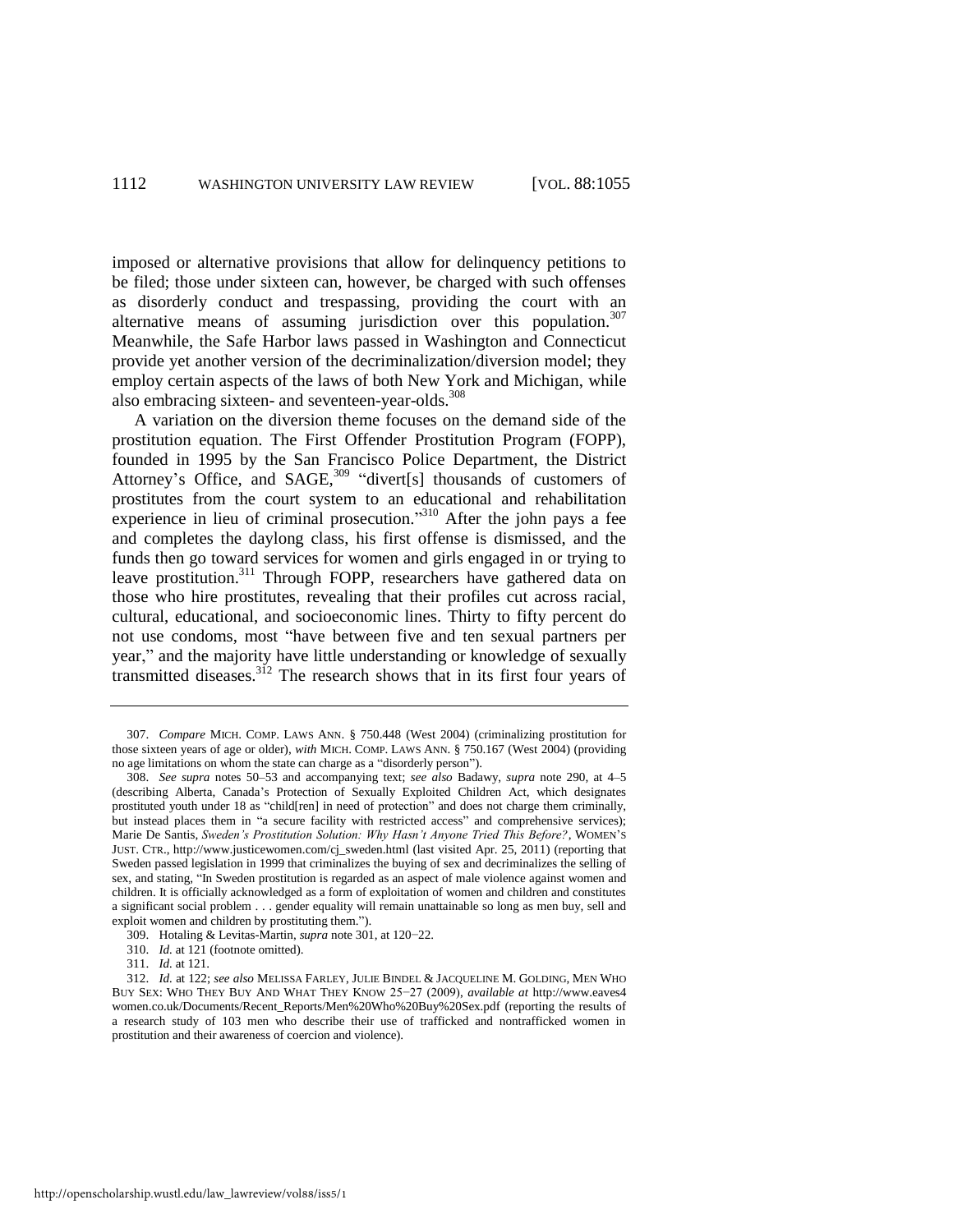operation, FOPP significantly reduced recidivism: out of 2200 men who completed the program, only eighteen were rearrested as johns.<sup>313</sup>

An option that has not yet been pursued by any state legislatures, but which is comparable to the Illinois Safe Children  $Act<sub>1</sub><sup>314</sup>$  involves amending the statutory definition of juvenile status offenders to include those minors who have engaged in acts of prostitution.<sup>315</sup> This would allow for protective supervision by the juvenile or family court outside of the criminal and delinquency codes, the length of which would be shorter than is typical for probationary supervision of criminal or delinquent offenders—an average of ninety days rather than twelve months.<sup>316</sup> Unlike New York's Safe Harbor Act, this scheme would not provide for discretionary delinquency prosecution when the terms and conditions of the supervisory period were violated. Instead, the juvenile could be held in contempt, and punishment for a first offense would be limited to no more than twenty-four hours in secure custody, similar to that of other status offenders.<sup>317</sup> One caveat, however, is that courts often fail to acknowledge the distinctions between status offenders and youth charged with criminal conduct, holding them in secure custody before less restrictive placement alternatives have been exhausted and treating them as juvenile offenders rather than children in need of services.<sup>318</sup>

<sup>313.</sup> Hotaling & Levitas-Martin, *supra* not[e 301,](#page-57-0) at 122; *see also* Catherine Elton, *Dear John: Can You Teach Men Who Pick Up Prostitutes Not to Buy Sex? Part Education, Part Intervention, a ―School‖ in Worcester Takes Aim at Reducing Demand on the Streets*, BOS. GLOBE, Oct. 11, 2009, http://www.huntalternatives.org/download/1826\_10\_11\_09\_dear\_john.pdf (discussing a daylong educational course in Massachusetts for "men who have been arrested and charged with soliciting sex on the streets or over the Internet"; by paying a fee and completing the course, the men avoid a misdemeanor conviction).

<sup>314.</sup> *See supra* notes [52,](#page-14-3) [71,](#page-17-3) [171,](#page-35-0) [270](#page-51-0) and accompanying text (discussing the Illinois Safe Children Act).

<sup>315.</sup> *See, e.g.*, N.C. GEN. STAT. § 7B-1501(27)(a) (2009) (defining undisciplined juvenile as "[a] juvenile who . . . is unlawfully absent from school; or is regularly disobedient to and beyond the disciplinary control of the juvenile's parent, guardian, or custodian; or is regularly found in places where it is unlawful for a juvenile to be; or has run away from home for a period of more than 24 hours").

<sup>316.</sup> *Compare, e.g.*, N.C. GEN. STAT.  $\S$  7B-2503(2) (2009) (allowing the court to "[p]lace the [undisciplined] juvenile under the protective supervision of a juvenile court counselor for a period of up to three months, with an extension of an additional three months in the discretion of the court"), *with* N.C. GEN. STAT. § 7B-2510(c) (2009) ("An order of probation shall remain in force for a period not to exceed one year from the date entered. Prior to expiration of an order of probation, the court may extend it for an additional period of one year after a hearing, if the court finds that the extension is necessary to protect the community or to safeguard the welfare of the [delinquent] juvenile.").

<sup>317.</sup> *See, e.g.*, N.C. GEN. STAT. § 7B-2505 (2009) ("The first time the [undisciplined] juvenile is held in contempt, the court may order the juvenile confined in an approved detention facility for a period not to exceed 24 hours.").

<sup>318.</sup> *See* Kendall, *supra* not[e 157,](#page-31-1) at 5.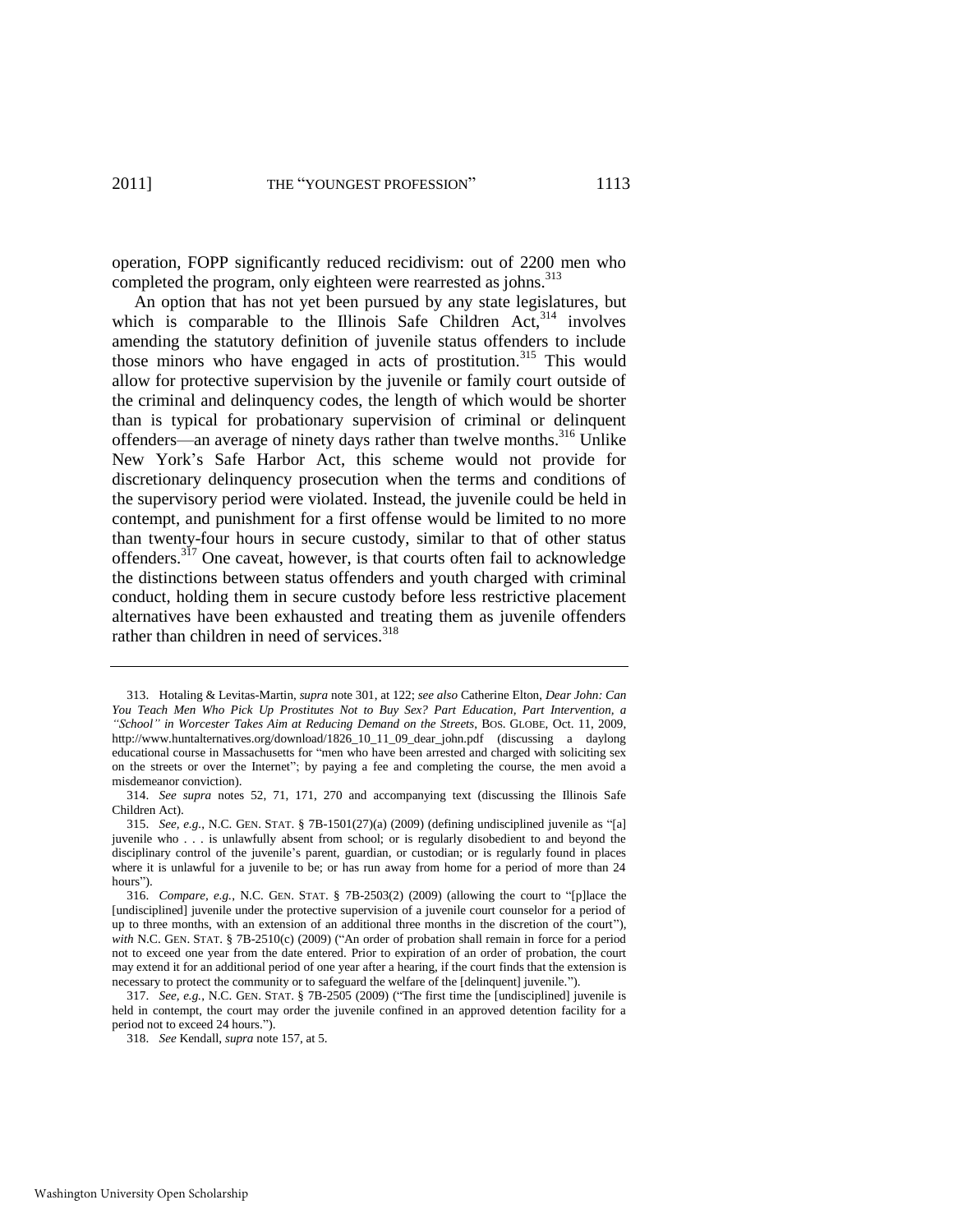While each of these proposals has its drawbacks and shortcomings, few would disagree that a more streamlined and consistent approach to the legal regulation of the prostitution of children is desperately needed—both within each state and across state lines—and that, at the very least, comprehensive residential treatment programs should be available in every major city.

#### VI. CONCLUSION

The United States has long approached the issue of children in conflict with the law with ambivalence.<sup>319</sup> This has resulted in youth who share the same developmental posture being questioned one way when they are believed to be "suspects" and another when they are labeled "victims."<sup>320</sup> It has led to domestic policy that is inconsistent with international policy $321$ and federal statutes that conflict with state statutes.<sup>322</sup> Sixteen-year-olds in one jurisdiction are treated as adults, but in another they are juveniles.<sup>323</sup>

United States policy regarding the prostitution of children is perhaps the most extreme example of this wrongheadedness. Despite evidence that a large number of children who engage in prostitution are homeless, runaways, or victims of abuse and neglect, their conduct continues to be criminalized, and the government persists in treating them as offenders.

<sup>319.</sup> *See* Minow, *supra* note [60,](#page-15-3) at 277 ("Ambivalence here should not be misconstrued as a kind of wishy-washy balancing act. Ambivalence is that wonderful word for our simultaneous commitments and attractions to inconsistent things.").

<sup>320.</sup> *See* Tamar R. Birckhead, *The Age of the Child: Interrogating Juveniles After* Roper v. Simmons, 65 WASH. & LEE L. REV. 385, 429 (2008) (arguing that in the context of interrogation, juvenile suspects should be provided the same protections as young victims, as both groups have the same developmental posture).

<sup>321.</sup> *Compare, e.g.*, *U.S.: 1 in 10 Children in Juvenile Facilities Report Sexual Abuse by Staff: Justice Department Should Issue Prison Rape Standards*, HUM. RTS. WATCH, Jan. 7, 2010, http://www.hrw.org/en/news/2010/01/07/us-1-10-children-juvenile-facilities-report-sexual-abuse-staff (reporting that although United States government data suggests high levels of sexual abuse of confined youth, Attorney General Eric Holder has failed "to promulgate national prison rape elimination standards‖), *with* 2004 TRAFFICKING IN PERSONS REPORT, *supra* not[e 122,](#page-25-0) at 11–13 (2004) (reporting that the United States has strengthened its ability to fight international child sex tourism through federal legislation with increased penalties for violators and quoting George W. Bush as stating, "There's a special evil in the abuse and exploitation of the most innocent and vulnerable.").

<sup>322.</sup> *Compare, e.g.*, JOHN SCALIA, U.S. DEP'T OF JUST., BUREAU OF JUST. STAT., JUVENILE DELINQUENTS IN THE FEDERAL CRIMINAL JUSTICE SYSTEM 1 (1997) (stating that juveniles are adjudicated delinquent in federal court "by a U.S. district court judge or magistrate in a *closed* hearing *without* a jury" (emphasis added)), *with* N.C. GEN. STAT. § 7B-2402 (2009) (stating that all juvenile court hearings "shall be *open* to the public" (emphasis added)), *and* MASS. GEN. LAWS ch. 119, § 55A (West 2006) (stating that juveniles charged with delinquency shall have a right to *trial by jury*).

<sup>323.</sup> *See* Birckhead, *supra* note [9,](#page-5-1) at 1471−94 (discussing the history of juvenile court jurisdiction in North Carolina, one of only two states that sets the cap at sixteen, and describing the political resistance among legislators to raising the age to eighteen and joining the majority).